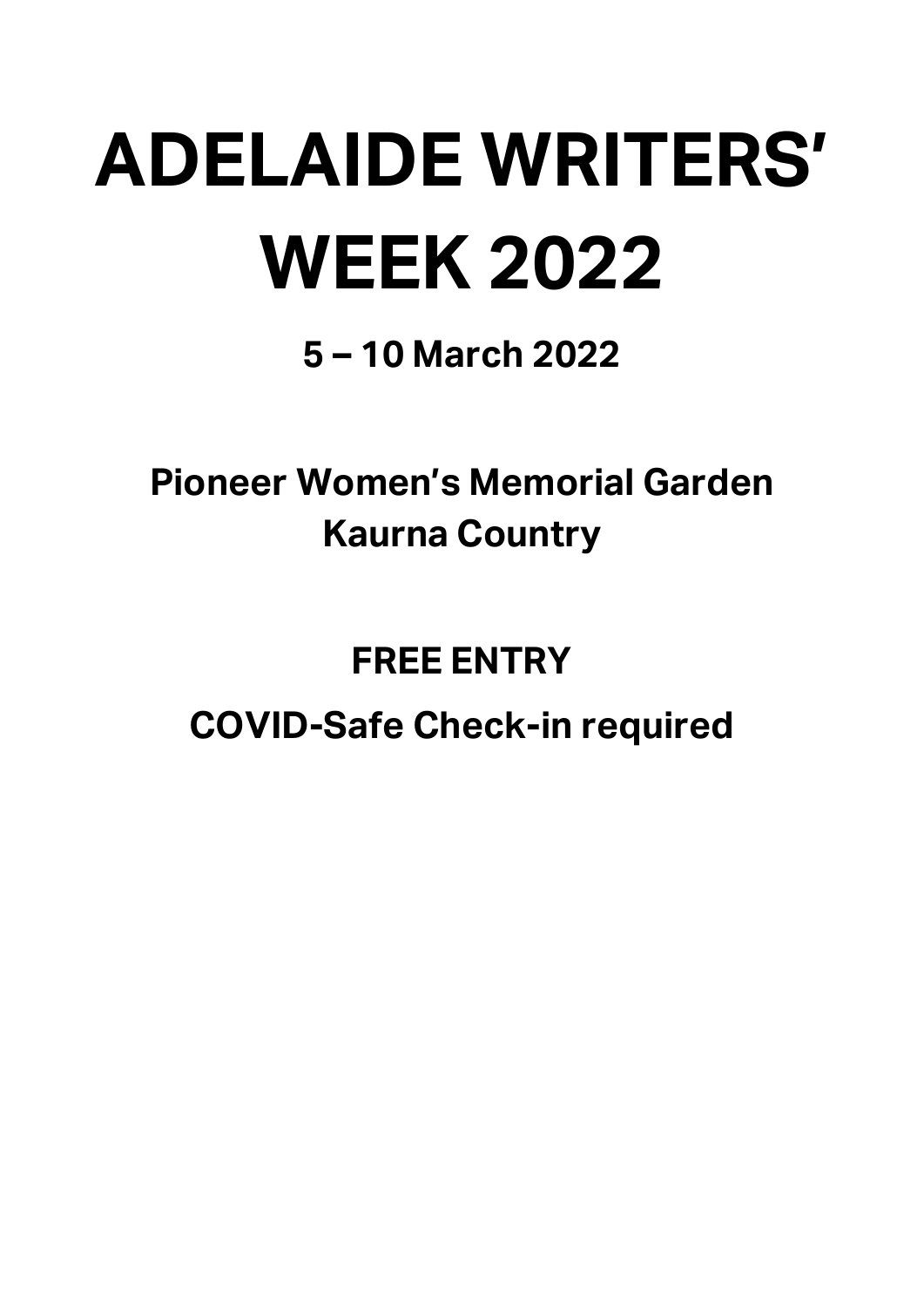## **Jo Dyer Director, Adelaide Writers' Week**

We feted 2021 as heralding a new dawn, but it turned out COVID had a few more pivots and plunges in store for us. First, the pernicious Delta strain wreaked new havoc on our plans, arts community and health systems, and we now seek to navigate a surging Omicron, each new variant bringing with it anxiety, insecurity and a sense of the surreal.

Through it all, our authors and academics, poets and journalists, have dug deep and kept writing - exploring, imagining, interrogating and engaging in the kind of expansive thinking that opens up possibilities and helps us see things anew. Our quest at the 2022 Adelaide Writers' Week is to join our writers to think not just of the bigger picture, but of a better picture. To dream of a way we can build a post-COVID world with greater equality, humanity and community.

Our 2022 Festival features some of Australia's most interesting and erudite minds, and we look forward to welcoming them to our wonderful outdoor site at the Pioneer Women's Memorial Garden. Faced with still-crippling uncertainty about international borders throughout 2021, our international guests will again Zoom in from their homes around the world. All our guests come ready to contribute their most insightful and provocative ideas and I have no doubt that the combined creativity and imagination of our authors and audiences can bring a better picture into focus.

I look forward to joining you in the Garden in March for what will be my final Adelaide Writers' Week.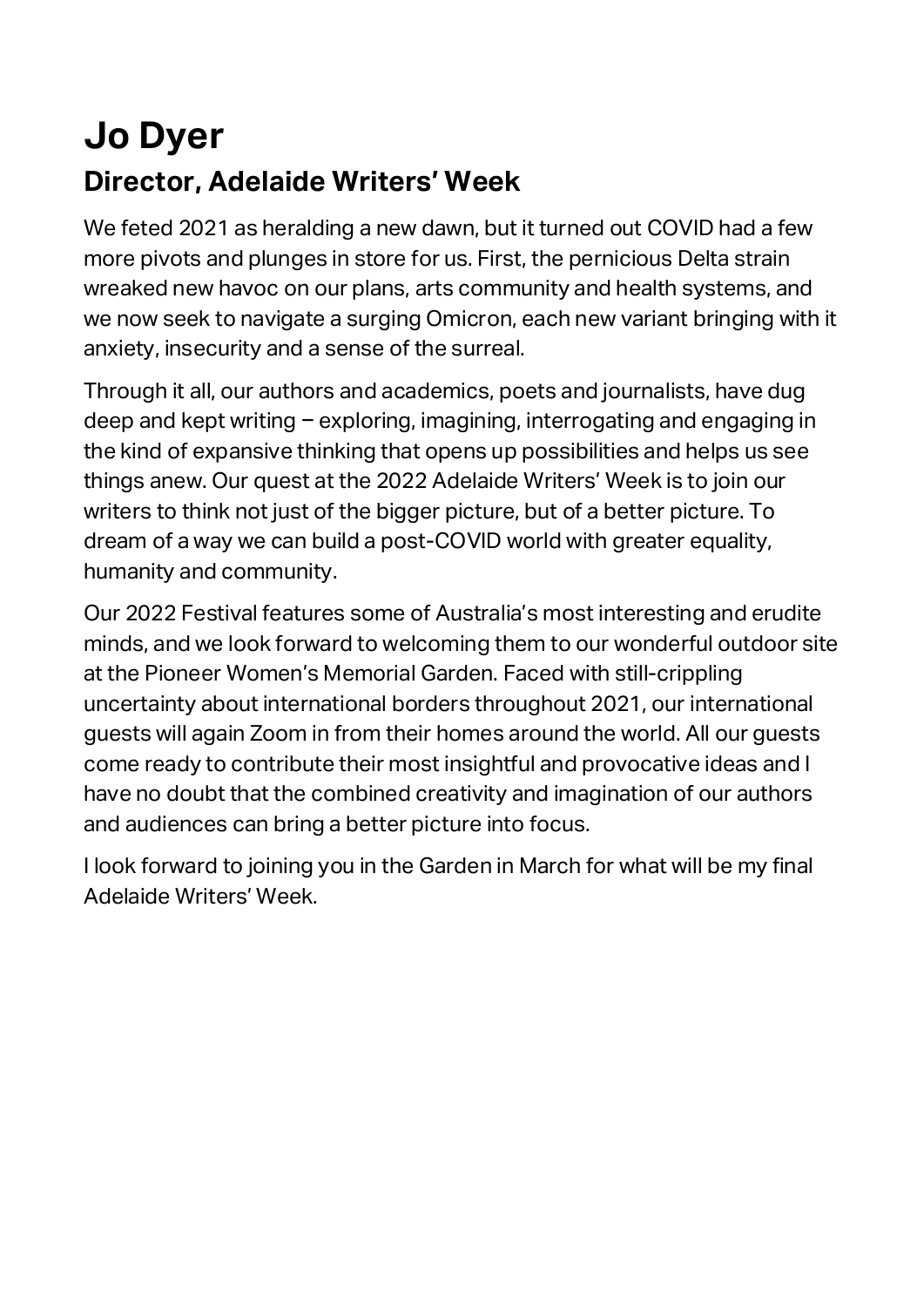## **Acknowledgement of Country**

Ngadlu tampinthi, Kaurna Miyurna yaitya yarta-mathanya Wama Tarntanyaku. Ngadlu tampinthi purkarna pukinangku, yalaka, tarrkarritya. Parnaku yailtya, parnaku tapa purruna, parnaku yarta ngadlu tampinthi. Yalaka Kaurna Miyurna parnaku yailtya, tapa purruna, yarta kuma puru martinthi, puru warriapinthi, puru tangka martulayinthi.

We acknowledge the Kaurna people are the traditional custodians of the Adelaide Plains, and pay respects to Elders past, present and future. We recognise and respect their cultural heritage, beliefs and relationship with the land. We acknowledge that they are of continuing importance to the Kaurna people living today.

## **Welcome**

### **The Hon Steven Marshall MP** / Premier of South Australia Minister for the Arts

Adelaide Writers' Week is one of the world's great literary festivals. It's a wonderful celebration of reading, writing, stories and ideas that animates our glorious Pioneer Women's Memorial Garden every March.

As always, Writers' Week is the perfect vehicle to showcase the incredible might of our own home-grown Australian writers as they sit alongside their international counterparts. And in this COVID world, we see once again how the show must always go on, with international writers streaming in live from their home countries direct to the Garden.I'm also thrilled to see the return of the Curated Dozen streaming series which allows audiences from all over the country "pay-what-you-can" access to 12 thrilling sessions from the comfort of their own homes.

Adelaide Writers' Week, and its mothership Adelaide Festival, are crucial social experiences. Whilst we as a community grapple with this ongoing pandemic, we need the arts more than ever to bring us together and inspire us. I congratulate the team at Adelaide Writers' Week for delivering this rich and inspiring program.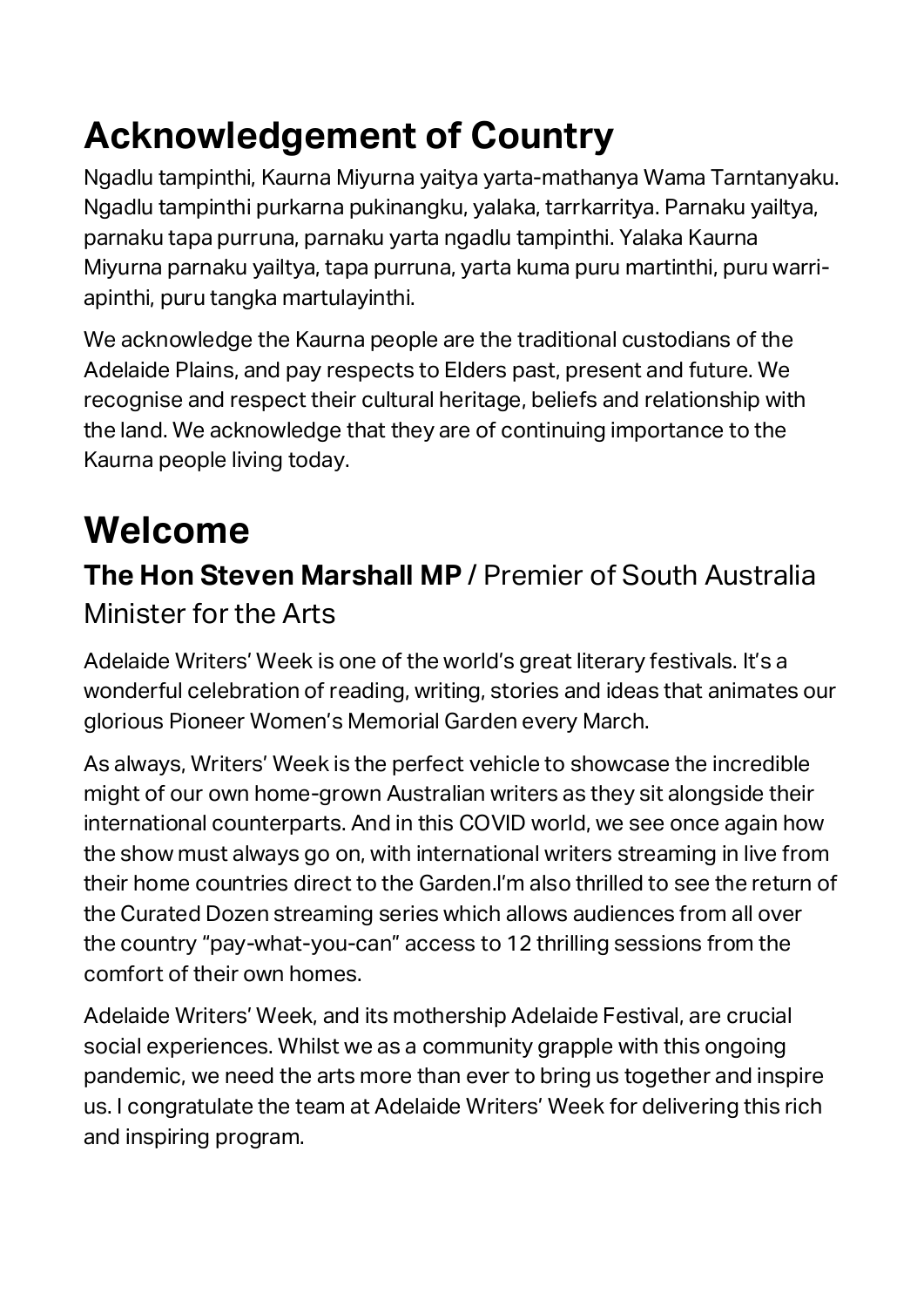### **Judy Potter Chair, Adelaide Festival**

It is with great pleasure that we bring you the 62nd edition of Adelaide Writers' Week.

One of the country's oldest and most celebrated literary festivals is back and even in these challenging times, it remains as big, bold and ambitious as ever. Audiences will once again notice some changes to enhance the comfort of everyone attending the beautiful Pioneer Women's Memorial Garden but the connections, discussions and thrilling moments of discovery will always be there for the taking.

I'd like to acknowledge and thank the Government of South Australia, our corporate partners and also our growing group of philanthropic partners through Foundation Adelaide Festival and also via our donor circle, The Literati. Without you, Adelaide Writers' Week simply would not exist as a fabulously free event.

Thank you also to the Adelaide Festival and Writers' Week team, led by Jo Dyer. Jo, congratulations on this, your final Adelaide Writers' Week program. It's a beauty!

See you there!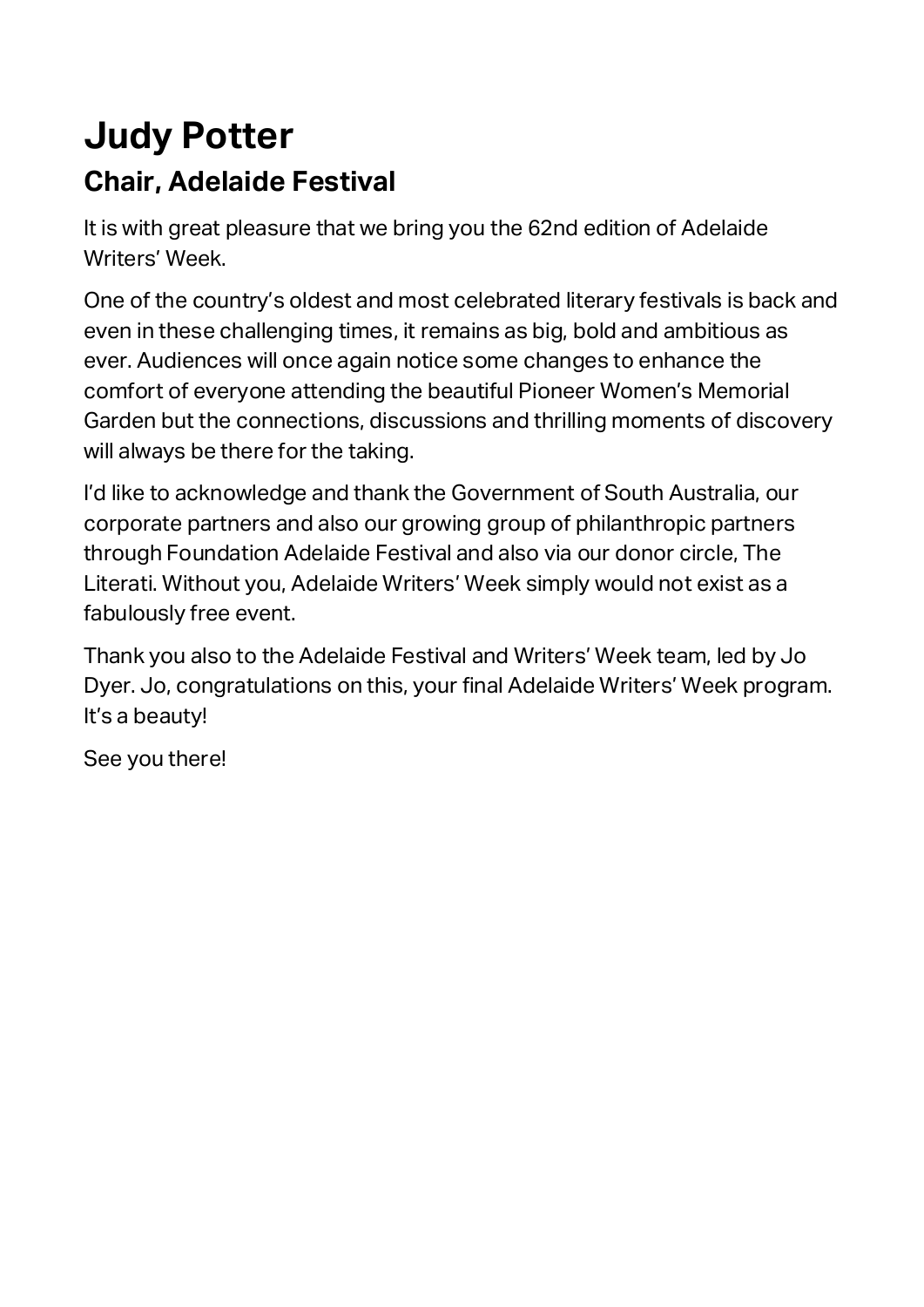## **Covid-19 Information**

### **The Adelaide Writers' Week COVID-19 Management Policy requires all patrons to be double vaccinated.**

Anyone aged 16 years and older will be required to show proof of COVID-19 double vaccination (or have an official medical exemption) to gain entry to the site.

Patrons who are double vaccinated (with a vaccine approved by the Therapeutic Goods Administration) will be required to display their COVID-19 Digital Certificate via their smartphone before entry. Where this is not possible, a printed immunisation history statement and proof of identity will be accepted.

Those with an official medical exemption will need to show their certificate of exemption, provide proof of identity, and an approved negative COVID-19 test result **no older than 48 hours.**

Other important things to note:

### **Wear a Mask**

Patrons are strongly encouraged to wear a mask in the Garden.

### **Be Early**

A COVID-Safe Check-in is required. This may cause delays at peak times. If you do not have a smartphone, Writers' Week staff can register you manually.

### **Be Cashless**

Adelaide Writers' Week is cashless. All purchases in the Book Tent and catering outlets are to be made by card.

### **Be Safe**

Maintain physical distancing and make liberal use of our on-site hand sanitiser.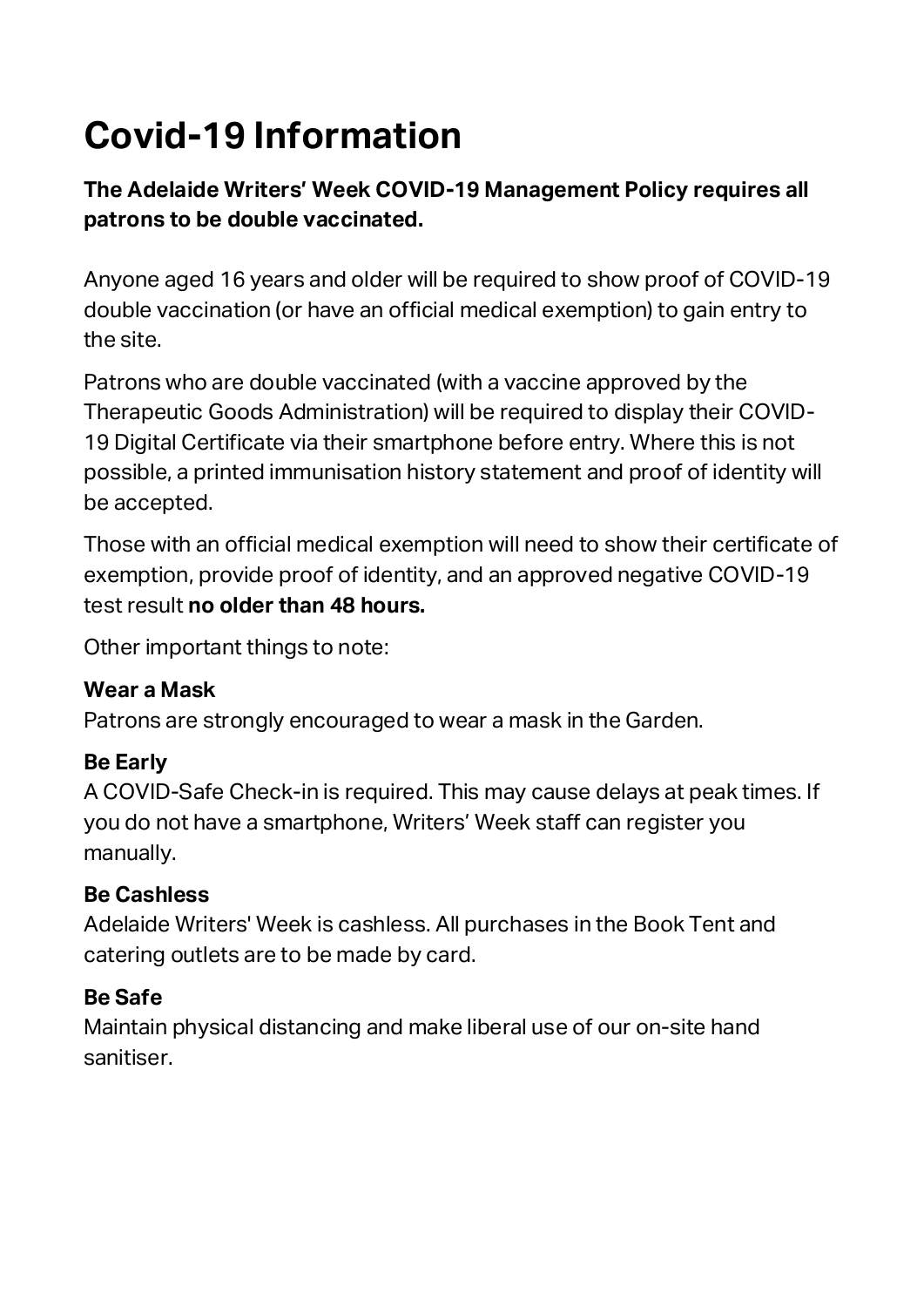## **Breakfast with Papers**

Sat 5 Mar - Sun 20 Mar 8am Daily

### The Summerhouse

Your favourite way to start each Festival day returns in 2022! Join Tom Wright in the Adelaide Festival's Summerhouse each morning at 8am for Breakfast with Papers as he leads an expert panel in discussions that promise to be stimulating, informative and entertaining. Journalists, academics, Writers' Week guests and local luminaries comb through the daily headlines to highlight the major issues of each day. Coffee, conversation and current affairs – there's no better way to kickstart your morning.

For more information visit adelaidefestival.com.au

#### **Information**

Duration: 1hr Tickets: FREE Access: Wheelchair Access Where: The Summerhouse, Adelaide Festival Centre Amphitheatre, enter from Elder Park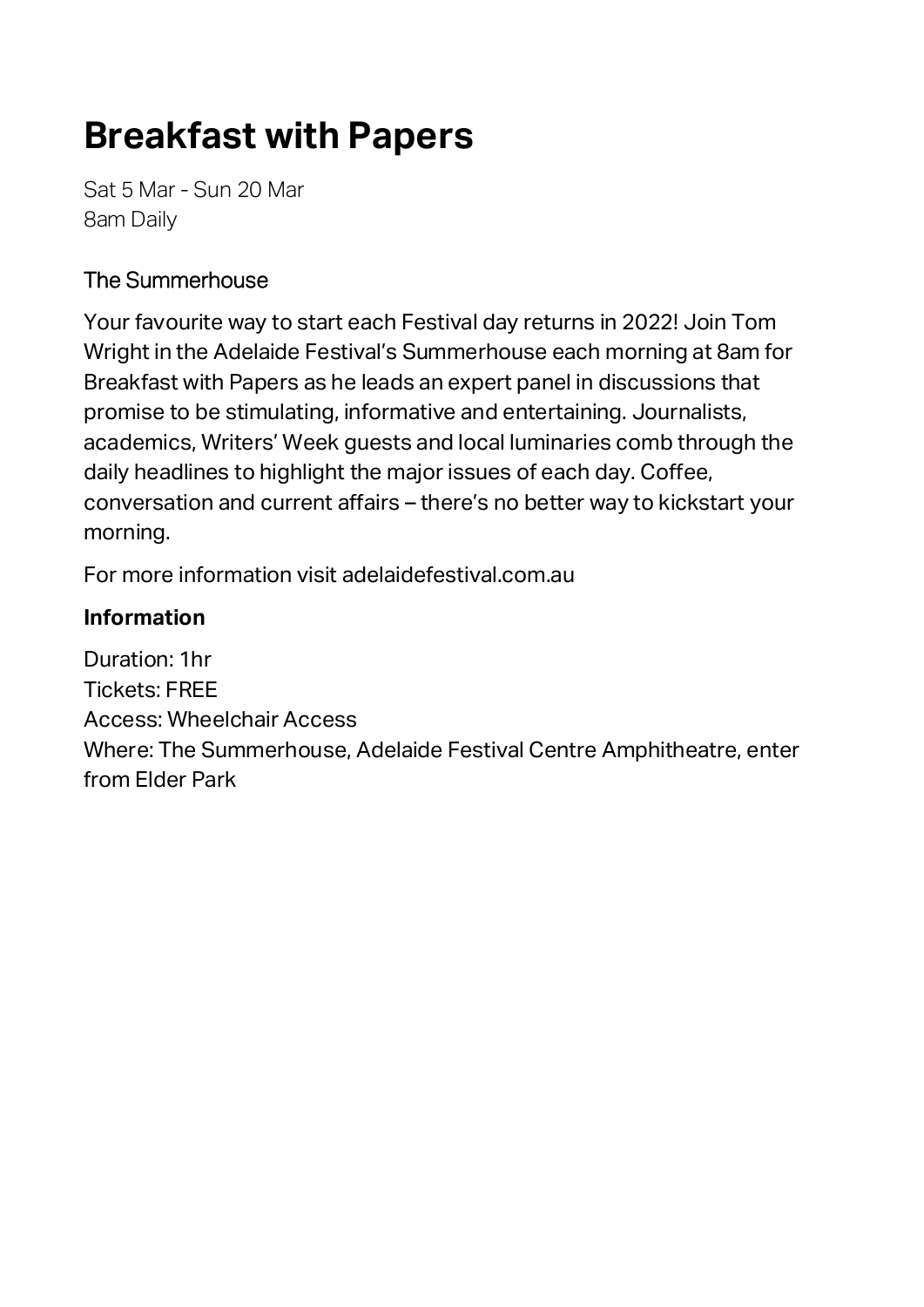## **Festival Forums**

Mon 7 Mar - Fri 11 Mar & Tue 15 Mar - Fri 18 Mar 5pm Daily Regattas Bar & Kitchen, Riverbank Promenade

Our free Festival Forums featuring key AF creatives have a new host! David Marr has passed the baton to Breakfast with Papers favourite Tom Wright. Steeped as he is in the performing arts, Tom has the uncanny ability to be completely across just about any subject you care to name, so expect some really penetrating insights. Note the new early evening time, perfect to set your brains buzzing pre-show. Podcasts will be available after each session to catch up or listen again and can be accessed via our website.

For more information visit adelaidefestival.com.au

#### **Information**

Duration: 1hr Tickets: FREE Access: Wheelchair access Where: Regattas Bar & Kitchen, Riverbank Promenade

Breakfast with Papers and Festival Forums talks will continue rain or shine. In the case of extreme weather refer to adelaidefestival.com.au at 4pm the day before for final weather arrangements.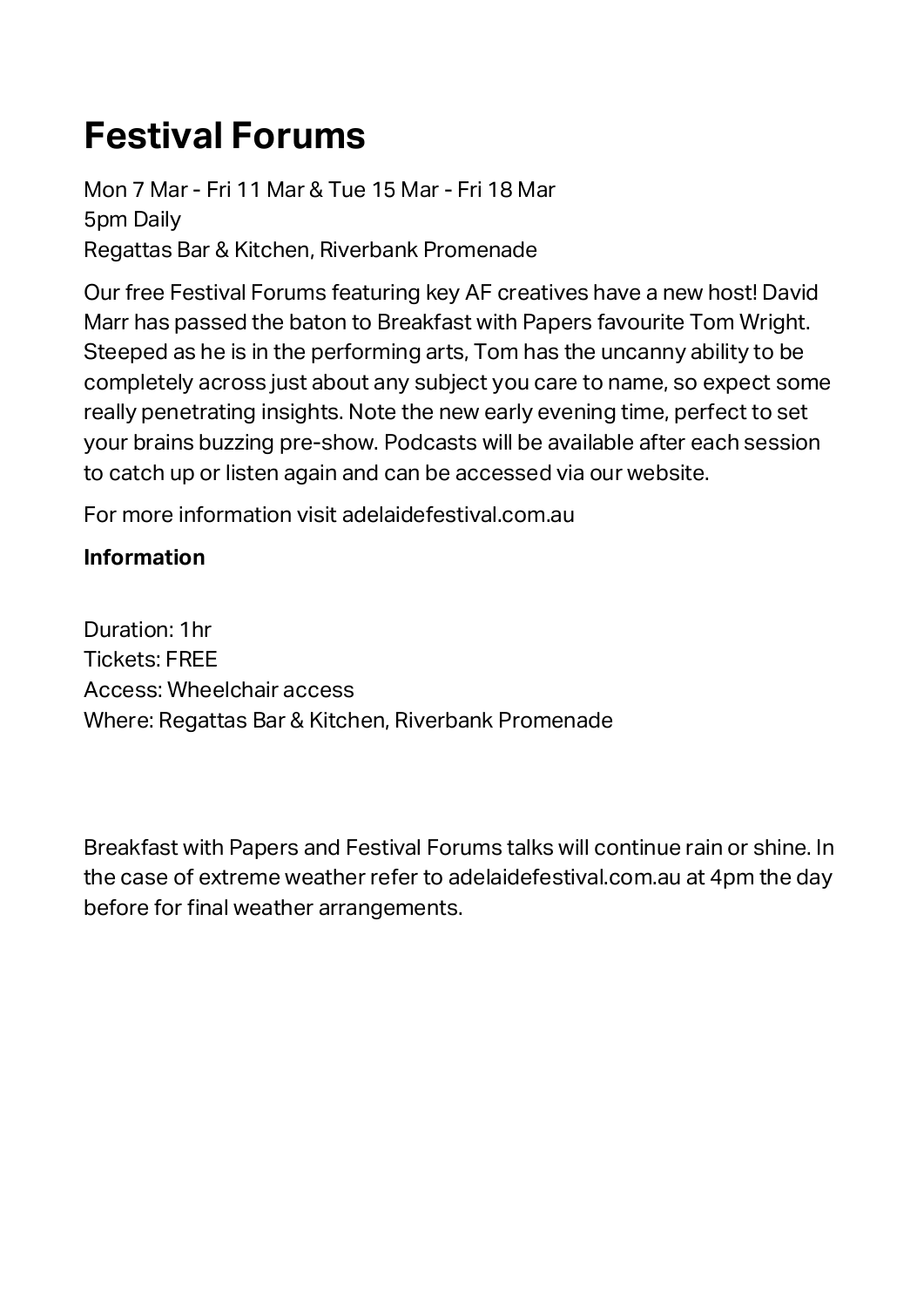## **Curated Dozen**

Streamed live from our place to yours

**How Fast Things Fall**  Kevin Rudd and Malcolm Turnbull Saturday 12pm

**Comrades in Words**  Christos Tsiolkas and Charlotte Wood Saturday 1:15pm

**Our Nation's Shame** Samantha Crompvoets and Mark Willacy Sunday 12pm

**Words from the Wise** Peter Doherty and Barry Jones Sunday 2.30pm

**The Island of Missing Trees** Elif Shafak Sunday 5pm

### **Australia's War on Whistle-blowers**

Bernard Collaery, David McBride and Jennifer Robinson Monday 2:30pm

**Bad Energy** Ian Lowe and Jeremy Moss Tuesday 10.45am

**This is Your Mind on Plants** Michael Pollan Tuesday 12pm

**Nice Racism** Robin DiAngelo Tuesday 2:30pm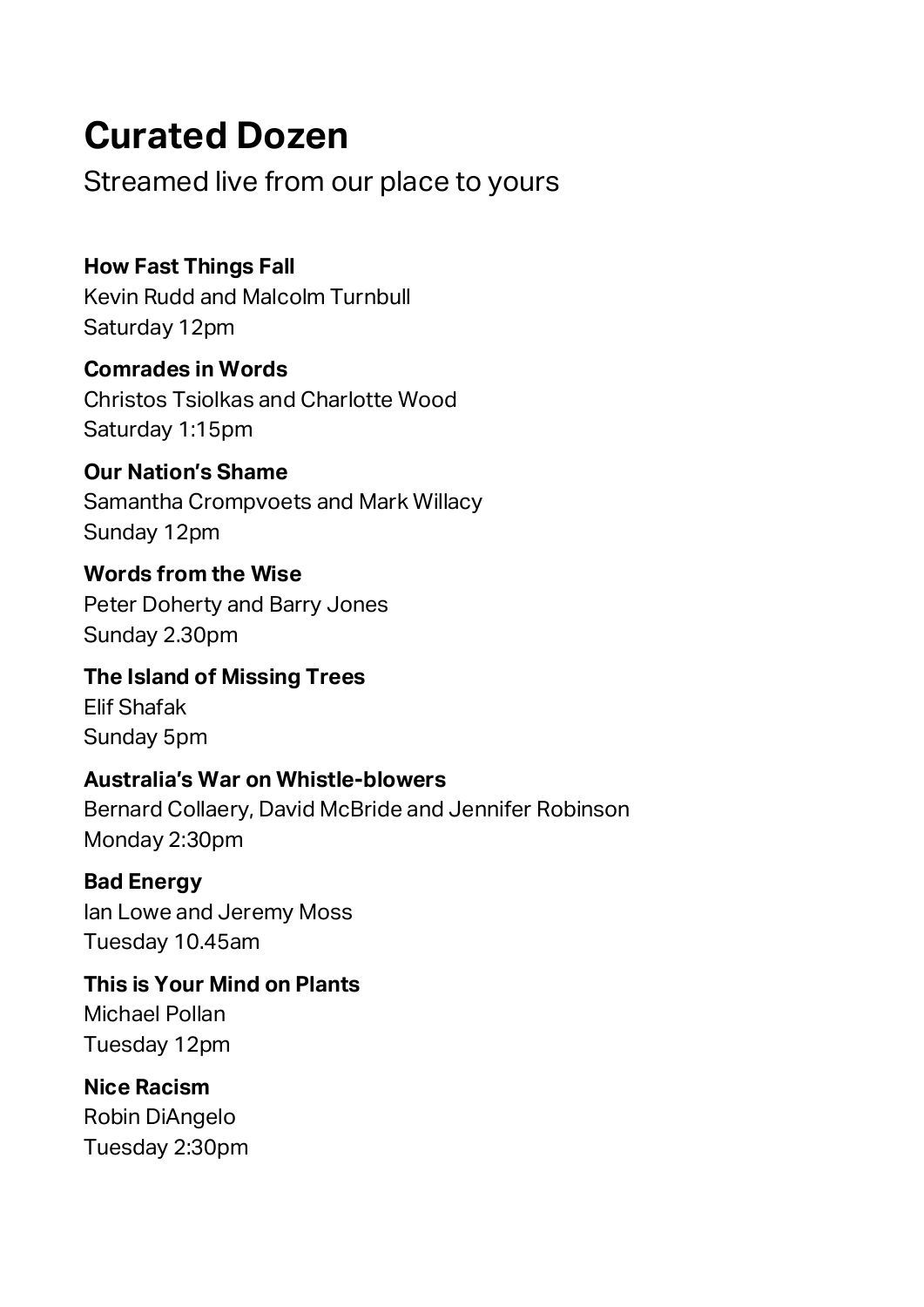**The Right to Sex**

Amia Srinivasan Tuesday 5pm

#### **Dark Actions, Dark Consequences**

Jaivet Ealom and Abbas Nazari Thursday 12pm

#### **The Magician**

Colm Tóibín Thursday 1:15pm

In 2022, Writers' Week will again allow you to experience a varied array of our program's most provocative and potent events from the comfort of your own home.

Perfect for those living outside Adelaide or who have difficulty making it to the Garden. Handy, too, if you miss an event because it clashes with something equally compelling on the day!

Curated from our international and Australian line-up, across fiction and nonfiction, tickets are available on a Pay What You Can basis, with a recommended minimum of \$15 per event for those in full-time employment. Anything more is gratefully received and will help cover costs of those unable to pay. Events can be viewed live from their scheduled start and for 48 hours thereafter.

Selected events of the Curated Dozen are presented in partnership with The Wheeler Centre, All About Women at the Sydney Opera House, and the Centre for Ideas at the University of NSW.

For more details and to book your tickets, please head to adelaidefestival.com.au/writers-week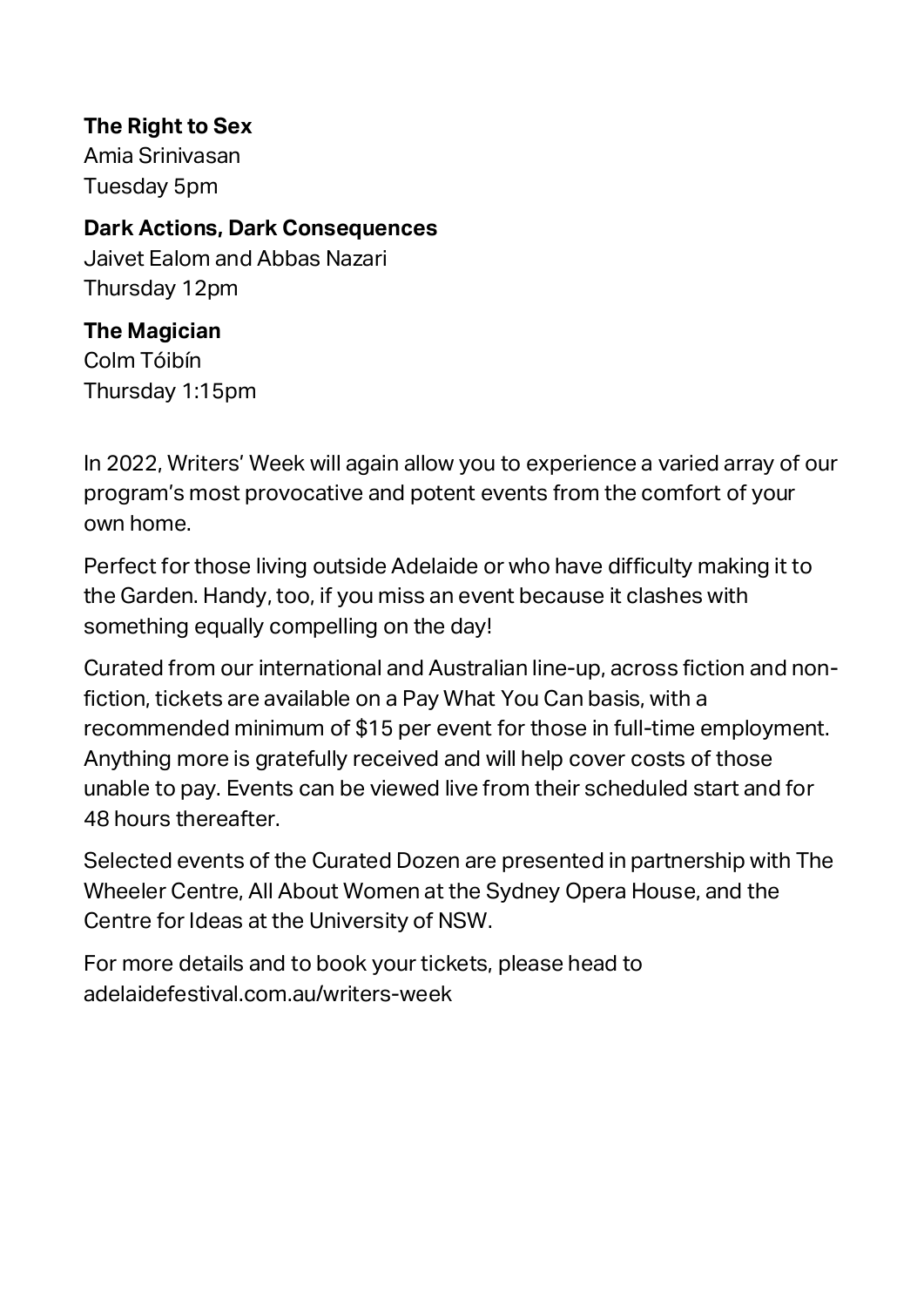## **Saturday 5 March**

**East Stage, 9:30am**

### **SCARY MONSTERS**

Michelle de Kretser

Dual Miles Franklin Award-winner Michelle de Kretser's *Scary Monsters* tells the stories of two immigrant Australians, both of Asian heritage: Lili, a 22 year-old in 1980s France, and Lyle, living in a near future semi-dystopian Australia ravaged by bushfires, intolerance and capitalism. Set in the past and the future, Scary Monsters is a supremely contemporary novel, with a sharp dark humour that belies the seriousness of the themes it explores, and an audacious reversible format that acts as a playful physical embodiment of the migrant's disorientation.

#### **Chair: Cath Kenneally**

**West Stage, 9.30am**

### **THE AIRWAYS**

#### Jennifer Mills

Jennifer Mills follows up her Miles Franklinshortlisted Dyschronia with the arresting The Airways, a story of memory, reality and the banality of violence. Set between contemporary Sydney and a hyper-real Beijing, The Airways is a hugely original ghost story, a powerful examination of the relationship between the body and the self, violence and the violated, marked by the sensory immersive prose that has become the hallmark of one of Australia's most interesting and ambitious authors.

### **Chair: Sophie Cunningham**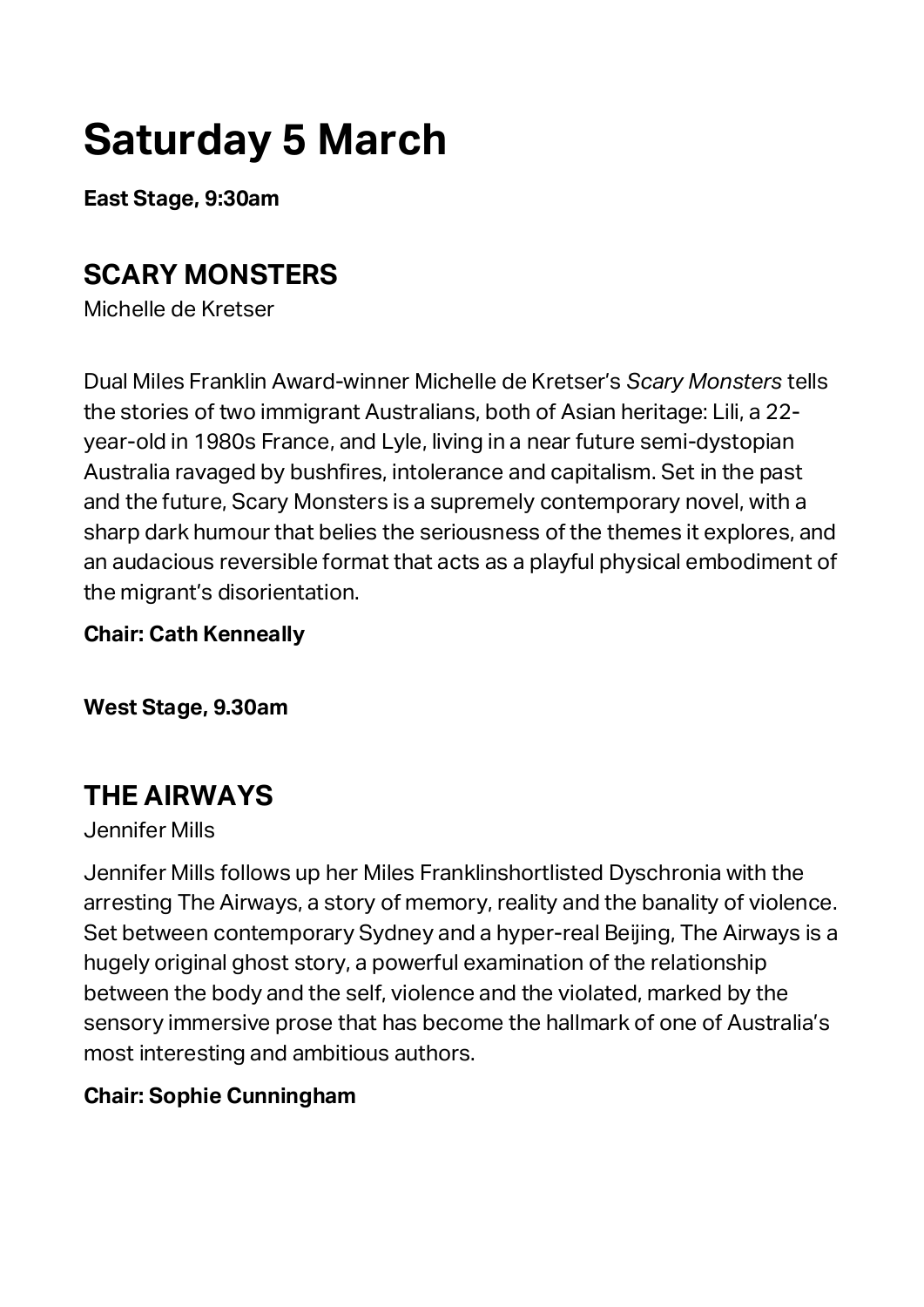#### **East Stage, 10.45am**

### **WELL HELLO**

Annabel Crabb and Miranda Murphy

When Annabel Crabb and bestie Leigh Sales started a little podcast in 2014, they never imagined the cult following they would generate. Rambling conversations that traverse books, television, film, friendship, cooking and more, Chat 10 Looks 3 has inspired tens of thousands of passionate "Chatters" and now a book, Well Hello. Annabel and her other partner-incrime and co-author, editor of the Chat newsletter Miranda Murphy, discuss the runaway success of the podcast, the book and all things Chat.

#### **Chair: Natasha Cica**

#### **West Stage, 10.45am**

### **EMPIRE OF PAIN**

Patrick Radden Keefe

### *Live Streamed from New York, USA*

Patrick Radden Keefe's remarkable Say Nothing documented the Troubles in Northern Ireland and was named by The New York Times as one of the best books of 2019. His follow up is Empire of Pain, an equally powerful account of the opioid crisis gripping America and the family that created it and continues to profit from it. Patrick meticulously chronicles the rise of the Sackler family, whose company invented the highly addictive OxyContin, and damns a country too cowed by money to protect its own citizens.

#### **Chair: Ben Brooker**

#### **East Stage, 12pm**

### **HOW FAST THINGS FALL**

Kevin Rudd and Malcolm Turnbull

Since leaving office, former Prime Ministers Kevin Rudd and Malcolm Turnbull have definitely and determinedly not gone gentle into the good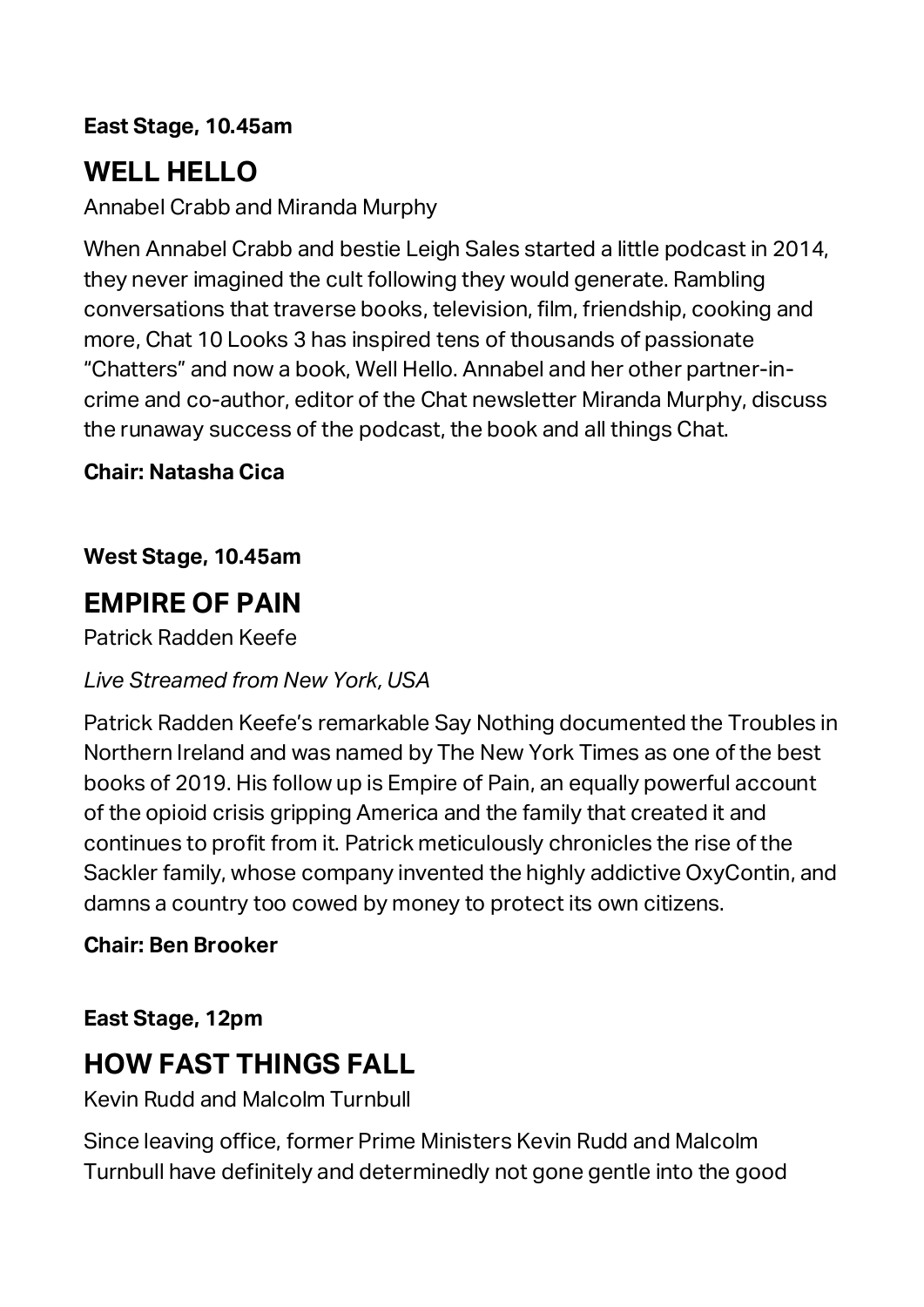night, instead becoming trenchant critics of the incumbent Prime Minister and his Government, and the type of politics they practise. Focussing particularly on the pernicious power of Murdoch and the urgency of action on climate change, this unlikely duo remain important and unapologetic voices in our increasingly polarised political debate.

#### **Chair: Jo Dyer**

**West Stage, 12pm**

### **UP CLOSE AND DIFFERENT**

Clem Bastow and Emma Jane

In her warm and witty memoir, Late Bloomer, Clem Bastow writes how her life was transformed after she was diagnosed with autism spectrum disorder as an adult. Journalist turned academic Emma Jane's candid and darkly humorous memoir Diagnosis Normal describes the many lives she lived with gusto before embracing a new life when she too had a late diagnosis of autism. Both books are funny, poignant and provide illuminating insight into the experience of living as a neurodiverse person in a neurotypical world.

#### **Chair: Jane Howard**

**East Stage, 1.15pm**

### **DEADLY QUIET CITY**

#### Murong Xuecun

In January 2020, Wuhan was placed in total lockdown, leaving its residents anxious and afraid, struggling to find medicine, food and information about the strange new virus that left them trapped them in their homes. In Deadly Quiet City, one of China's most celebrated authors, Murong Xuecen, goes in search of stories from Wuhan's 76-day lockdown. Eight people – including an exhausted doctor and a citizen journalist – share their lives and their grief as the catastrophe unfolded. Revealing truths about people, the pandemic and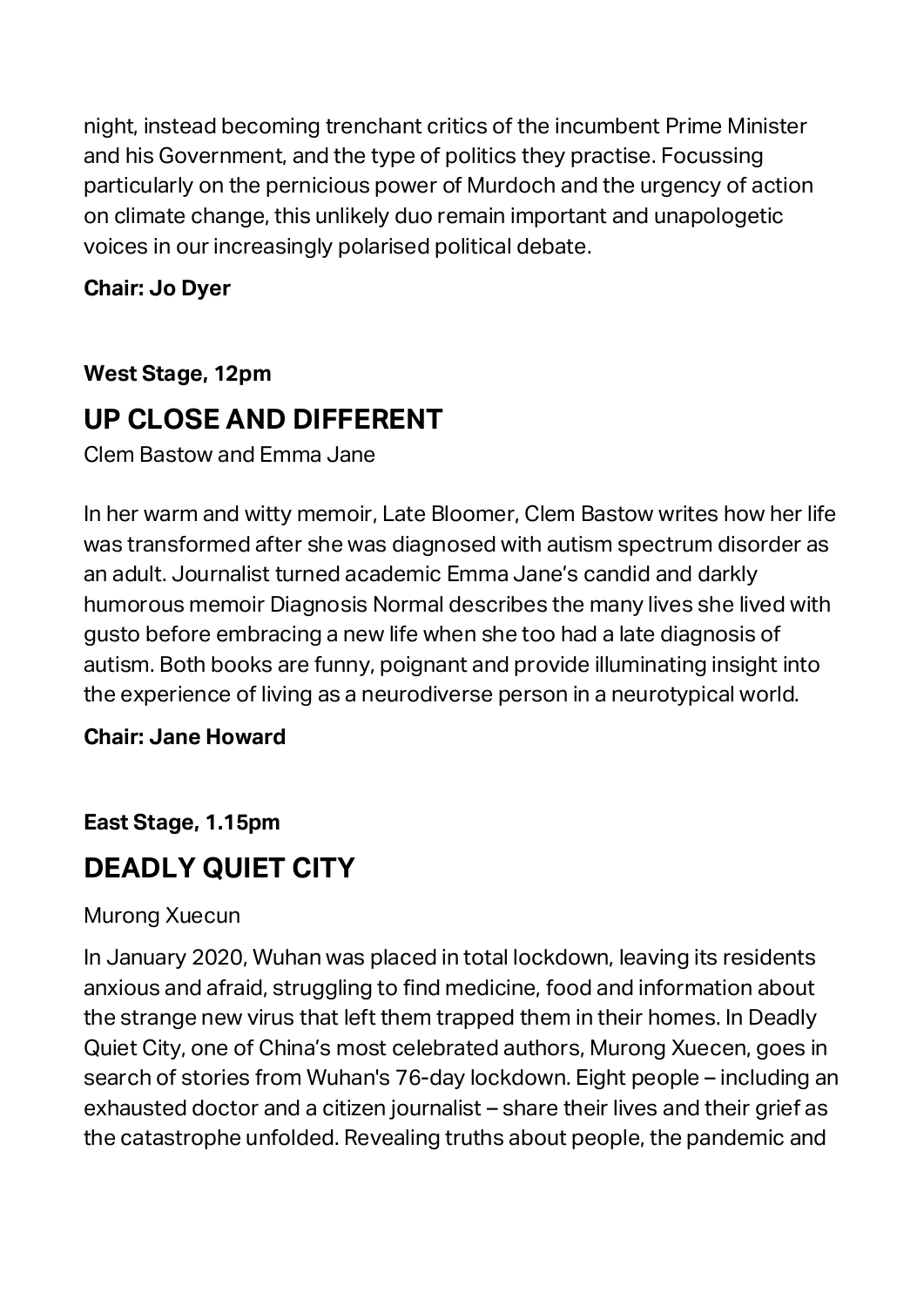China today, *Deadly Quiet City* is a haunting documentation of modern history.

**Chair: Clive Hamilton**

### **West Stage, 1.15pm**

### **COMRADES IN WORDS**

Christos Tsiolkas and Charlotte Wood

Charlotte Wood and Christos Tsiolkas are two of our most acclaimed and best loved authors, rigorous, generous, and excavators of humanity's hidden depths. In this special conversation, Charlotte and Christos draw on their most recent books – Charlotte's study of creativity The Luminous Solution and Christos's autofiction  $7\frac{1}{2}$  – to discuss how they function as artists, the challenges of a creative life and how they lived through the surreal ride of the pandemic.

### **Chair: Nicole Abadee**

**East Stage, 2.30pm**

### **APPLES NEVER FALL**

### Liane Moriarty

Liane Moriarty is one of Australia's most successful authors. Her books have sold over twenty million copies worldwide, with two – Big Little Lies and Nine Perfect Strangers – triumphantly adapted into television series starring Nicole Kidman. Liane makes her Writers' Week debut with her ninth book, Apples Never Fall, at once a compelling mystery and a satisfying family drama, and a fi ne exemplar of Liane's signature combination of domestic realism and noirish mystery.

### **Chair: Ashley Hay**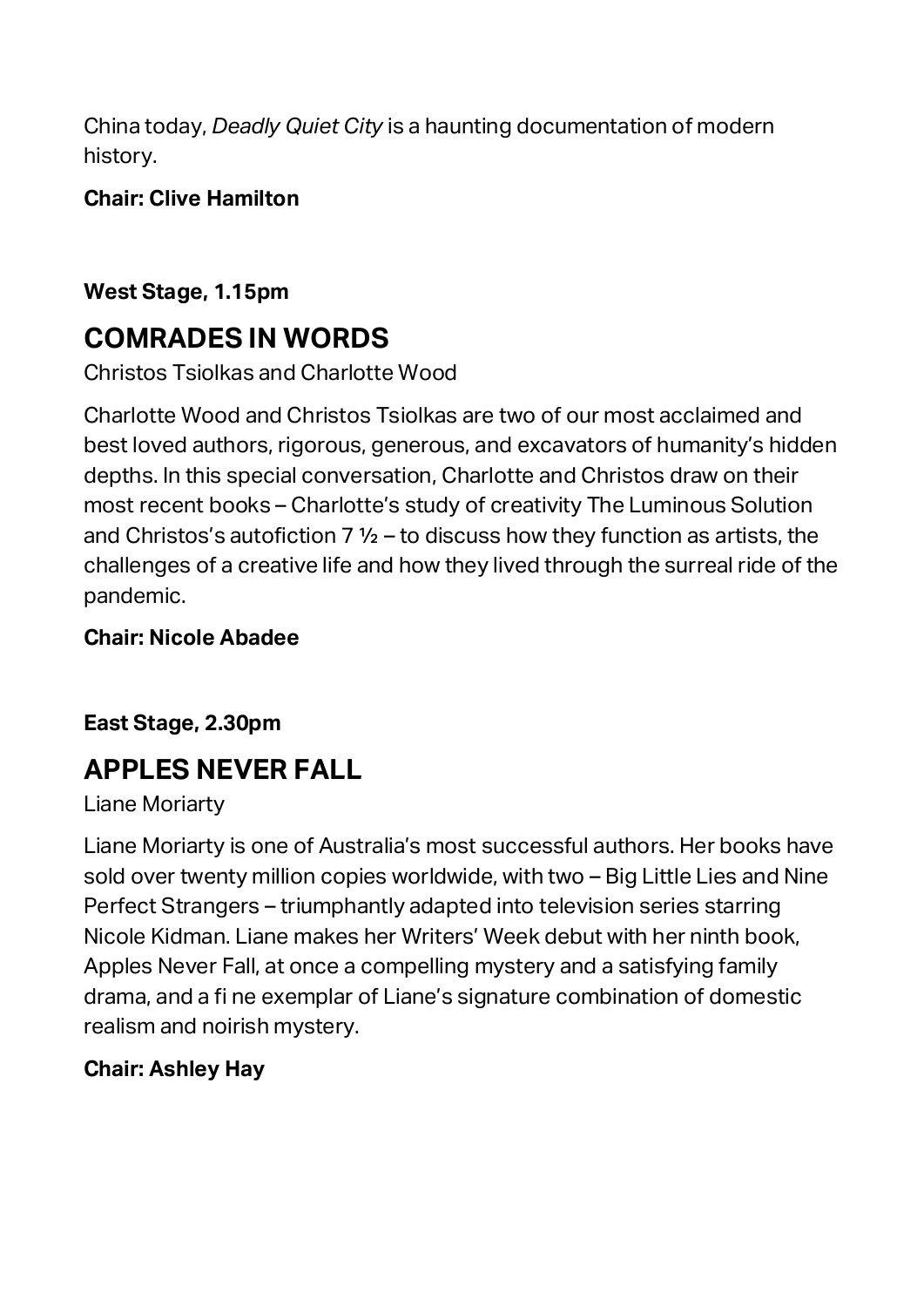### **QANON AND ON: A SHORT AND SHOCKING HISTORY OF INTERNET CONSPIRACY CULTS**

Van Badham

In this compelling account of contemporary conspiracies, the internet's dark corners, and those who inhabit both, Van Badham dives deep into the world of Gamergate, Pizzagate, QAnon and more. With a new capacity to crosspollinate with each other and online, the wild nature of the tales from this new brand of conspiracist may sound funny – Lizard People anyone? – but they leave a trail of devastation in their wake. QAnon and On lays it all bare.

### **Chair: Sharon Davis**

### **East Stage, 3.45pm**

### **COMETH THE VIRUS, COMETH THE MAN**

Norman Swan

Well-known to listeners of ABC RN's The Health Report, Norman Swan's clear commentary and advice on COVID-19 elevated him to a new level of prominence as his Coronacast podcast became one of the most trusted sources of information in a time of competing and sometimes hysterical claims about the scary new virus sweeping the globe. Norman's new book, So You Think You Know What's Good For You?, takes a comprehensive and common-sense look at how to "cut the bull" to live a healthy life.

### **Chair: David Sly**

**West Stage, 3.45pm**

### **WRITING ART**

Angela O'Keeffe and Claire Thomas

Two of 2021's most innovative and engrossing books have works of art at their heart. Claire Thomas's The Performance is set over a single theatrical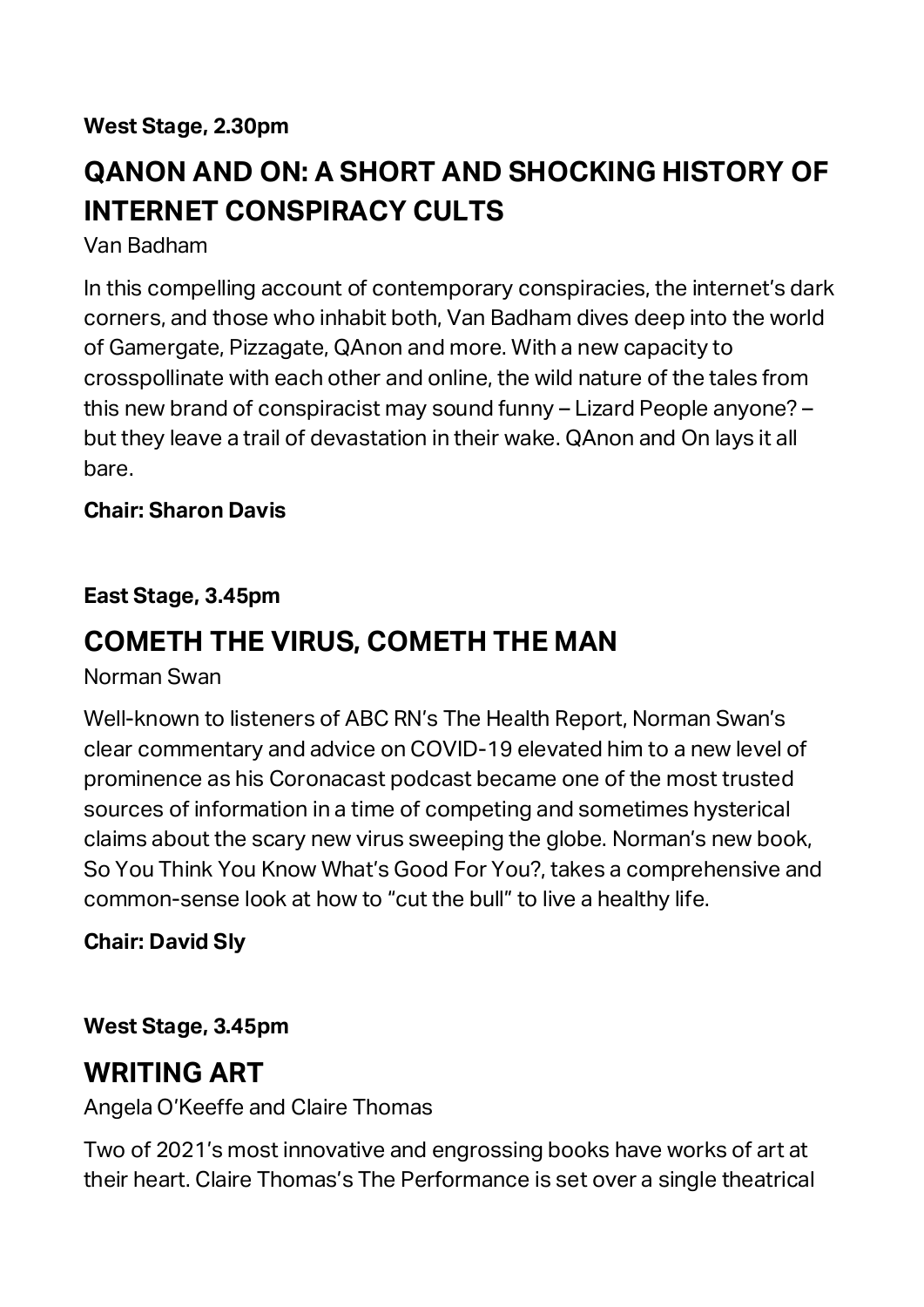performance, and uses the potent image of the trapped Winnie in Beckett's masterpiece Happy Days to explore the colliding but disparate lives of three women. Angela O'Keeff e's Night Blue is audaciously told from the perspective of our National Gallery's most famous acquisition, Jackson Pollock's Blue Poles, as it examines an artist's life and the eternal conundrum of great art that springs from monstrous creators.

### **Chair: Kate Mildenhall**

**East Stage, 5pm**

### **SCOTT MORRISON: WHO THE BLOODY HELL IS HE?**

Sean Kelly and Annika Smethurst

Sean Kelly describes The Game, his illuminating and deliciously readable take on Prime Minister Scott Morrison, as something akin to literary fiction, a critique of the flat character Morrison has assiduously created for the cameras, as conveyed to us through the pages of the press. Annika Smethurst's The Accidental Prime Minister rigorously fills in the gaps in Morrison's story. Both books help us understand more about the politician and the man behind the selfies.

### **Chair: Annabel Crabb**

**West Stage, 5pm**

### **BILA YARRUDHANGGALANGDHURAY: RIVER OF DREAMS**

### Anita Heiss

Hugely popular and award-winning author Anita Heiss's new novel opens with a fictionalised account of 1852's Gundagai floods, still Australia's deadliest. But for the heroic efforts of Wiradyuri men Yarri and Jacky Jacky, the toll would have been much higher. Yarri's daughter Wagadhaany survives the flood only to become an indentured slave to the settlers her father rescued. A nuanced examination of Black and White relations, a celebration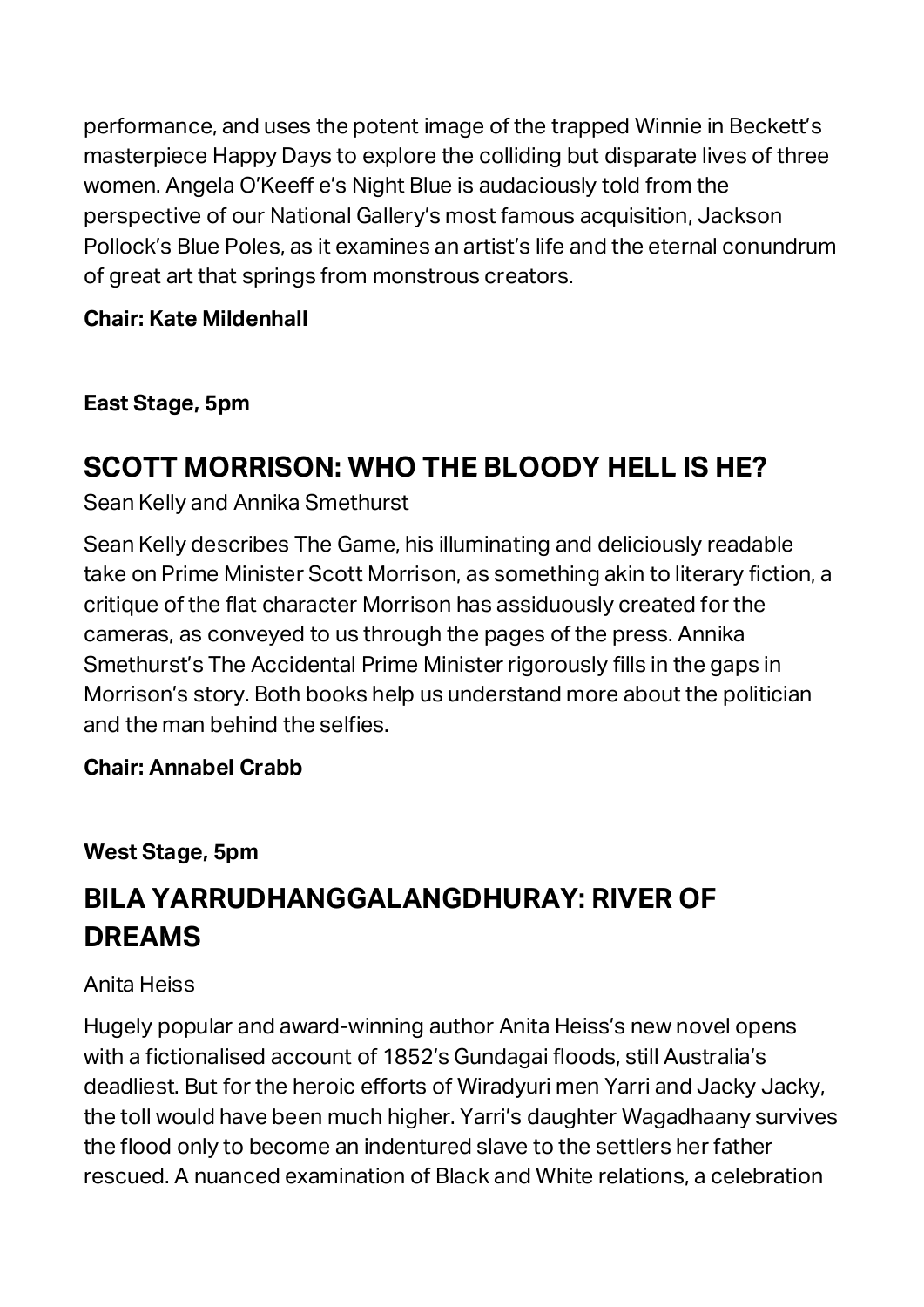of family and Country, and a literary celebration of the Wiradyuri language, Bila Yarrudhanggalangdhuray is Anita's finest book yet.

**Chair: Jared Thomas**

## **Adelaide Festival Awards for Literature**

**West stage, 6.15pm**

### **The Adelaide Festival Awards for Literature are presented every two years during Adelaide Writers' Week.**

Introduced in 1986 by the Government of South Australia, the Adelaide Festival Awards for Literature celebrate South Australia's writing culture by offering national and state-based literary prizes, as well as fellowships for South Australian writers.

Managed by the State Library of South Australia, the awards provide an opportunity to highlight the importance of our unique South Australian writers, and contribute to and support community engagement with literature.

Be the first to learn the winners of South Australia's richest literary awards at this special event celebrating the country's finest writers. Winners across the categories of Fiction, Non-fiction, Children's and Young Adult Literature, as well as Poetry and the Jill Blewett Playwright's Award, will be announced and speak on the day.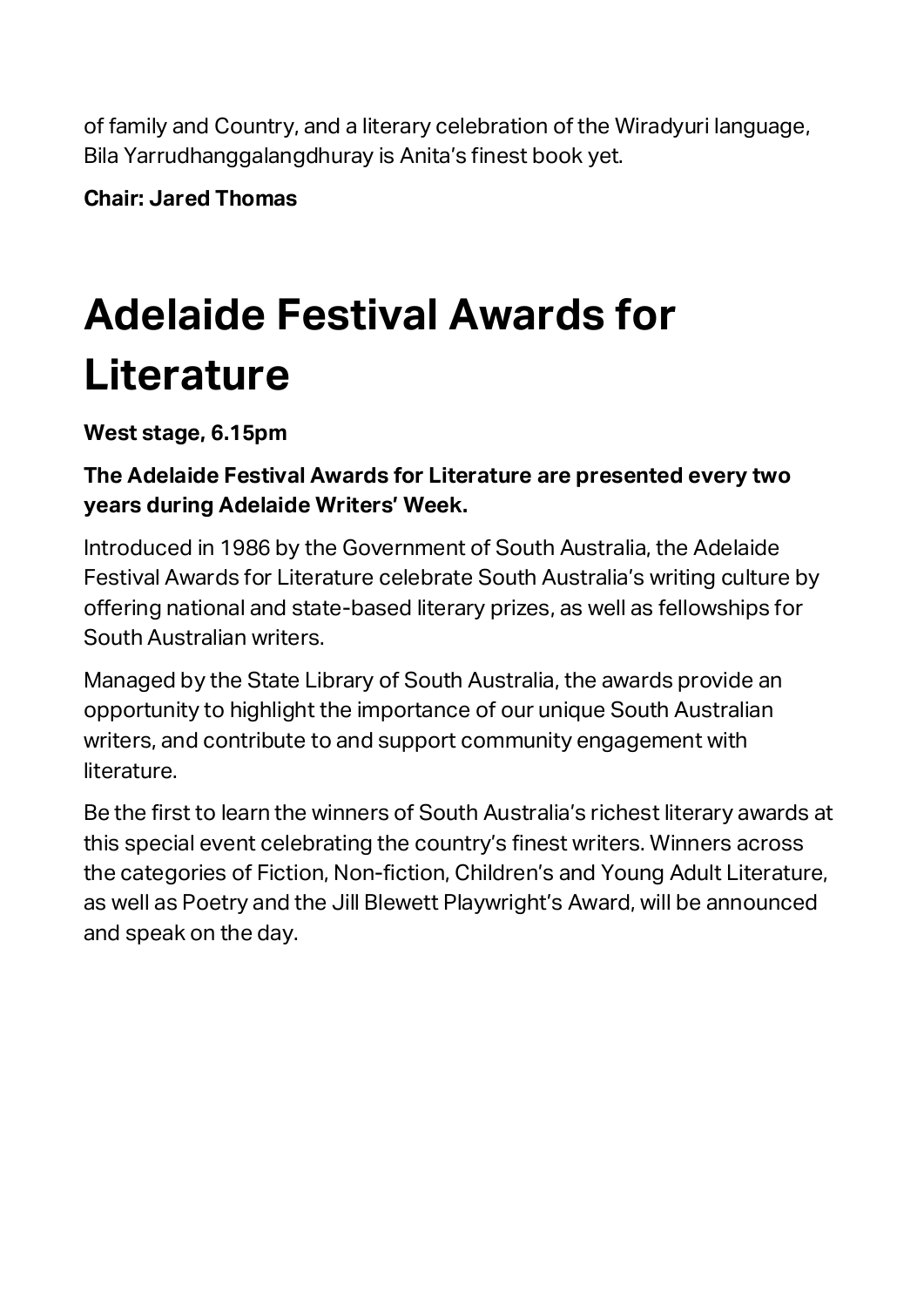## **Poetry In Performance**

**Plane Tree Stage** 

### **HEAR ME ROAR**

### **Sunday 6 March from 2pm**

Writers' Week's favourite showcase of slam poetry and spoken word performance returns to the Plane Tree Stage on Sunday featuring performances from poets striding the local, national and international stages.

This impressive line-up includes Evelyn Araluen, Sara Mansour, Huda the Goddess, Tracey O'Callaghan, Tyberius Larkin, and special guest from the UK Joelle Taylor.

Join us for two energetic hours of exhilarating, inspiring poetry

### **BLIGHT STREET**

### **Monday 7 March at 10.45am**

Geoff Goodfellow returns to Writers' Week with a reading of his new verse novella, Blight Street, featuring Geoff and performers Roslyn Oades and Nic Darrigo.

Set in the northern suburbs of Adelaide, Blight Street is written in the language and idiom of the culture it portrays. Harrowing but tender, Blight Street draws on the vital themes that characterise Geoff's writing: the working class struggle, the tragedy of addiction and the celebration of love.

The reading is followed by a short interview with Geoff, chaired by Rick Sarre.

### **THE RUTHLESS MUSE**

**Tuesday 8 March at 3.45pm**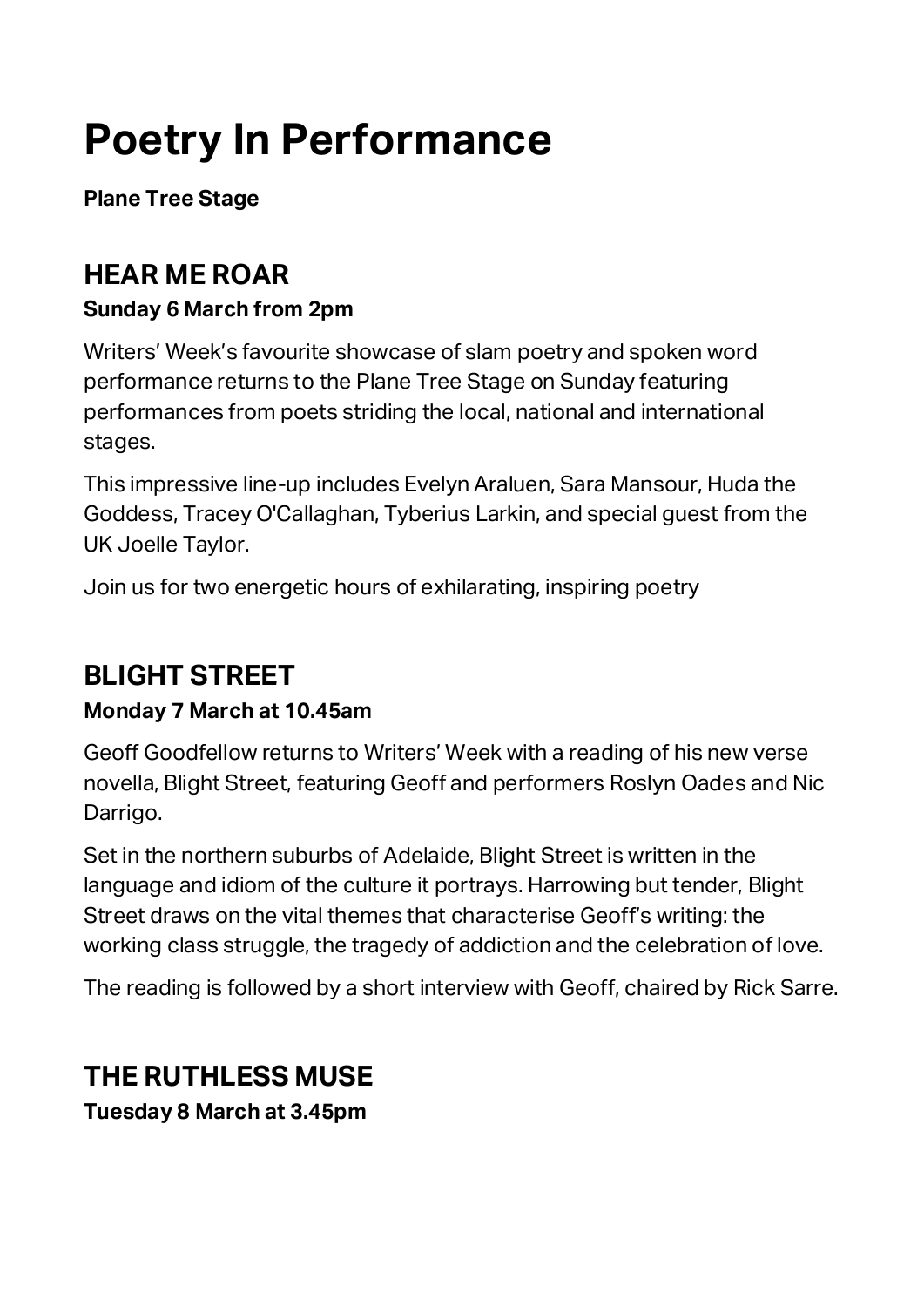Alice Walker has described poetry as "a ruthless muse". Join some of the finest and most devoted local poets for an enthralling afternoon performance of verse, featuring Ali Cobby Eckermann, Jill Jones, Juan Garrido-Salgado, Elyas Alavi, the prolific Ken Bolton, Camille Roulière, Ruhi Yaganagi, and Ngarrindjeri and Kaurna poet Dominic Guerrera. Hosted by Jessica Alice, poet and Director of Writers SA. Co-presented with Writers SA.

**See also Peter Carroll's recital of Les Murray's poetry on Monday at 3:45pm on West Stage.**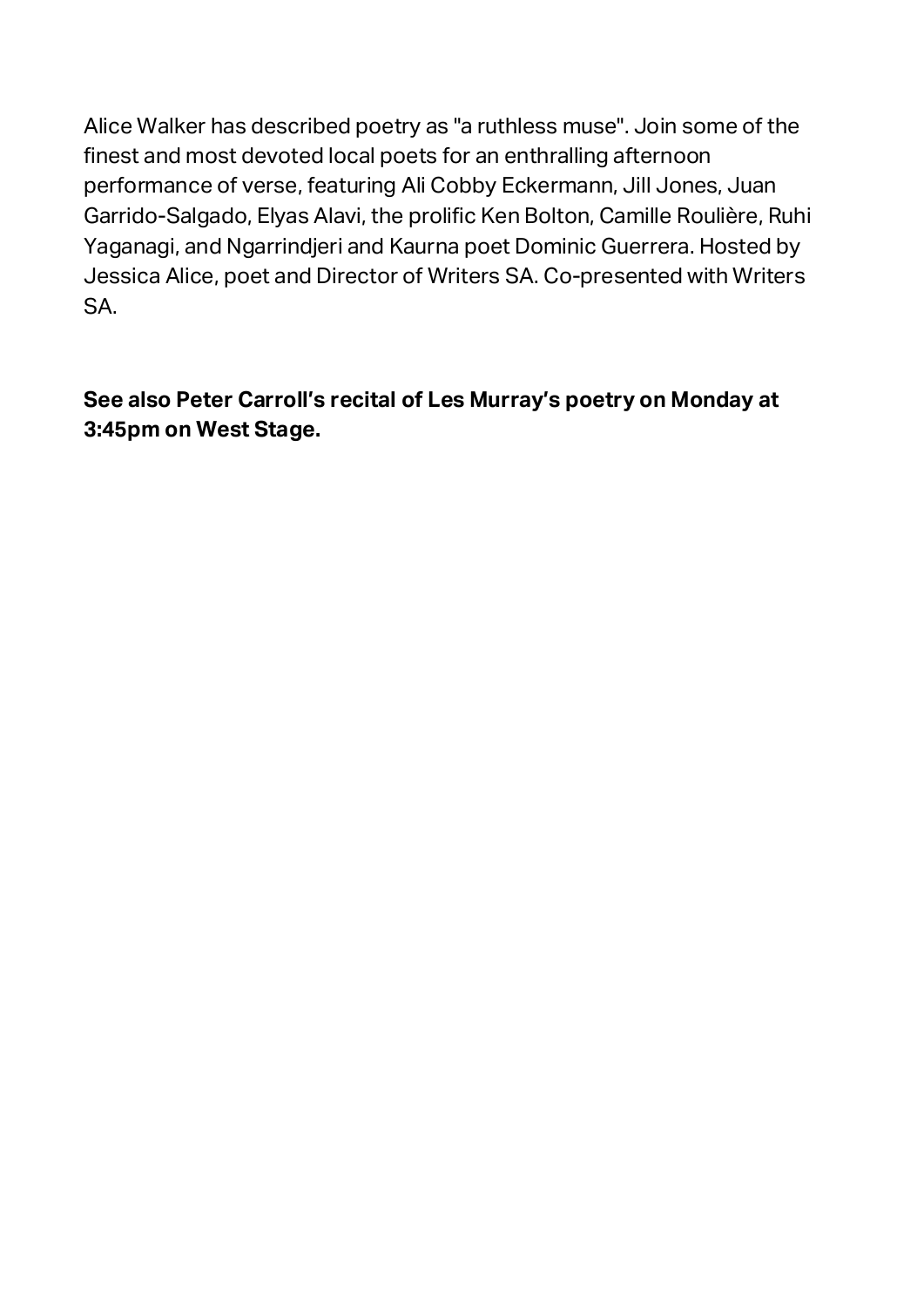# **Sunday 6 March**

**East Stage, 9.30am**

### **C+NTO AND OTHERED POEMS**

Joelle Taylor

A welcome discovery for many at the 2019 Adelaide Writers' Week, British powerhouse poet and performer Joelle Taylor returns with her new collection C+NTO and Othered Poems. The winner of the 2021 T.S. Eliot Prize, this visceral and emotional collection was named by New Statesman as the poetry book of 2021 and described as "one of the most astonishing and original poetry collections of recent years". Simultaneously intimate and epic, its riveting exploration of gender confirms Joelle as one of the key chroniclers of her community and times.

### **Chair: Jennifer Mills**

### **West Stage, 9.30am**

### **ONCE THERE WERE WOLVES**

### Charlotte McConaghy

Charlotte McConaghy's follow-up to her intense and acclaimed The Last Migration is Once There Were Wolves. Biologist Inti Flynn returns to Scotland with her twin sister Aggie on a quest to reintroduce fourteen grey wolves to the remote Highlands. Facing opposition from the local farmers, Inti's project becomes increasingly challenging. And then a local farmer turns up dead. A compelling combination of literary fiction and murder mystery, Once There Were Wolves is lush, vivid and propulsively gripping.

### **Chair: Geordie Williamson**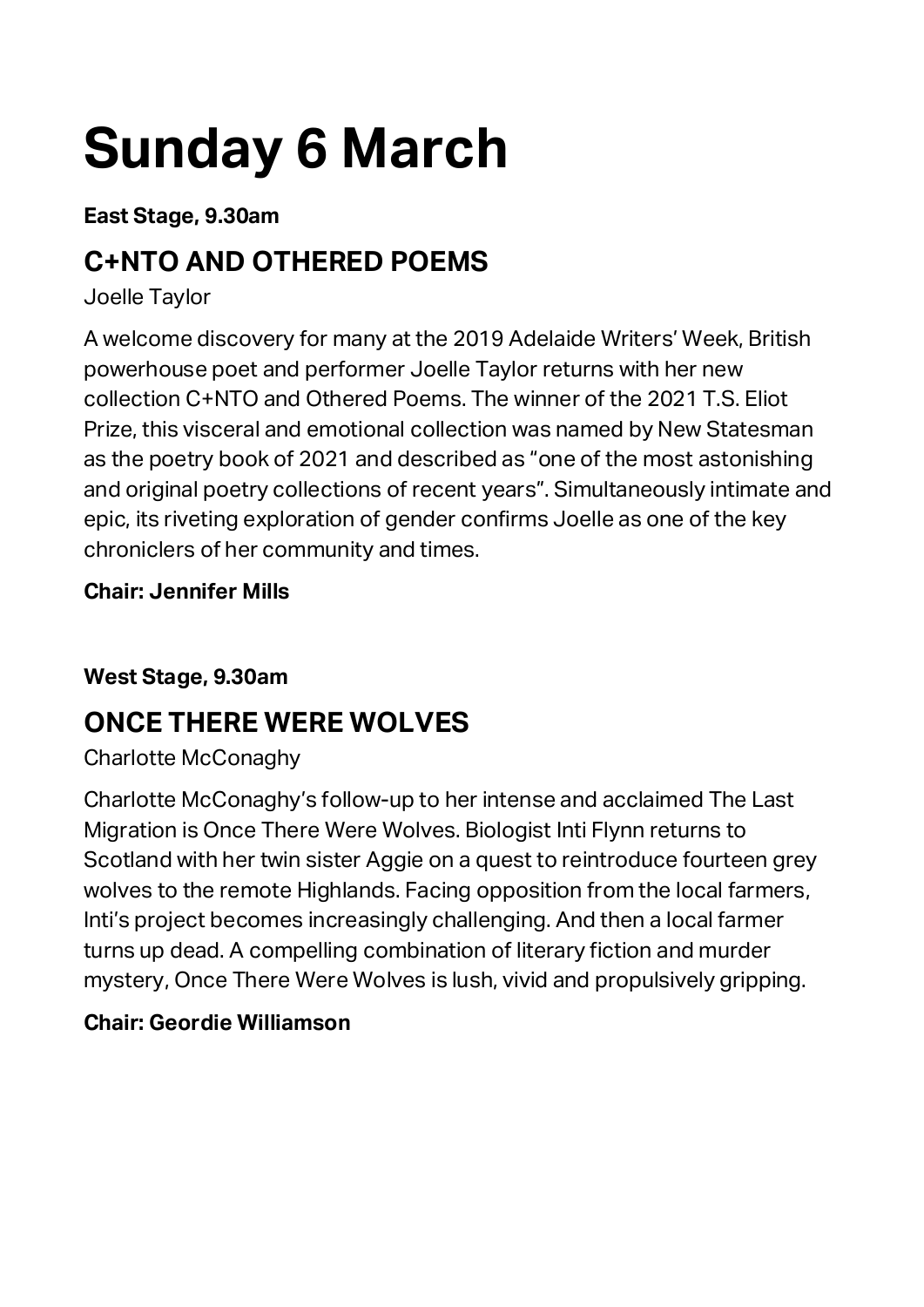**East Stage, 10.45am**

### **SWEET JIMMY**

Bryan Brown

After a lifetime entertaining us on screen, legend of Australian cinema Bryan Brown turns his hand to a new form of storytelling with his first foray into writing, Sweet Jimmy. In this immensely enjoyable debut, seven linked crime tales deliver violence, pathos and humour in precise spare prose, adding up to a uniquely Australian addition to a hardboiled genre. With a great sense of place and a fi ne array of acutely drawn characters, Sweet Jimmy is a taut, terrific read.

### **Chair: Natasha Cica**

### **West Stage, 10.45am**

### **LEGALLY BOUND: CHANGE, ACTIVISM AND THE LAW**

David Barnden, Michael Bradley and Terri Janke

Three high profile lawyers discuss how they use their legal practice to advance important causes. David Barnden represented the students in Sharma v Minister for the Environment (2021) which found that Minister Ley had a duty of care to the next generation. Michael Bradley's clients include survivors of sexual violence, Indian Australians locked out of Australia, and refugees imprisoned in Australian hotels. Terri Janke's True Tracks framework of Indigenous cultural and intellectual property principles has been transformative for the protection of communities' copyright and the prevention of cultural theft.

### **Chair: Paul Barclay**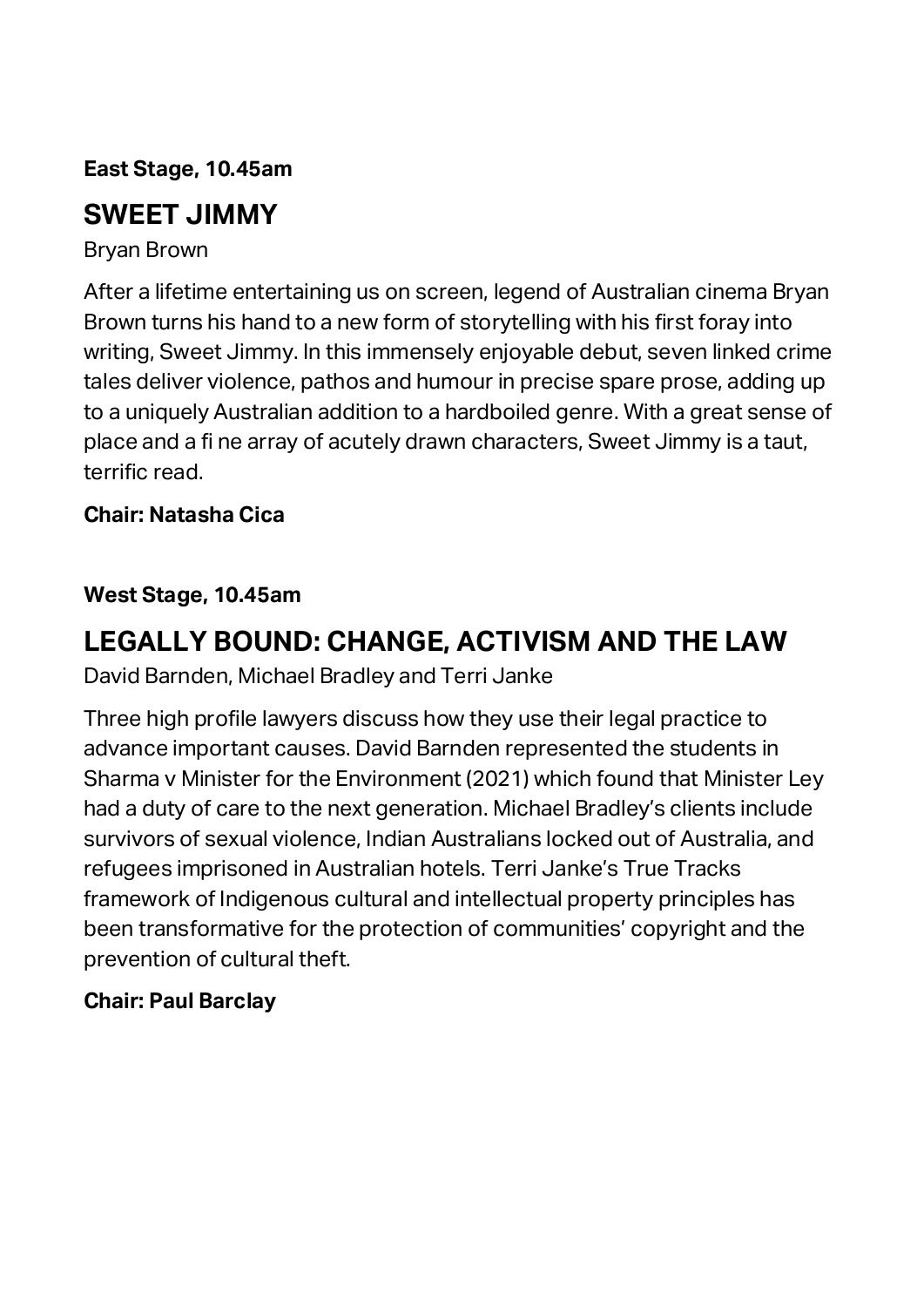### **East Stage, 12pm**

### **OUR NATION'S SHAME**

Samantha Crompvoets and Mark Willacy

On 19 November, 2020, the Chief of the Australian Defence Force stood in front of our nation and apologised to another: "To the people of Afghanistan," said Angus Campbell, "on behalf of the Australian Defence Force, I sincerely and unreservedly apologise for any wrongdoing by Australian soldiers." He spoke on the release of the fi ndings of the Brereton Inquiry into War Crimes. Samantha Crompvoets's work triggered that report and is outlined in Blood Lust, Trust & Blame. Mark Willacy reported fi rst on the crimes it investigated, detailed in Rogue Forces.

#### **Chair: Sharon Davis**

#### **West Stage, 12pm**

### **BODIES OF LIGHT**

Jennifer Down

Holly lives a simple life in America when a Facebook message from across the seas and decades brings her past hurtling back, a past of trauma, abuse and terrible sadness. As she slowly excavates her life, as Holly, as Jo, as Maggie, we explore the courage and desperation it takes to reinvent a life once, twice, thrice. A book of great empathy, heartbreak and devastating beauty, Jennifer Down's Bodies of Light asks how much trauma a person can bear, and how one can find a way to live with it.

#### **Chair: Cath Kenneally**

**East Stage, 1.15pm**

### **WITH THE FALLING OF THE DUSK**

Stan Grant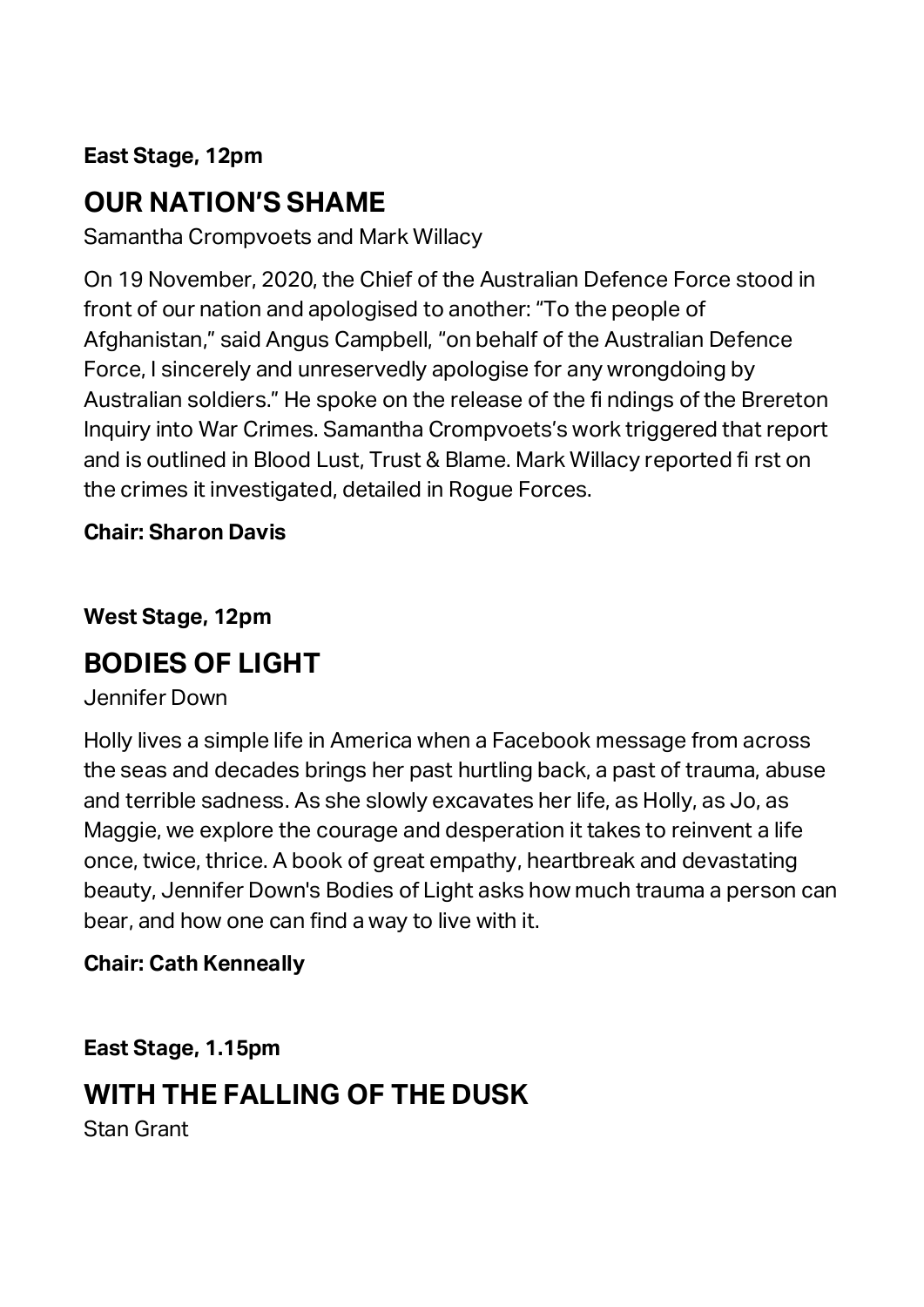Weaving deeply personal observations with geopolitical analysis, With the Falling of the Dusk is a fine exemplar of the issues that have preoccupied Stan Grant since he broke onto the scene as a precocious young journalist. Identity. Liberalism. History. Power. Informed by both his long experience as a foreign correspondent and his deep thinking on his own Indigenous heritage, With the Falling of the Dusk is a melancholic philosophical survey of the state of the world today.

### **Chair: Anita Heiss**

### **West Stage, 1.15pm**

### **ANIMAL**

### Lisa Taddeo **LIVE STREAMED FROM CONNECTICUT, USA**

Catapulted to literary stardom with her non-fiction bestseller Three Women, acclaimed for its radical candour in discussing sex, Lisa Taddeo's debut novel is no less bold. Concerned with the link between trauma and sexual violence, Animal tells the story of voracious obsessive anti-hero Joan as she flees a dramatically failed love affair in New York to confront unfinished business in LA. Infused with bravado, psychological acuity and sly wit, and full of one-liners and simmering emotion, Animal is a sensational novel of female revenge.

### **Chair: Kate Mildenhall**

#### **East Stage, 2.30pm**

### **WORDS FROM THE WISE**

### Peter Doherty and Barry Jones

Two of Australia's most distinguished thinkers join forces in this unmissable conversation. With combined life experience of more years than it's polite to mention, Nobel Laureate Peter Doherty's An Insider's Plague Year and dazzling polymath Barry Jones's What Is To Be Done? continue their authors' lifelong commitment to better the world as they reflect on the pivotal role of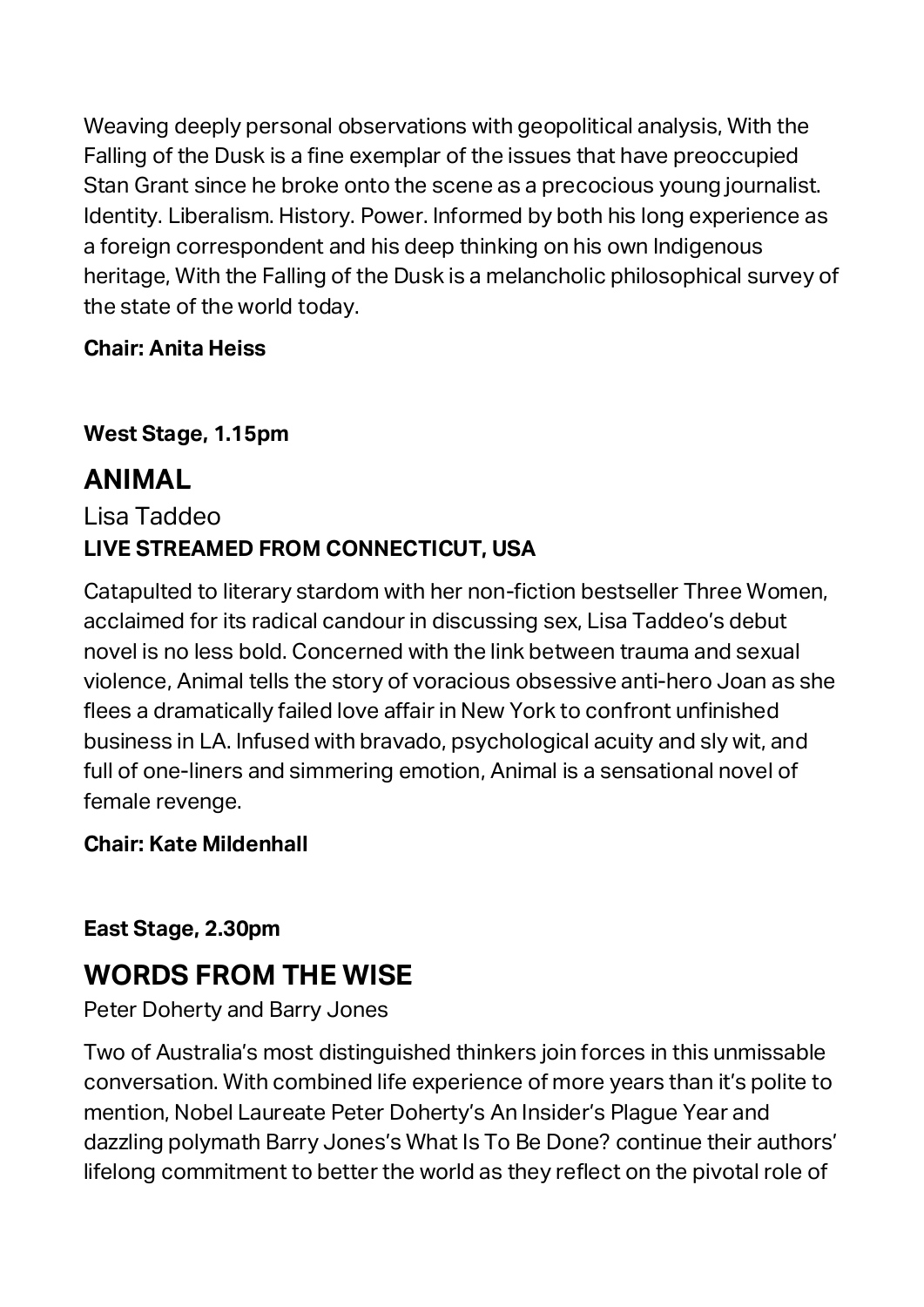science, the failure of our politics, and what we must do to confront the great challenges of our time.

#### **Chair: Rick Sarre**

#### **West Stage, 2.30pm**

### **THE BOYS' CLUB**

#### Michael Warner

AFL is one of Australia's most popular sports and the only one we can claim as indigenous. According to The Boys' Club, a jaw-dropping account of the scandals that have beset the AFL over the last twenty years, it is also managed by a ruthlessly entitled Melbournebased executive that operates with a stunning lack of transparency and accountability. Michael Warner takes us behind the scenes and into the inner workings of the AFL to reveal how it became one of the richest and most powerful organisations in the country.

#### **Chair: Tom Wright**

### **East Stage, 3.45pm**

### **THE BIG SWITCH**

#### Saul Griffith

NSW Treasurer Matt Keane describes Australian and Biden climate and energy adviser Saul Griffith as having "a brain the size of a planet. He's a genius". In The Big Switch, Saul lays out a detailed blueprint for fighting climate change while creating millions of new jobs and a healthier environment. While billionaires might plot to escape the planet they've trashed via a private rocket to Mars, Saul says, the rest of us will stay and fight for the future. The Big Switch tells us how we can win.

#### **Chair: Sally Warhaft**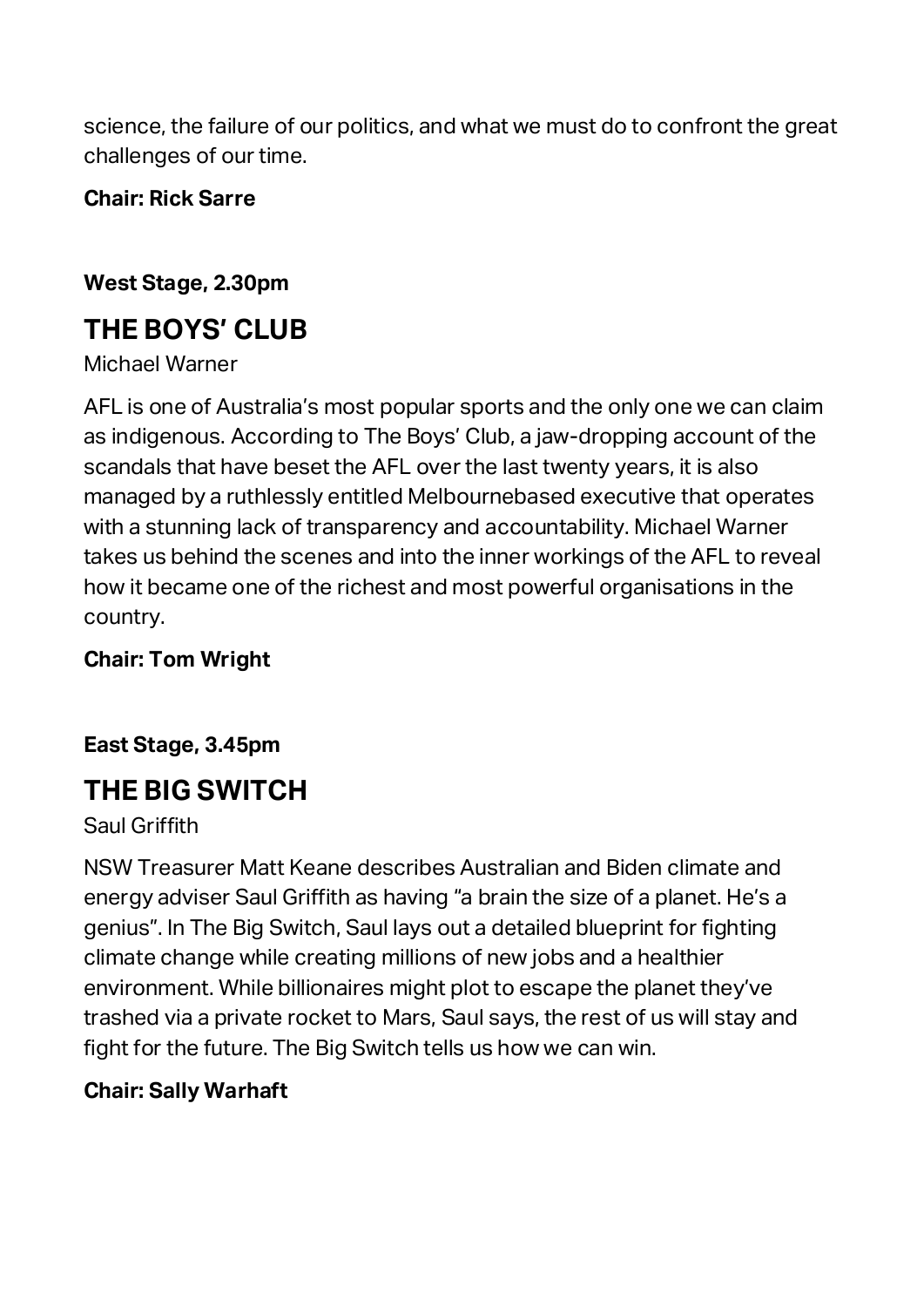### **West Stage, 3.45pm**

### **THIS CAMPUS LIFE**

Diana Reid and Indyana Schneider

The transformative excitement of university life has been little mined by Australian fiction. In their immensely readable and impressively complex debut novels, Diana Reid and Indyana Schneider explore that most liminal time of campus life to excellent effect. Diana's Love and Virtue traverses feminism, sexuality and the precocious intellectualism of first year life on a Sydney campus. Indyana Schneider weaves music, literature, art, dance, sex and the exquisite pain and pleasure of first love into student life at Oxford.

#### **Chair: Victoria Purman**

**East Stage, 5pm**

### **HOLDING THE HOSE**

Richard Flanagan

Richard Flanagan returns to Writers' Week for a wide-ranging discussion with Kerry O'Brien. Drawing on his journalism of recent years, particularly his now iconic essay The Australian Disease: On the Decline of Love and the Rise of Non-freedom and his recent bestseller on the salmon industry, Toxic, Richard and Kerry discuss the conformity that blights our national life, along with ideas of freedom, leadership, and the roots of inequality. If we are to find hope, Richard says, we must finally take our compass more from ourselves and less from the powerful.

### **Chair: Kerry O'Brien**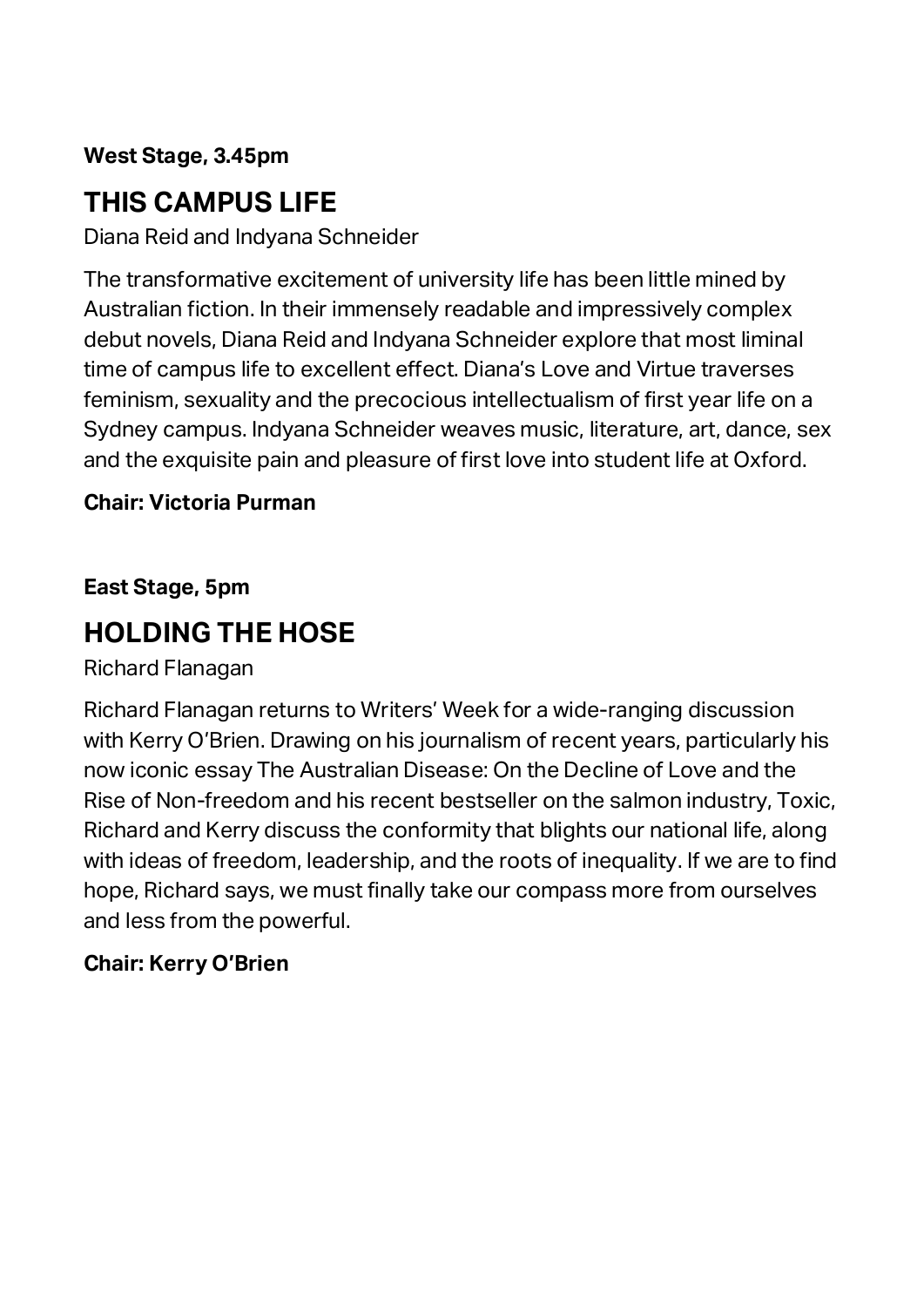#### **West Stage, 5pm**

### **THE ISLAND OF MISSING TREES**

Elif Shafak

#### **LIVE STREAMED FROM LONDON, UK**

In best-selling author Elif Shafak's The Island of Missing Trees, starcrossed lovers Greek Christian Kostas and Turkish Muslim Defne navigate the violence of the partition of Cyprus to eventually find safety in London. Elif's last novel, 10 Minutes 38 Seconds in This Strange World, was short-listed for the Booker Prize. This stunningly original followup is a beautifully crafted story of love, loss and belonging, infused with the humanity and heart that is the hallmark of Elif's acclaimed writings.

#### **Chair: Michael Williams**

# **Monday 7 March**

**East Stage, 9.30am**

### **THE ARTFUL DICKENS**

John Mullan

### **LIVE STREAMED FROM LONDON, UK**

"What is so good about Dickens' novels?" asks John Mullan – and then proceeds to answer in thirteen essays of exquisite prose. From Dickens' evocation of the senses, particularly taste and smell, to his inventiveness with names; from the melodrama of Little Dorrit to the high-mindedness of Hard Times, Mullan's Dickens emerges as a shapeshifter and conjuror extraordinaire. Whether you know your Twist from your Copperfi eld, or you're a complete Dickens newbie, The Artful Dickens is a riveting read and brings a welcome focus to one of the English language's greatest minds.

#### **Chair: Linda Jaivin**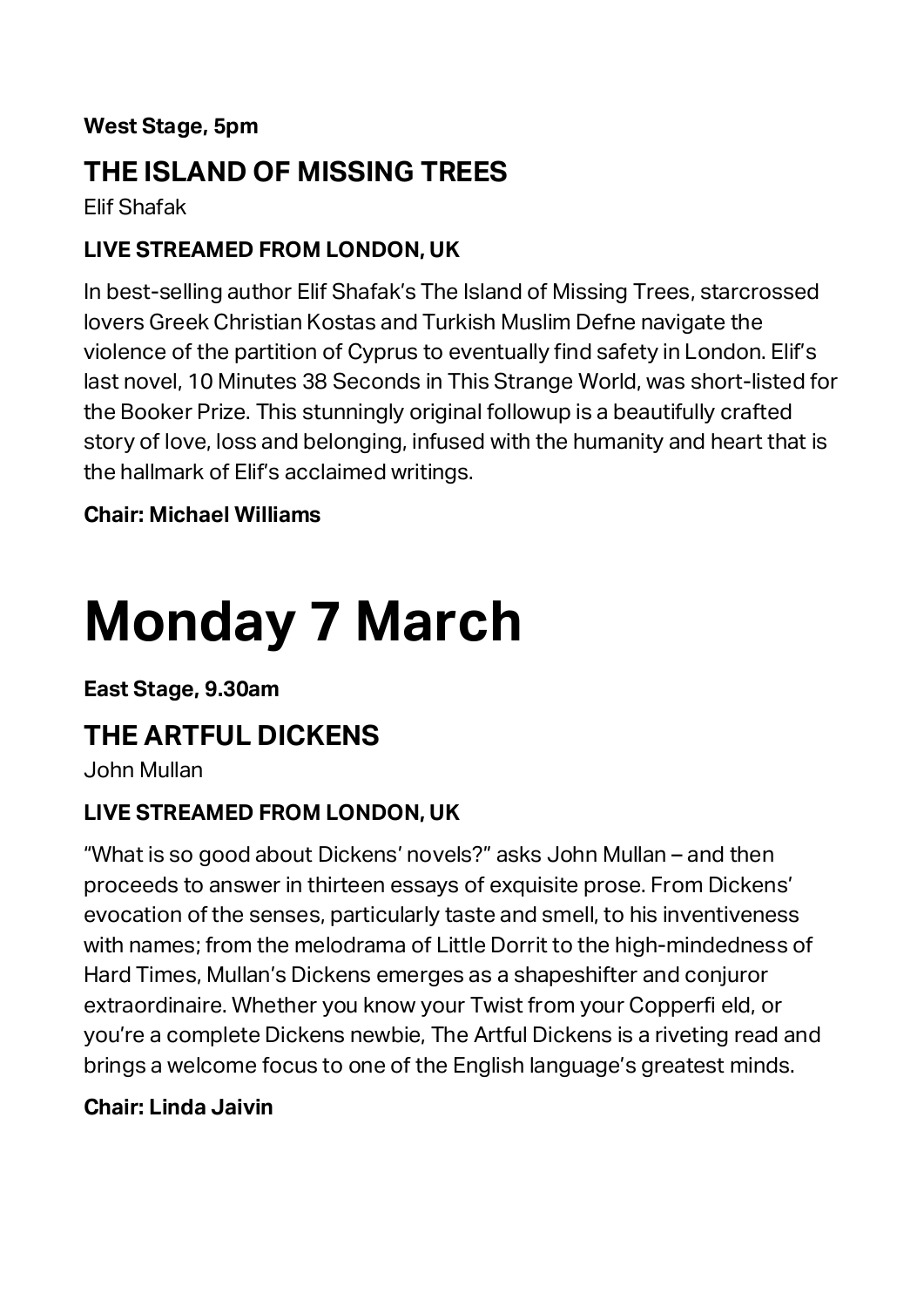#### **West Stage, 9.30am**

### **ALL ABOUT YVES: NOTES FROM A TRANSITION**

Yves Rees

In this remarkable memoir, historian and author Yves Rees invites readers into their experience of coming out as trans. At once generous and challenging, All About Yves is a fascinating journey through the author's experience of 're-becoming': "What happens when, aged 30, you understand you're transgender?" they ask. Situating their personal story within the broader historical and cultural context of transgender people in Australia and around the world, Yves provides a warm and illuminating perspective on complex issues of identity, sexuality and the human experience.

Chair: Jennifer Mills

**East Stage, 10.45am**

### **GROWING UP IN AUSTRALIA**

Anita Heiss, Benjamin Law, Fiona Murphy and Alice Pung

In 2008, Black Inc published Growing Up Asian in Australia, a collection of stories from Asian Australians about what it was like to grow up as an outsider in your own country. The Growing Up series has been entertaining, informing and inspiring readers across the country ever since. To celebrate the release of a compilation anthology, the editors of the Asian, Queer and Aboriginal editions, and a contributor to the Disabled edition, come together to celebrate the diversity of our nation, captured so movingly and delightfully in this important series.

#### **Chair: Anton Enus**

**West Stage, 10.45am**

### **THEATRE, LEADERSHIP AND THE IMAGINATION**

John Bell and Jonathan Biggins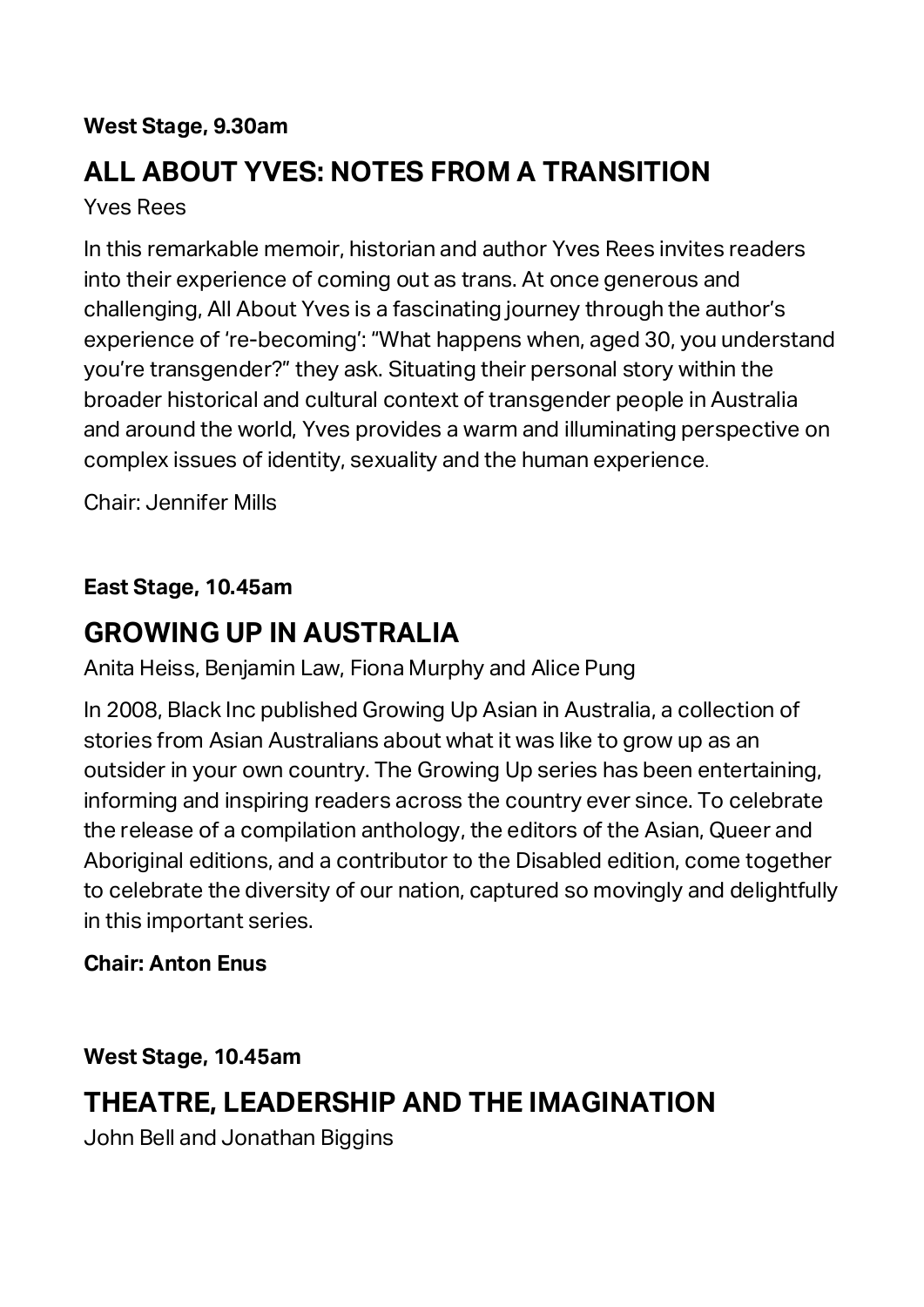John Bell and Jonathan Biggins have spent their lives on the stage. John is our foremost interpreter of Shakespeare. He documents lessons from Shakespeare's plays in Some Achieve Greatness: Lessons on Leadership and Character from Shakespeare and One of His Greatest Admirers. Jonathan is best known as a leading political satirist and was recently acclaimed for his embodiment of our 24th Prime Minister in his one man show, The Gospel According to Paul. They discuss their lives in the theatre, the essence of leadership and the power of imagination.

### **Chair: Tom Wright**

### **East Stage, 12pm**

### **COMPOUNDING DAMAGE**

Michael Bradley, Rachel Doyle, Saxon Mullins

Events of the last year have brought a renewed and urgent focus on the experiences of women seeking redress after experiencing harassment or assault. With exhausting regularity, the perpetrator is protected at the expense of the victim, with the justice system and corporate culture accused of exacerbating trauma. In their books System Failure and Power and Consent, Michael Bradley and Rachel Doyle draw on their legal experience to highlight the flaws in our current laws. Advocate and survivor Saxon Mullins was instrumental in changing the definition of consent in NSW.

### **Chair: Louise Milligan**

**West Stage, 12pm**

### **WILD MOTHERHOOD**

Briohny Doyle and Rachel Yoder

### **LIVE STREAMED FROM IOWA, USA**

Rachel Yoder's *Nightbitch* is one of the wildest debuts of the year, a feral, often hilarious take on the impact of new motherhood, as a resentful, fl ailing woman fi nds herself transforming into a dog. The monstrousness of mothers takes a more sombre form in Briohny Doyle's Echolalia, in which a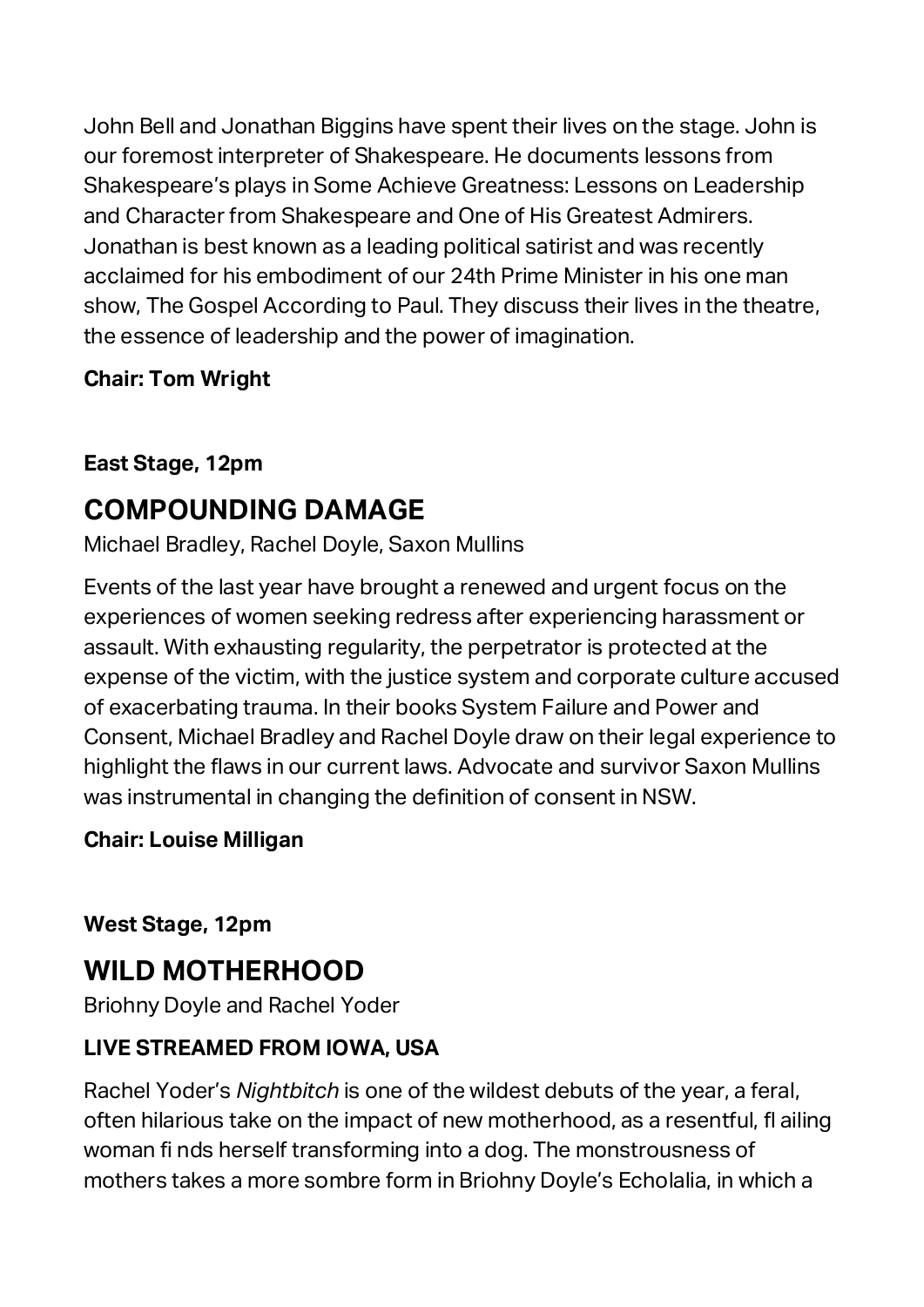young mother's alienation from her family and the shrinking world she inhabits lead to a psychological disintegration that matches that of the scorching world outside.

### **Chair: Tali Lavi**

### **East Stage, 1.15pm**

### **THE LUMINOUS SOLUTION**

### Charlotte Wood

In her latest book, The Luminous Solution: Creativity, Resilience and the Inner Life, Charlotte Wood shares the insights into creativity she has gained over her long career in literature, paying close attention to her own mind, to the world around her and to the way she and others work. Her message is powerful: "A rich inner life is not just the preserve of the arts. The joys, fears and profound self-discoveries of creativity … I believe to be the birthright of every person on this earth."

### **Chair: Kerryn Goldsworthy**

### **West Stage, 1.15pm**

### **THE CENTRED VICTIM**

### Jacqueline Bublitz and Laura Elizabeth Woollett

Turning the crime genre on its head, Jacqueline Bublitz's Before You Knew My Name and Laura Elizabeth Woollett's The Newcomer both centre the victim in their stories of violent death and the investigations that follow. The haunting, strangely joyous Before You Knew My Name tells of Alice Lee arriving in New York with just a camera and hope, destined to be a Jane Doe one month later. The Newcomer, which fi ctionalises an infamous 2002 murder on Norfolk Island, is a smart, provocative portrait of prejudice, violence and grief.

### **Chair: Angela Savage**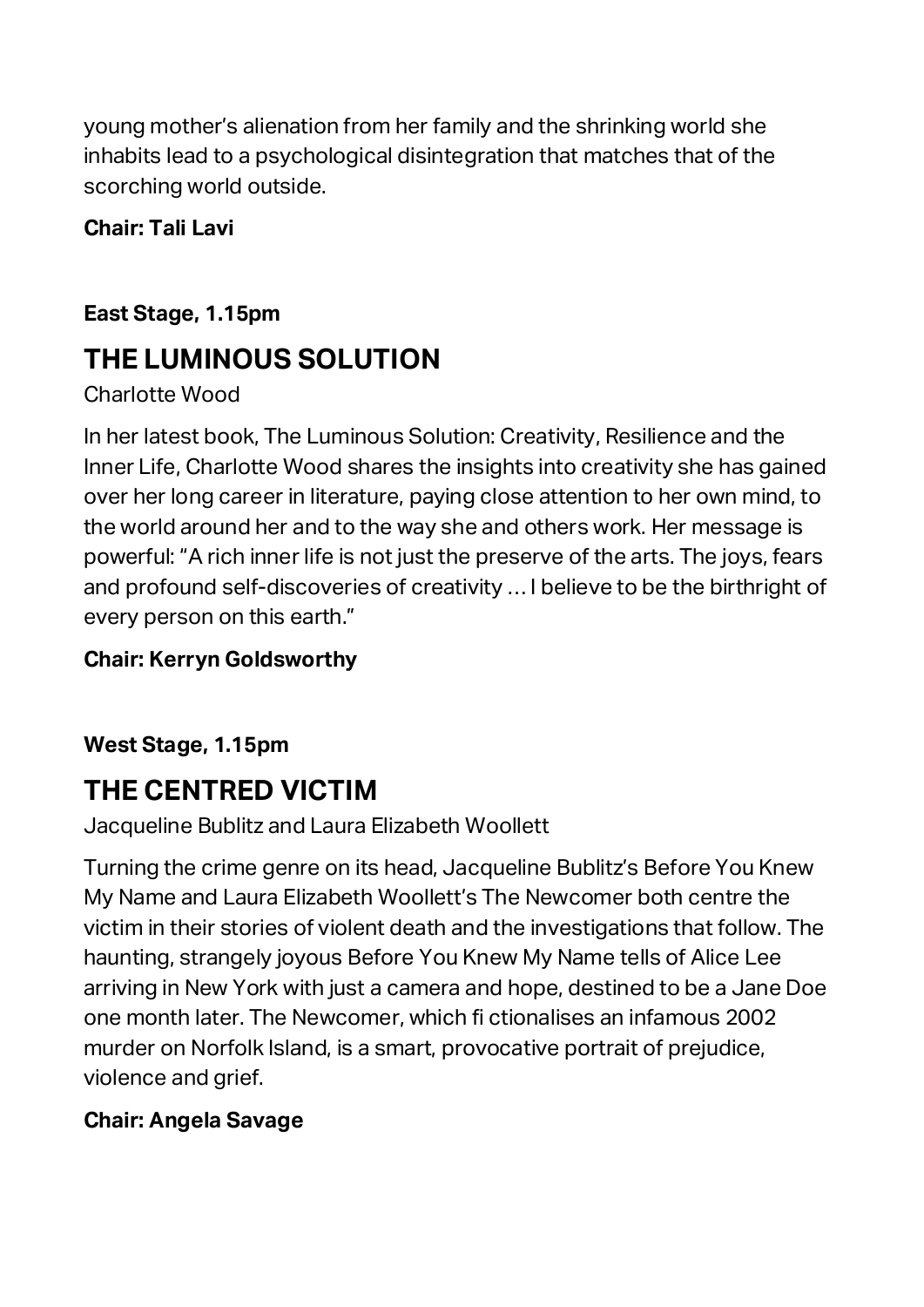### **East Stage, 2.30pm**

### **AUSTRALIA'S WAR ON WHISTLEBLOWERS**

Bernard Collaery, David McBride and Jennifer Robinson

Australia's recent treatment of high-profile whistleblowers has been shockingly punitive. Three lawyers speak from intimate experience. Bernard Collaery has faced an ongoing four-year ordeal for representing Witness K, a former ASIS officer who alleged the Commonwealth illegally spied on impoverished neighbour Timor Leste for private commercial gain. David McBride faces life in prison after the Government elected to pursue charges against him for revealing the allegations of war crimes in Afghanistan that led to the Brereton Report. Jennifer Robinson represents Wikileaks founder and abandoned Australian citizen Julian Assange.

#### **Chair: Andrew Fowler**

#### **West Stage, 2.30pm**

### **BET THE FARM**

#### Gabrielle Chan and Anika Molesworth

As we stand at a crossroads crowded with interconnected issues for our planet's future – climate change, energy, soil, water, natural disasters – farming sits at the heart of them all. In Why You Should Give a F\*ck About Farming, Gabrielle Chan lays out how our nation, its leaders and eaters must find new ways to work and live on our precious land. Anika Molesworth's Our Sunburnt Country charts a way forward for practical and sustainable farming – if only we find the courage to take it.

#### **Chair: Natasha Mitchell**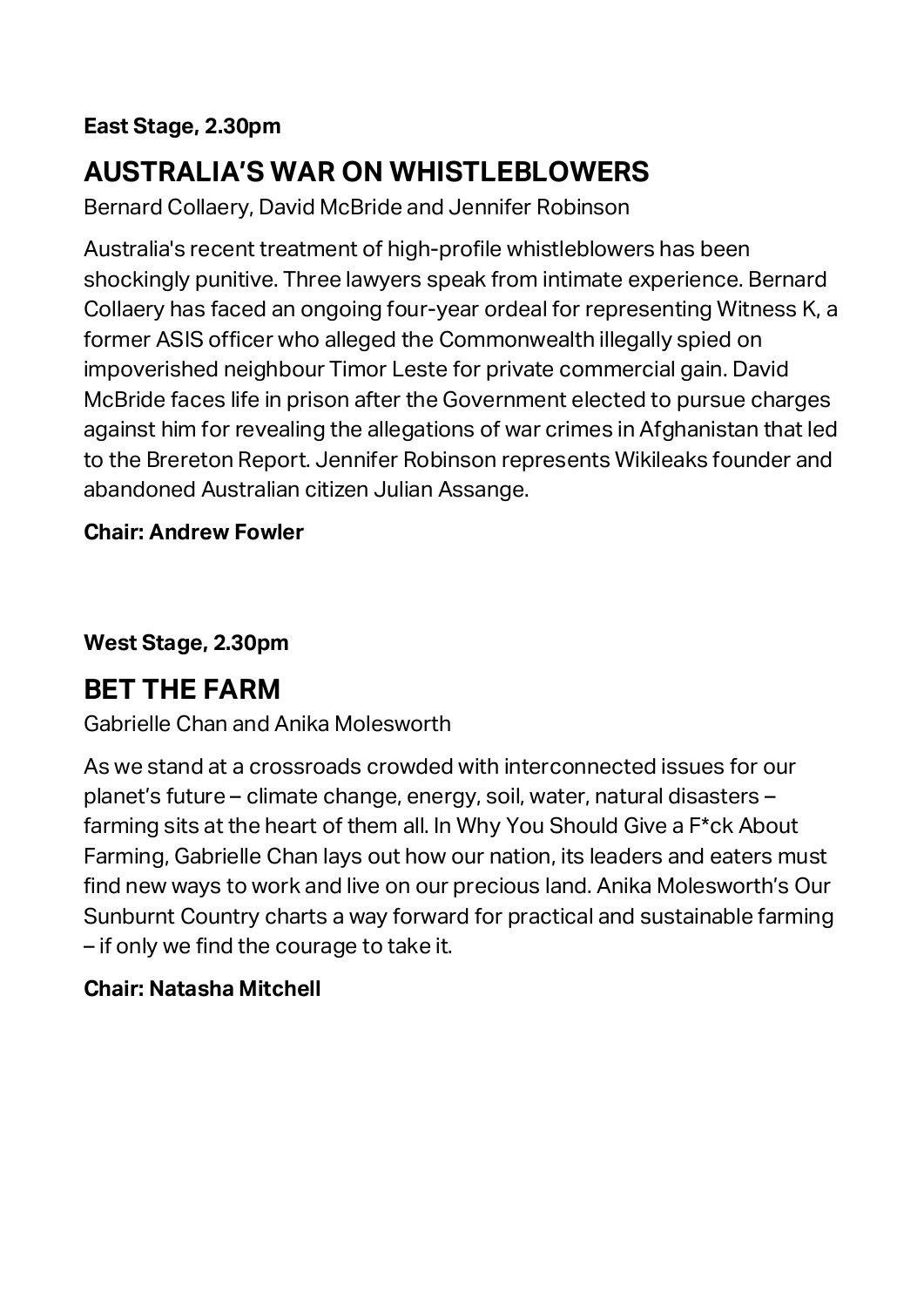#### **East Stage, 3.45pm**

### **CONTINUOUS CREATION: THE POETRY OF LES MURRAY**

The late Les Murray was our unofficial poet laureate – irascible, generous, thoughtful, refractory. His poetry was so influential it rewrote our vernacular. He moves us as he is effortlessly profound. In this special event, veteran of the Australian stage Peter Carroll performs a broad survey of Les's verse, from his early work in the Sydney years to selections from the newly released posthumous Continuous Creation. Joseph Brodsky described Les as "quite simply, the one by whom the language lives." In this presentation by another of our national treasures, the language lives on.

#### **Introduced by Peter Goldsworthy**

#### **West Stage, 3.45pm**

### **THIS IS AUSTRALIA**

Claire G. Coleman and Julianne Schultz

Two deep thinkers and fine writers turn their minds to contemporary Australia. In Lies, Damned Lies: A Personal Exploration of the Impact of Colonisation, Claire G. Coleman gives us insight into the stark reality of the ongoing trauma of Australia's violent colonisation. Julianne Schultz's The Idea of Australia: A Search for the Soul of the Nation interrogates what defines us as a country. It tracks the contest between an imaginative and defensive country, and what we must do to become our best selves.

#### **Chair: Kerry O'Brien**

#### **East Stage, 5pm**

### **AFTER STORY**

Larissa Behrendt

Recently honoured with the 2021 Human Rights Medal, Larissa Behrendt is a filmmaker, advocate, law academic and author. Her latest novel, After Story, captures many of her interests in a poignant examination of family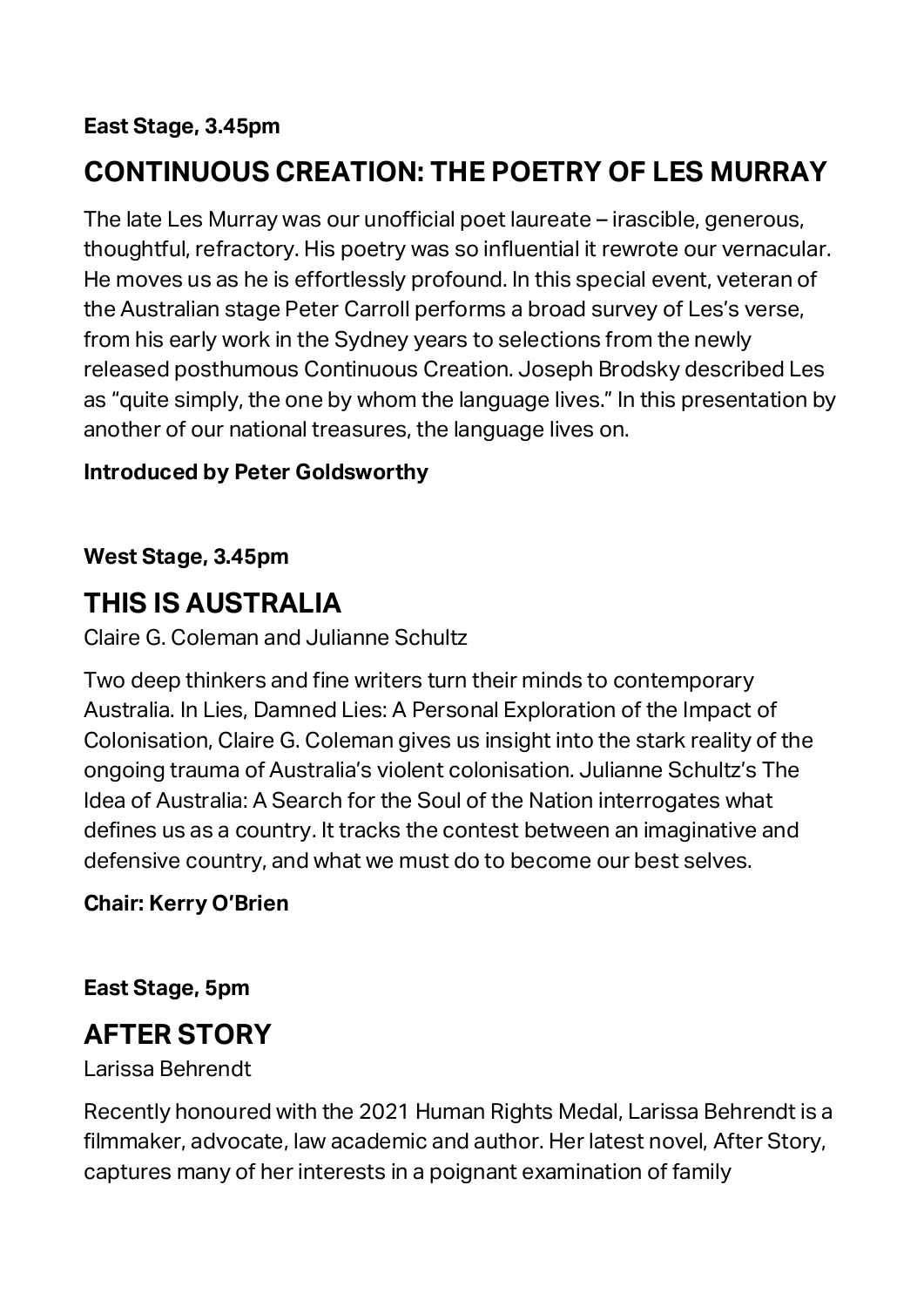relationships, racism and the justice system. When a mother and daughter try to reconnect on a literary tour of England, it fi rst serves to widen the chasm between them. A sprawling, cerebral and compassionate tale – with the literary tour a perfect backdrop for booklovers – this impressive novel of reclamation gives hope that fraught relationships can heal.

### **Chair: Clare Wright**

### **West Stage, 5pm**

### **THE MUD LITERARY CLUB: THE 10TH ANNIVERSARY**

Established by passionate readers to support the Ubud Writers & Readers Festival and Adelaide Writers' Week, the MUD Literary Club celebrates its tenth anniversary in 2022. As the only philanthropic organisation in the country exclusively dedicated to supporting literature, MUD is a unique and proudly Adelaide institution that has supported Australian authors since its inception. A powerhouse panel of "MUD Mates" Thomas Keneally, Hannah Kent and Christos Tsiolkas discuss the role of literature in contemporary culture and MUD in Australia and we learn the winner of the 2022 MUD Literary Prize.

### **Chair: David Sly**

### **Plane Tree Stage, 5pm**

### **AUTHORIAL VOICE**

### **Writers' Week live chat show**

Living Gender: Reimagining Masculinities and Femininities **Hosted by Benjamin Law**

Join Australia's favourite raconteur Ben Law for our rescheduled Twilight Talks, now on the Plane Tree Stage at 5pm. *Living Gender* brings together a dynamic panel to examine gender in contemporary Australia, featuring Yves Rees, whose memoir *All About Yves: Notes from a Transition* is a beautiful account of re-becoming and trans identity, Omar Sakr, a lauded Queer poet and novelist, whose thrilling writing examines notions of belonging when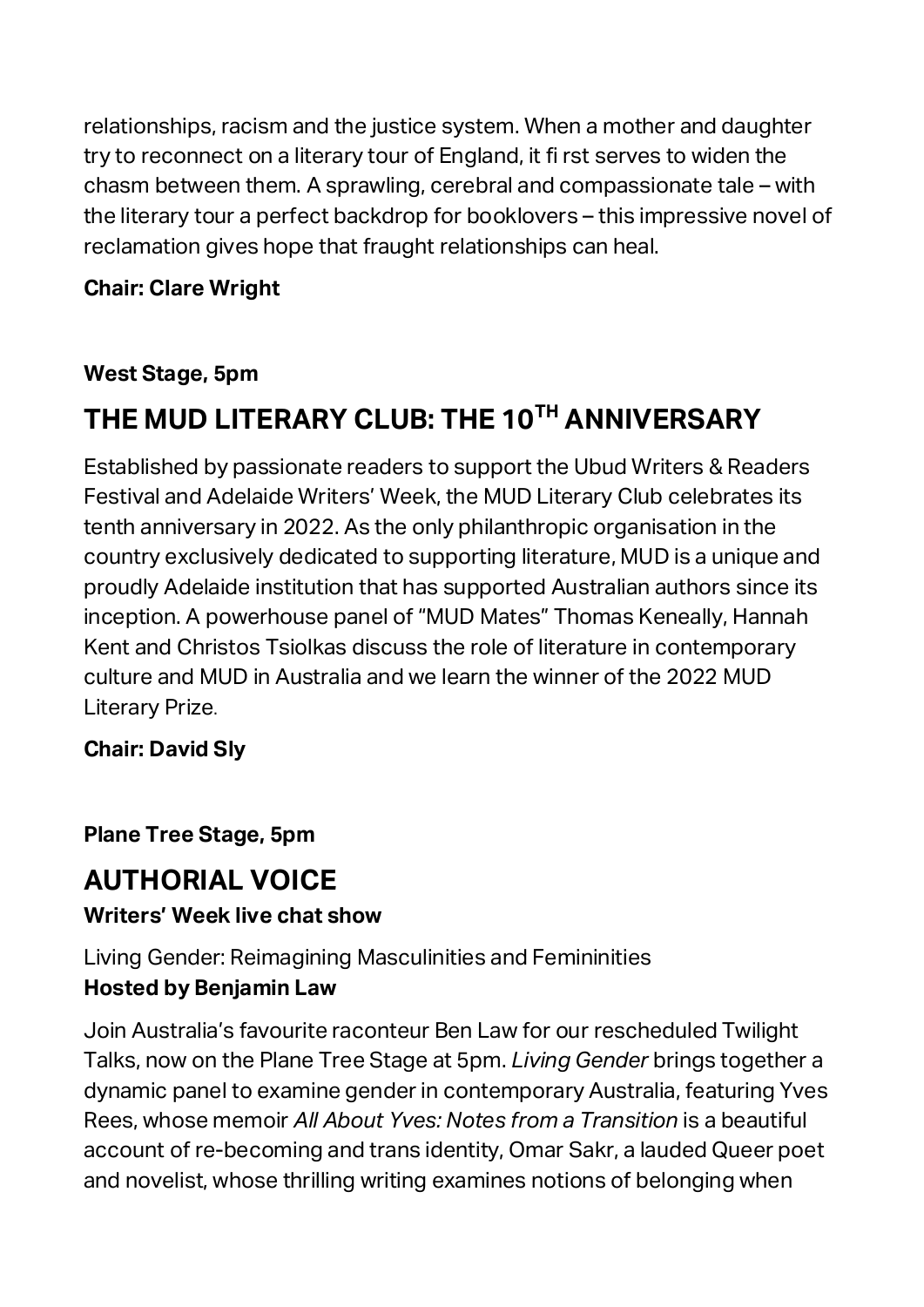one's identity is at odds with one's family and faith, and Brandon Jack, a former AFL player who suff ered greatly when he tried to conform to sport's rigid notions of masculinity, and was liberated when he reimagined what it meant to be a man.

# **Tuesday 8 March**

### **East Stage, 9.30am**

### **MY BODY KEEEPS YOUR SECRETS**

Lucia Osborne-Crowley

"Despite our best efforts," writes Lucia Osborne-Crowley, "the body finds a way to express what the mind cannot." The author of I Choose Elena returns with *My Body Keeps Your Secrets* in which she interviews other women and non-binary people from diverse backgrounds about the impacts of their respective traumas on their bodies, interweaving the results with rigorous research and her own story. She explores the weight of shame and the process of reclaiming a whole self in this deeply empathetic and intelligent book.

### **Chair: Sophie Black**

**West Stage, 9.30am**

### **ONCE AND FUTURE**

### Evelyn Araluen and Jazz Money

Two of Australia's most exciting young poets come together on one dynamic panel. Evelyn Araluen's *Dropbear* is a razor-sharp gothic reclamation that peels back the layers of colonialism and what we call Australia. It is both a radical act of literary agency and a celebration of and tribute to Country. Jazz Money's *how to make a basket* is a fierce lyrical protest against settler violence and an ode to Queer and First Nations love. Their poetry sings, crackles and inspires.

### **Chair: Natalie Harkin**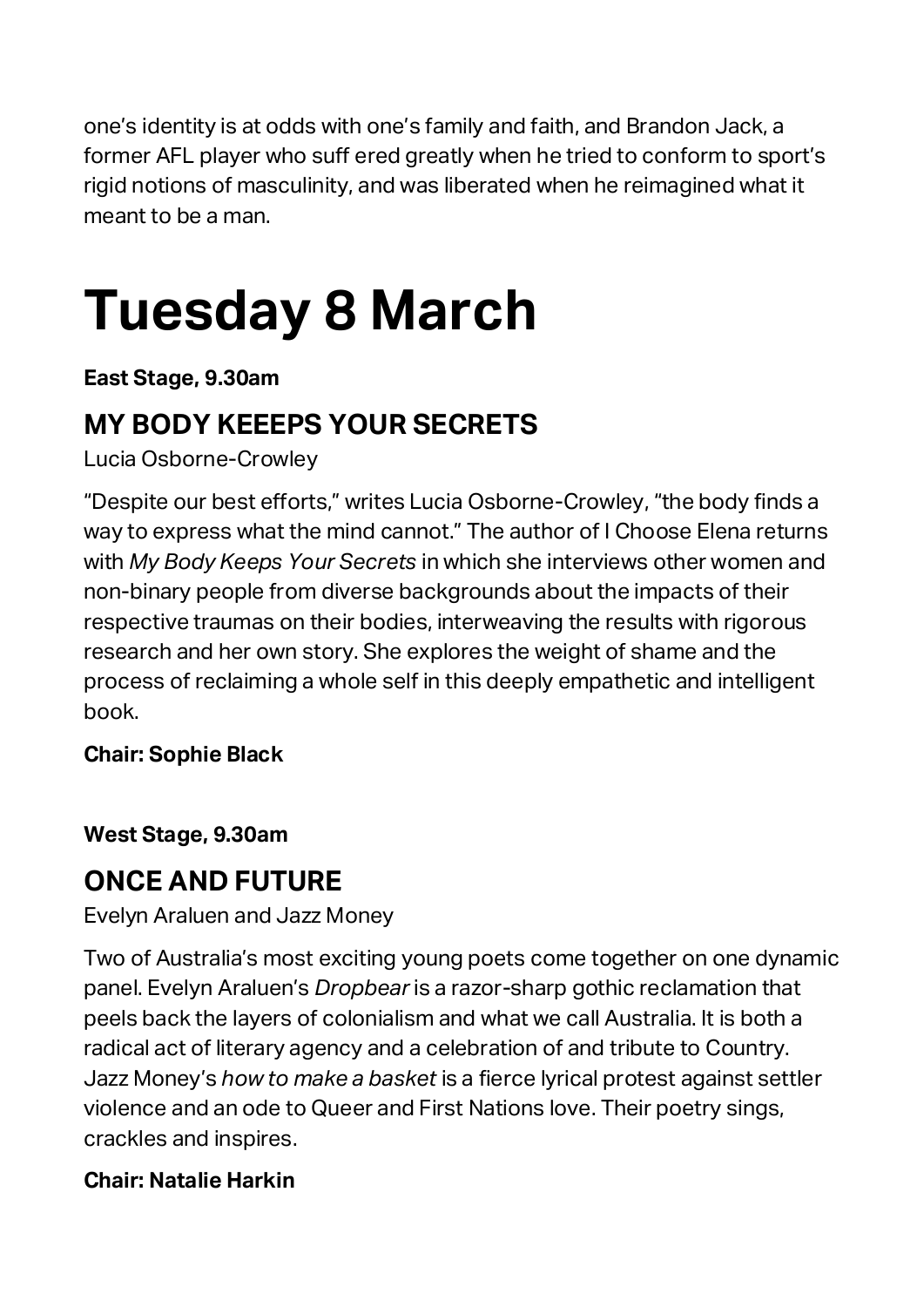### **East Stage, 10.45am**

### **BAD ENERGY**

Ian Lowe and Jeremy Moss

Two brilliant books concerned with the morality intrinsic to energy policy. In Long Half-Life, Emeritus Professor of Science, Technology and Society Ian Lowe demolishes nuclear energy, arguing it is indivisible from the industry's role in weaponry, and that the issue of waste has never been solved. Political philosopher Jeremy Moss's Carbon Justice posits we have a responsibility to recognise and combat the moral harm done by the mining and exporting of our fossil fuels. Far from being a minor contributor to climate change, he contends, our massive exports of fossil fuels make us one of its key drivers.

#### **Chair: Natasha Mitchell**

**West Stage, 10.45am**

### **THE OTHER BLACK GIRL**

Zakiya Dalila Harris

### **LIVE STREAMED FROM NEW YORK, USA**

Zakiya Dalila Harris's The Other Black Girl was one of the buzziest books of 2021. When new employee HazelMay joins Wagner Books, editorial assistant Nella is thrilled she'll have a Black ally. But she soon finds herself eclipsed by the charismatic newcomer, and when she starts receiving anonymous notes entreating her to leave Wagner, things take a sinister turn. Part office satire, part thriller with a twist, this audacious debut is hilarious, unsettling and a compulsive read.

#### **Chair: Linda Jaivin**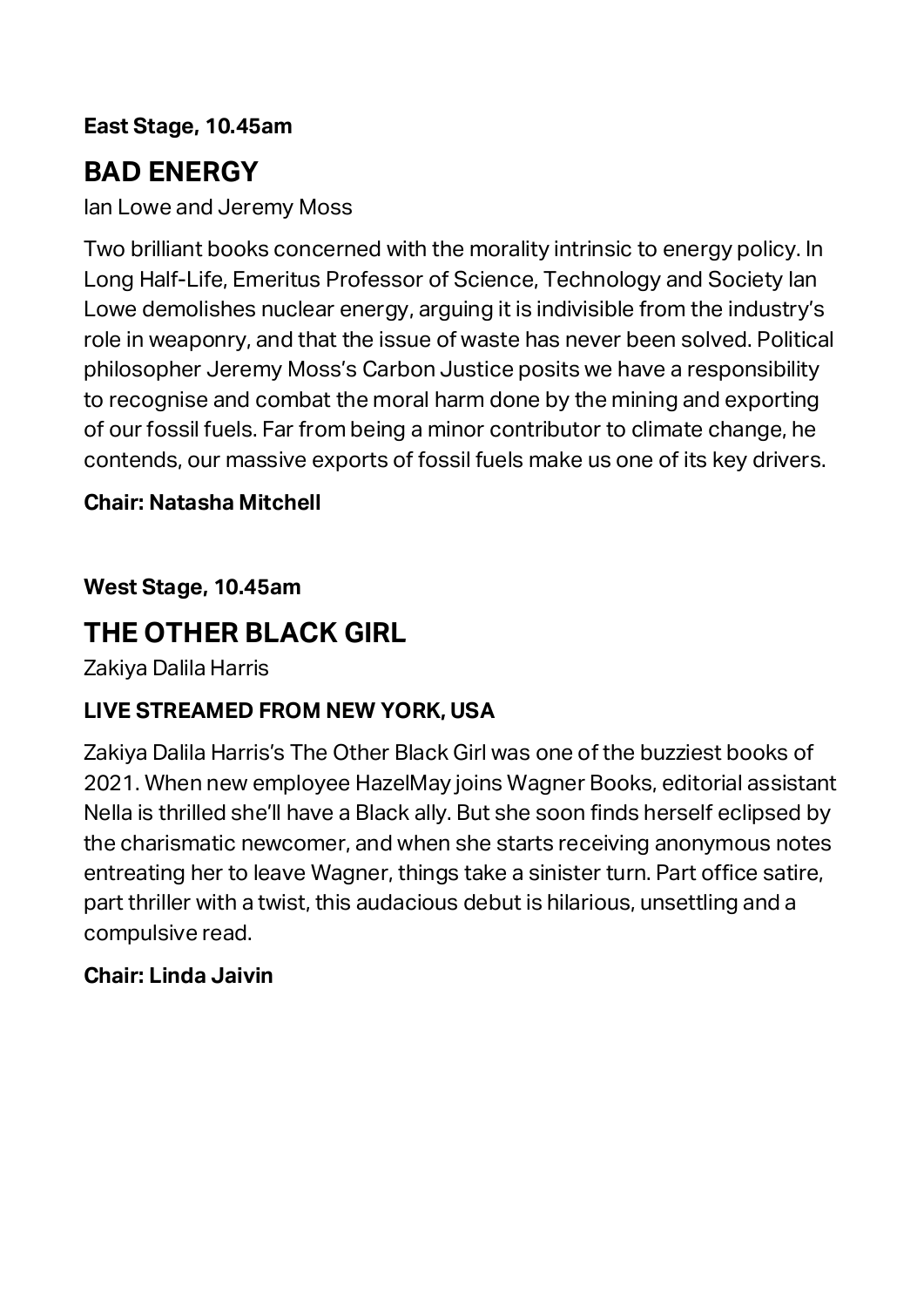### **East Stage, 12pm**

In the National Interest

### **GOOD INTERNATIONAL CITIZENSHIP: THE CASE FOR DECENCY**

#### Gareth Evans

As our Foreign Minister from 1988 – 1996 and President of the Brusselsbased International Crisis Group thereafter, Gareth Evans is uniquely qualified to discuss the importance of good international citizenship in our interconnected world. Outlining four key tenets to assess a country's record – foreign aid generosity, reaction to conflicts and their consequences, response to human rights violations, and contribution to global crises – he finds Australia wanting on all of them. His essay is a call for change and decency in the way we engage with the world.

### **Chair: Kerry O'Brien**

#### **West Stage, 12pm**

### **THIS IS YOUR MIND ON PLANTS**

Michael Pollan

### **LIVE STREAMED FROM SAN FRANCISCO, USA**

Following his New York Times bestselling How to Change Your Mind on the therapeutic value of psychedelics, Michael Pollan's new book is This is Your Mind on Plants, a radical challenge to how we think about plants. Exploring the powerful attraction we have to psychoactive plants, Michael asks why they are subject to such paranoid and arbitrary regulation, and in wildly differing ways. Examining opium, mescaline and caffeine, he posits "societies condone the mind-changing plants that help uphold society's rule and ban the ones that are seen to undermine it."

### **Chair: Ben Brooker**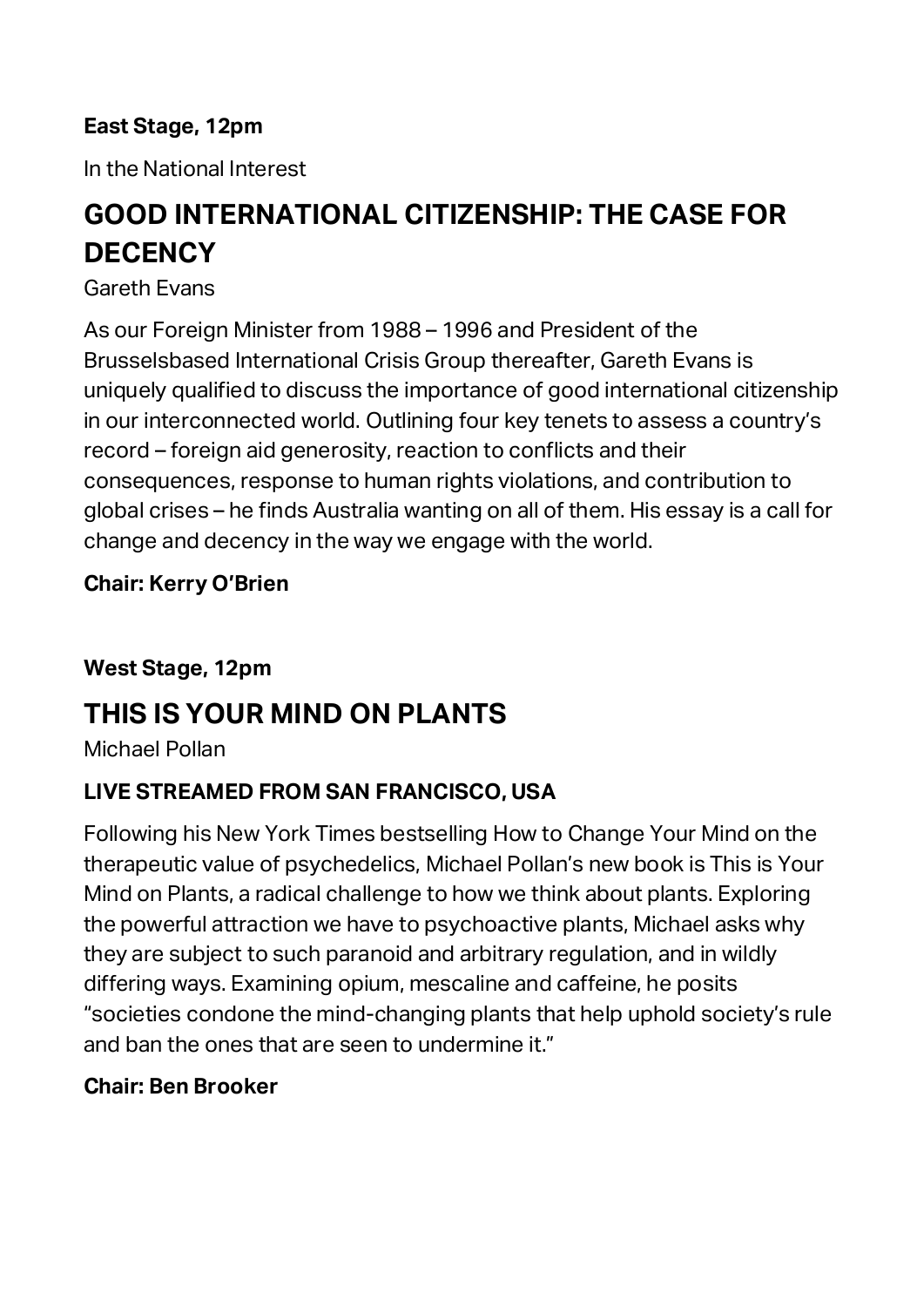### **East Stage, 1.15pm**

### **7½**

Christos Tsiolkas

In Christos Tsiolkas's first foray into autofiction, 7½, his protagonist Christos declares he is tired of the lofty ambitions many novelists hold for their writing on politics, sexuality, race, history, gender, morality or the future. "All of them now bore me," he declares. Instead, he will write about beauty. His powerful memories of the past, the strange present in which he tries to write – surrounded by the magnificently evoked natural world – and the novel on which he embarks are masterfully woven together into one compelling whole.

### **Chair: Michael Williams**

### **West Stage, 1.15pm**

### **FAITH, FAMILY AND FRAYING TIES**

Michael Mohammed Ahmad and Omar Sakr

Two powerful voices from Western Sydney. Michael Mohammed Ahmad's first novel, The Lebs, was shortlisted for the Miles Franklin Award and kicked off a trilogy that concludes with The Other Half of You, a moving love letter written to the narrator's young son. Omar Sakr's acclaimed poetry is urgent, fierce and remarkable and won the Prime Minister's Literary Award for Poetry. His debut novel is Son of Sin, a searing examination of what binds families together and what can tear them apart.

#### **Chair: Geordie Williamson**

**East Stage, 2.30pm**

### **WILD ABANDON**

Emily Bitto

Following heartbreak, self-absorbed young Melbourne boy Will flees to New York in search of adventure and forgetting. When wild hedonism doesn't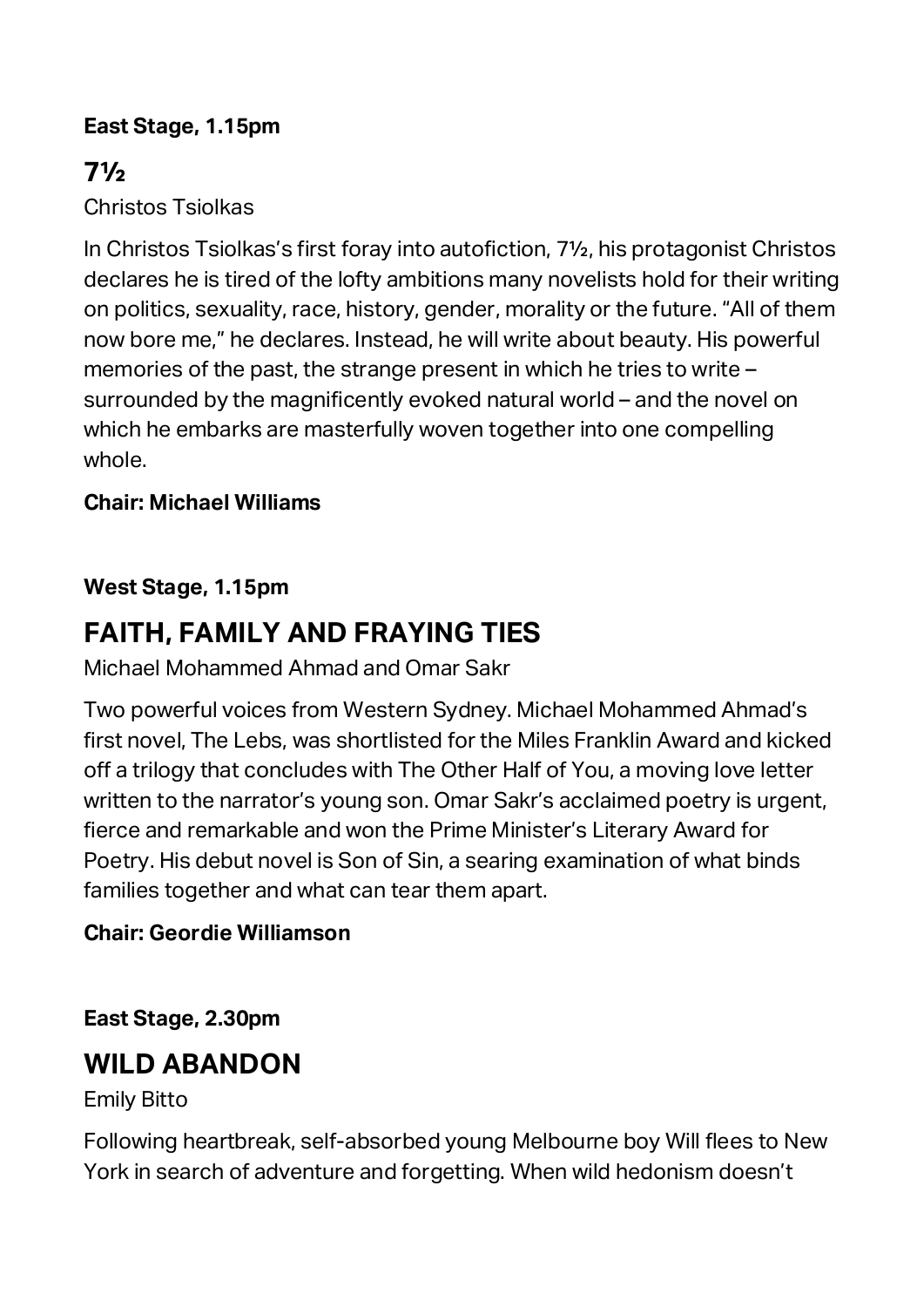help, and with his visa and money fast running out, Will finds himself in Littleproud, Ohio, working for Wayne Gage, Vietnam veteran, amateur shaman and collector of exotic animals. Emily Bitto's follow up to her Stella Award-winning The Strays is a clever, complex tale, full of opulent writing and meditations on human nature and our relationship with the natural world.

### **Chair: Nicole Abadee**

**West Stage, 2.30pm**

### **NICE RACISM**

Robin DiAngelo

### **LIVE STREAMED FROM SEATTLE, USA**

The title of Robin DiAngelo's last international bestseller entered the lexicon: White Fragility, describing the defensive response from White people when called out for things they have said or done that have caused unintended racial hurt or offence. In Nice Racism, Robin draws on her background as a sociologist and an educator to explain how well-intentioned White progressives can cause racial harm, whether by romanticising People of Colour or expecting them to educate. An important if uncomfortable discussion on how to be a true ally.

### **Chair: Paul Barclay**

**East Stage, 3.45pm**

### **A BLOODY GOOD RANT**

#### Thomas Keneally

For over fifty years, Tom Keneally has been writing about everything that makes us tick – and the contentious, disputed land that is 'Australia'. In his new collection of thought-pieces, he moves seamlessly between deep questions of our past and moments of private revelation. A Bloody Good Rant is exactly what it says it is  $-$  a bit of ratbaggery, some judicious hindsight, and a generous serve of wisdom. The author of The Chant of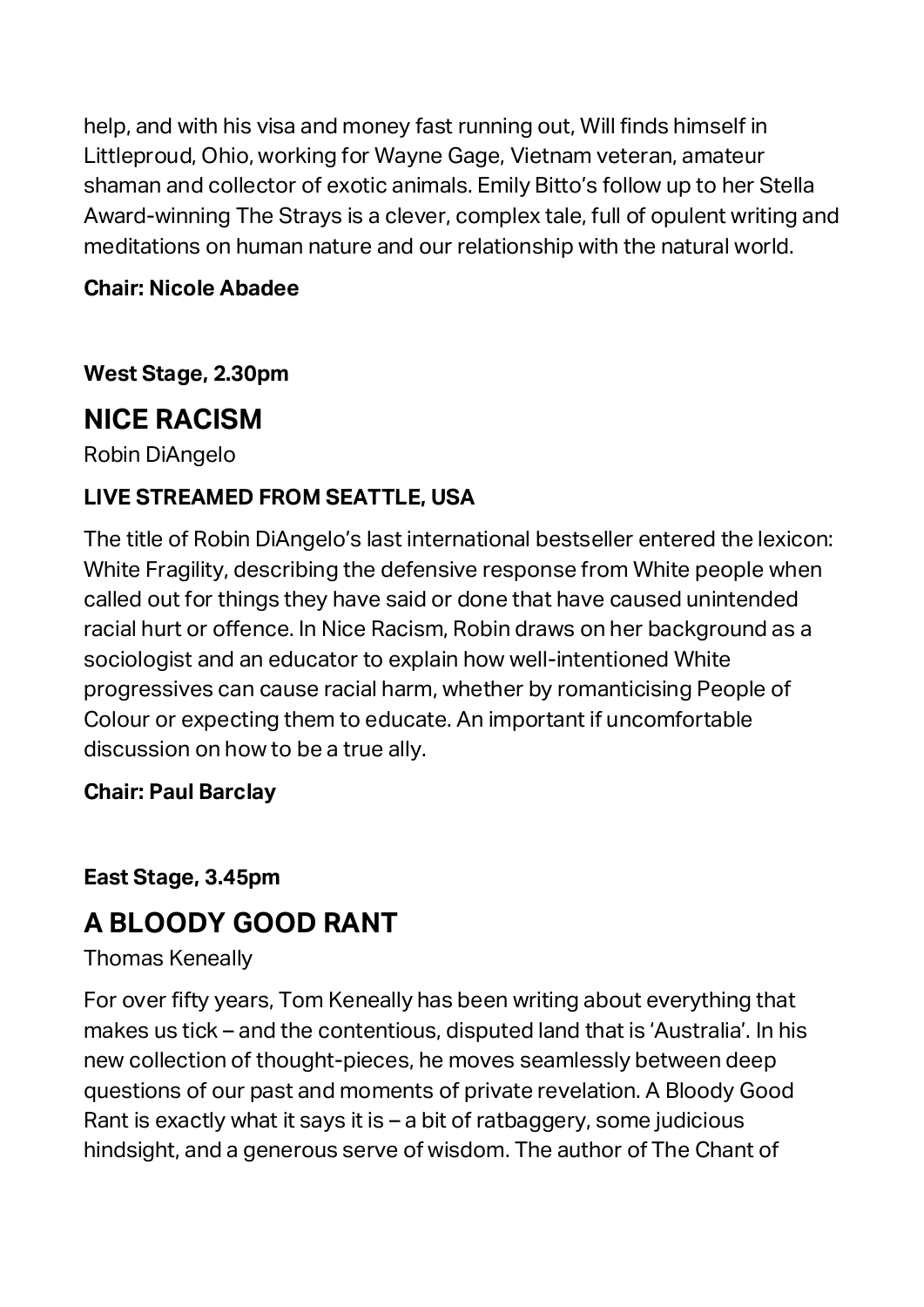Jimmie Blacksmith, Schindler's Ark and Corporal Hitler's Pistol gets a few things off his chest.

### **Chair; Angela Savage**

### **West Stage, 3.45pm**

### **MOTHERHOOD EXPRESS**

Alice Pung and Allee Richards

Alice Pung and Allee Richards' protagonists each find themselves unexpectedly confronting motherhood. In Alice's One Hundred Days, Karuna is just 16 when she falls pregnant and hostage to her Filipina Chinese mother's controlling behaviour and general meanness, even as Grand Mar's resilience saves them. Allee's Eva sees her hopes for a new relationship with Pat dashed when he dies by suicide, never knowing she was carrying his child. The pregnancy becomes a catalyst for Eva to transform her life. Both books are characterised by depth and hope.

**Chair: Jo Case**

**East Stage, 5pm**

### **THE RIGHT TO SEX**

Amia Srinivasan

### **LIVE STREAMED FROM OXFORD, UK**

Described by The New York Times as "quietly dazzling", Amia Srinivasan's *The Right to Sex* is a landmark examination of the politics and ethics of sex. "A truly inclusionary politics," Amia writes, "is an uncomfortable, unsafe politics." Moving beyond questions of consent, and the notion of wanted or unwanted sex, this formidable collection re-centres the second-wave feminist idea of the personal as political in thrilling new ways, asking us to interrogate what it is that shapes our expectations and desires.

### **Chair: Clare Wright**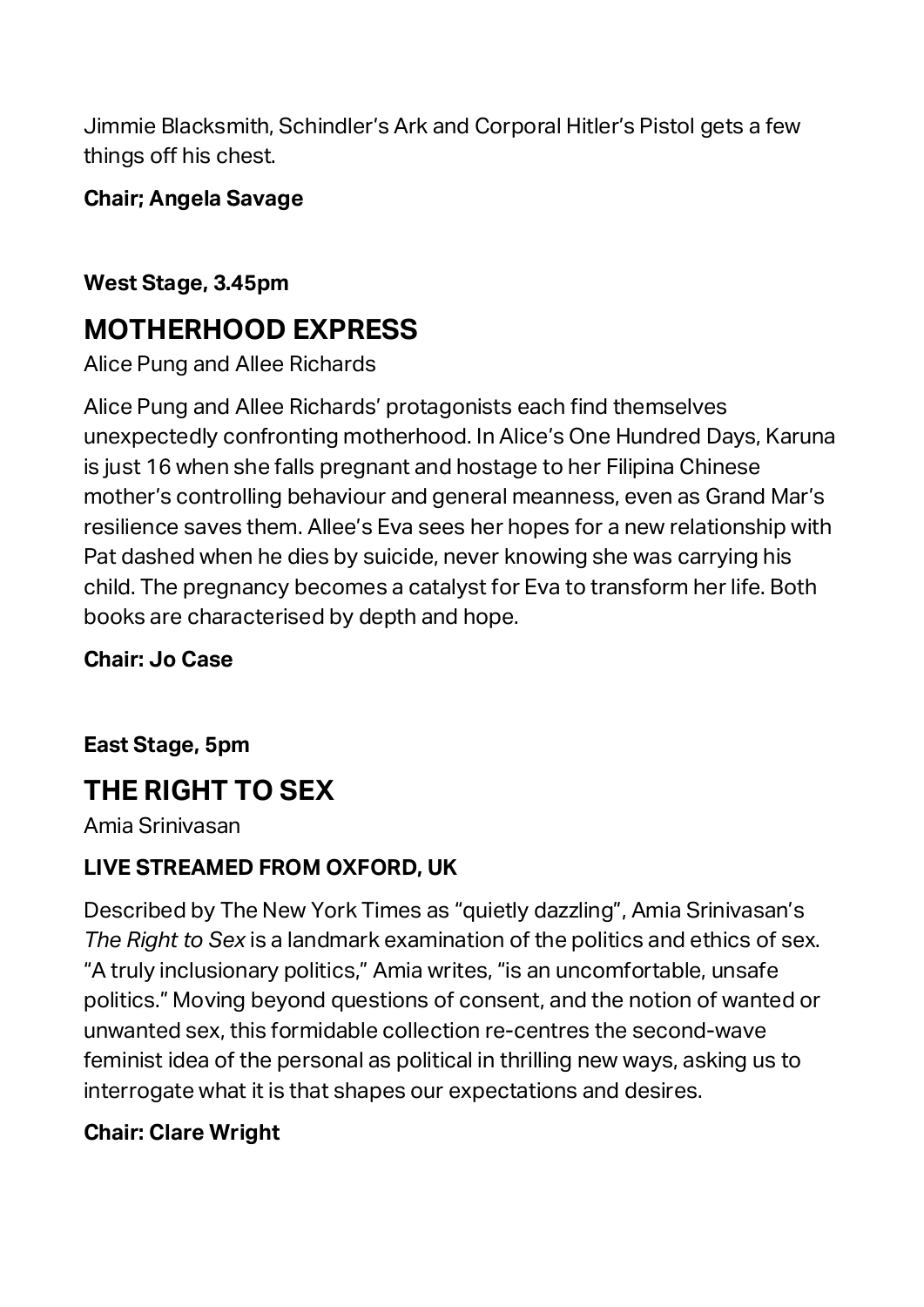### **West Stage, 5pm**

### **IN CASE YOU MISSED THEM**

Bernadette Brennan and Joyce Morgan

Bernadette Brennan and Joyce Morgan wrote their excellent biographies in the hope their readers would become readers of their subjects. Bernadette's Leaping Through Waterfalls: The Enigmatic Gillian Mears documents Mears's rich, blazing life, revealing a writer of astonishing gifts and great fearlessness. Joyce's The Countess from Kirribilli is the remarkable story of Elizabeth von Arnim, born Mary Beauchamp in Kirribilli, a prolific writer who became the toast of London, a literary sensation compared to Jane Austen. Both deserve celebration.

#### **Chair: Caroline Baum**

### **AUTHORIAL VOICE**

#### **Writers' Week live chat show Plane Tree Stage, 5pm**

### Revolution and Reform: Climate and Race **Hosted by Benjamin Law**

Join Ben Law for our second Twilight Talk as we take on the big question of change and how to achieve it. Each of our panellists works tirelessly and effectively as an agent of change and a powerful advocate for their ideas and communities. Scott Ludlam is an activist, writer and former Deputy Leader of the Greens. Michael Mohammed Ahmad is a celebrated author and founder of the Sweatshop Literacy Movement that promotes writers and literature in and from Western Sydney. Joelle Taylor is a poet, social activist and fierce advocate for vulnerable and marginalised communities.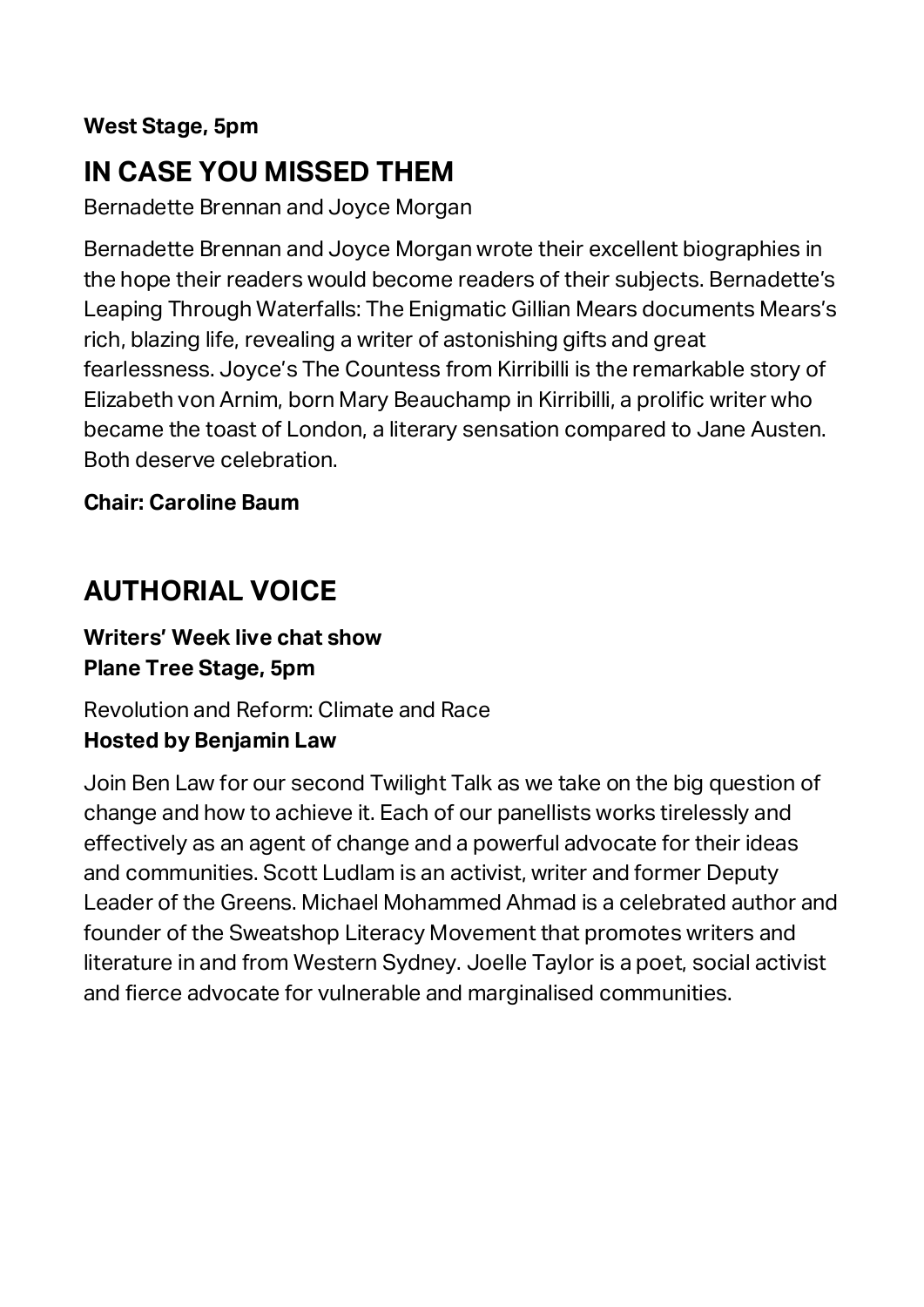## **Wednesday 9 March**

### **East Stage, 9.30am**

### **THE LEGEND OF CHARMIAN CLIFT**

Tanya Dalziell, Paul Genoni and Polly Samson

### **POLLY SAMSON STREAMED LIVE FROM LONDON, UK**

To celebrate the new edition of her classic texts*, Mermaid Singing* and *Peel Me a Lotus*, Polly Samson (A Theatre for Dreamers) and Tanya Dalziell and Paul Genoni (*Half the Perfect World: Writers, Dreamers and Drifters on Hydra, 1955- 1964*) discuss the life and literary legacy of Charmian Clift. Glorious accounts of the bohemian life Charmian, husband George Johnston and their family led in Greece, these two books encapsulate the vivid, passionate and outrageously talented woman who was years ahead of her time.

### **Chair: Sophie Cunningham**

### **West Stage, 9.30am**

### **FURY**

### Kathryn Heyman

When Kathryn Heyman was 20, she was raped by a taxi driver on her way home from a party. He was found not guilty on account of Kathryn's alcohol consumption and choice of underwear. "So if he is not guilty? What then? What am I? Did I have to be an innocent to be innocent?" asks Kathryn. This scorching memoir blazes with an eloquent rage, but also hope and transcendence, as Kathryn rewrites the ending to become the heroine in her own grand adventure on a fishing trawler in the Timor Sea.

### **Chair: Yves Rees**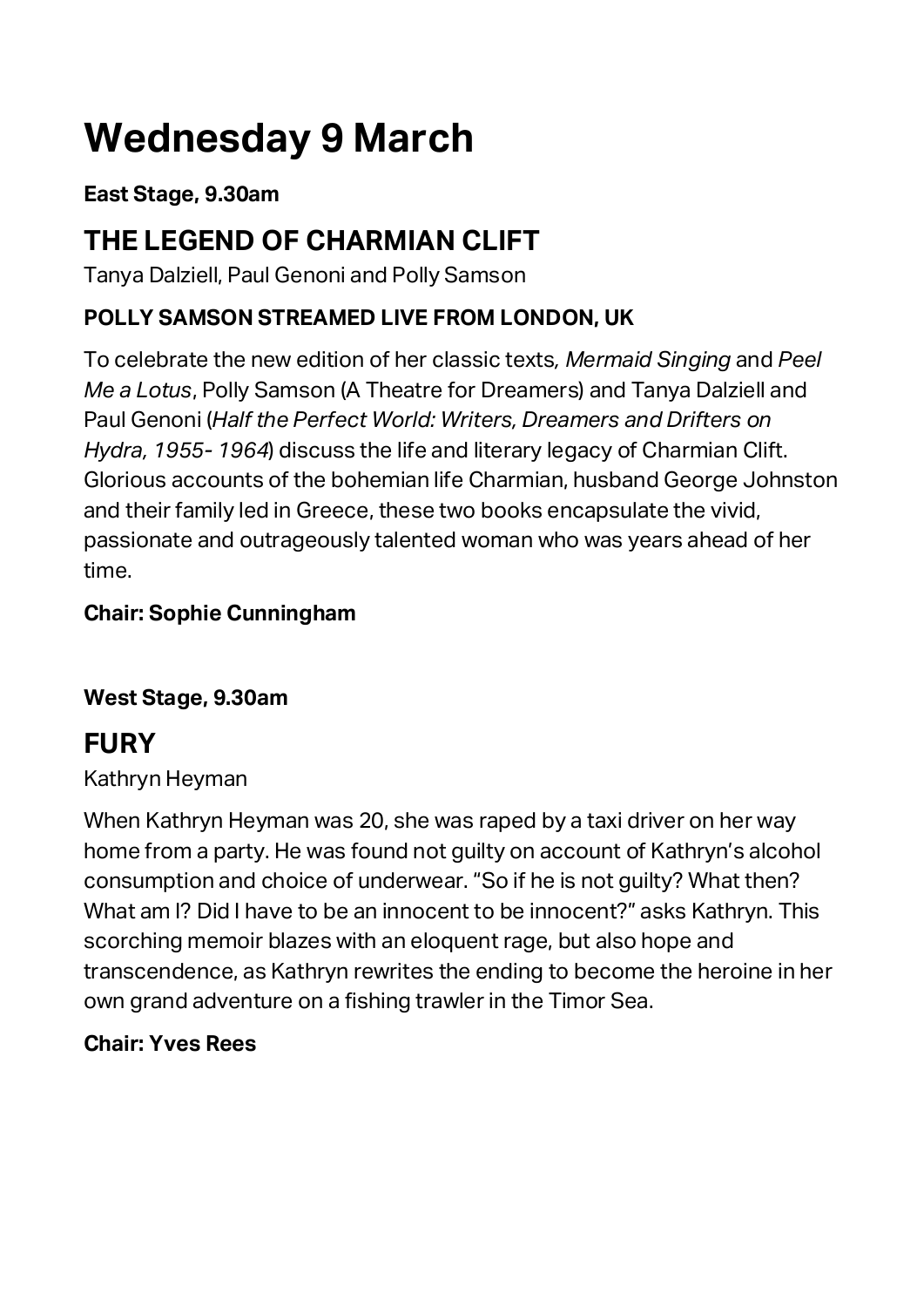#### **East Stage, 10.45am**

### **SIGNS AND WONDERS: DISPATCHES FROM A TIME OF BEAUTY AND LOSS**

#### Delia Falconer

"Is it true the world's going to die soon?" the young daughter of Walkley Award-winning writer Delia Falconer asks her. Delia struggles for an answer. This exquisite series of essays from one of our finest writers contemplates the way climate change is impacting not just our natural environment but our culture. They movingly capture a natural world infused with a deep sense of loss, and intimations of doom, along with Delia's profound sadness at the damage we have wrought on our wounded world.

#### **Chair: Kerryn Goldsworthy**

#### **West Stage, 10.45am**

### **CLOUD CUCKOO LAND**

Anthony Doerr

### **LIVE STREAMED FROM IDAHO, USA**

Pulitzer Prize-winner Anthony Doerr's best-selling All the Light We Cannot See was particularly popular in Australia. His new book, Cloud Cuckoo Land, described by The Guardian as a "lungful of fresh air", crystallises around an imagined novel written by historical author Diogenes for his recuperating niece. A fabulous adventure story, the book becomes the common thread throughout Anthony's magical novel, with all its subsequent characters connected to this book within a book, whether as champion, custodian or threat. A joyous epic story of survival and love.

#### **Chair: Michael Williams**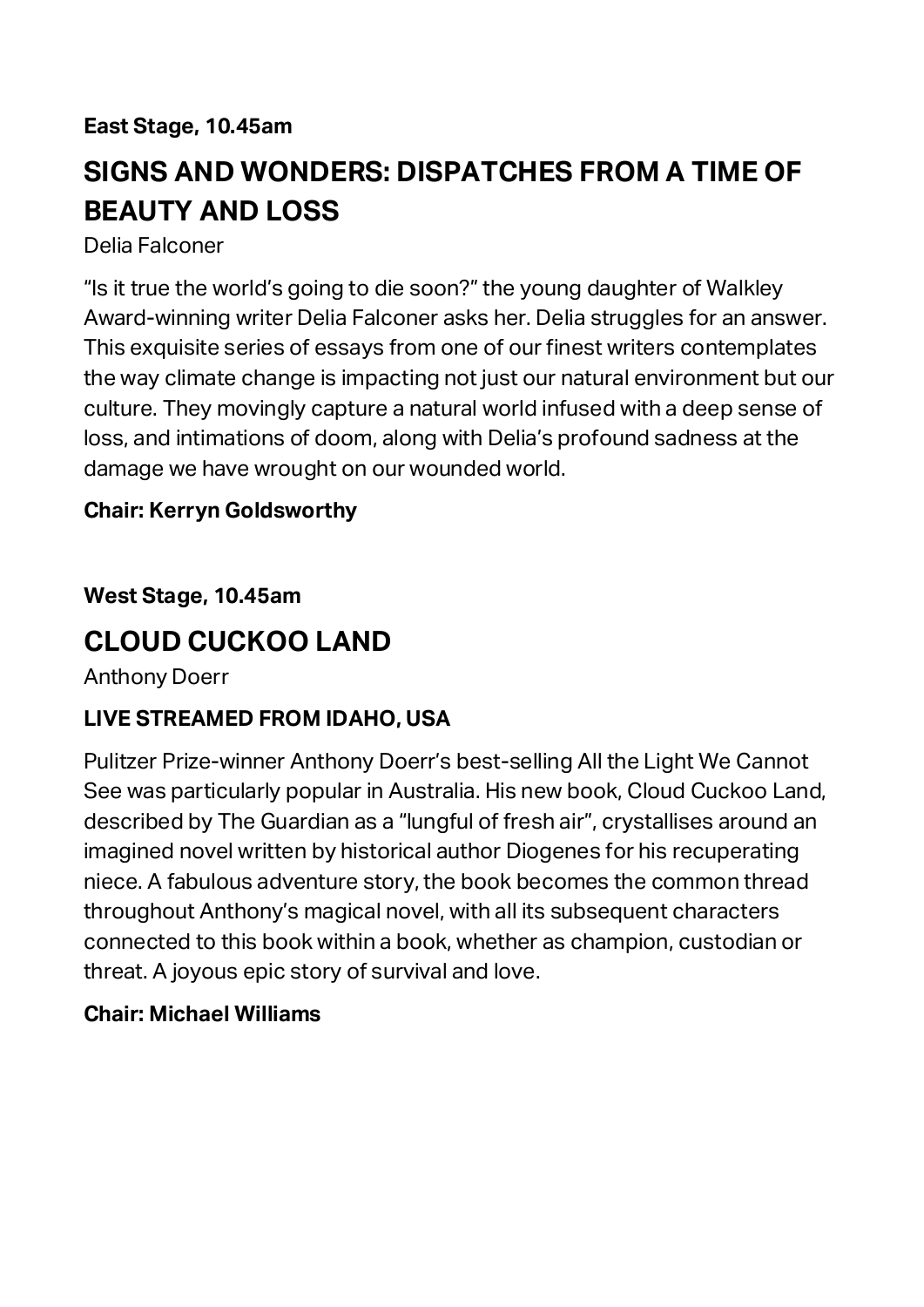### **East Stage, 12pm**

### **VIOLETA**

Isabel Allende

### **LIVE STREAMED FROM CALIFORNIA, USA**

Literary superstar Isabel Allende's latest novel is a family saga bookended by two pandemics – the Spanish flu and the COVID-19 coronavirus. 100-yearold Violeta del Valle recounts her life story to her grandson in a letter, a life marked by the dramatic events of the 20th Century. Encompassing war, the Great Depression, the rise and fall of tyrants, and the fight for women's rights, Violeta is an extraordinary story about a passionate woman caught up in the grand sweep of history. It is another epic tale, both inspiring and emotional, from one of the biggest selling authors of our time.

#### **Chair: Nicole Abadee**

**West Stage, 12pm**

### **POLICY DRIFT**

John Daley and Martin Parkinson

After consistent reform at a Federal level across the Hawke, Keating, Howard and Gillard Governments, policy ambition seems to have stalled. In his book A Decade of Drift, Martin Parkinson recounts serving six prime ministers as an integral part of key policy development at the highest levels. As CEO of the Grattan Institute for eleven years, John Daley has published widely across key policy areas, his writings underpinned by themes of prioritising government initiatives and the limits to government effectiveness. They argue Australia should demand more courage and commitment from their political leaders.

### **Chair: Paul Barclay**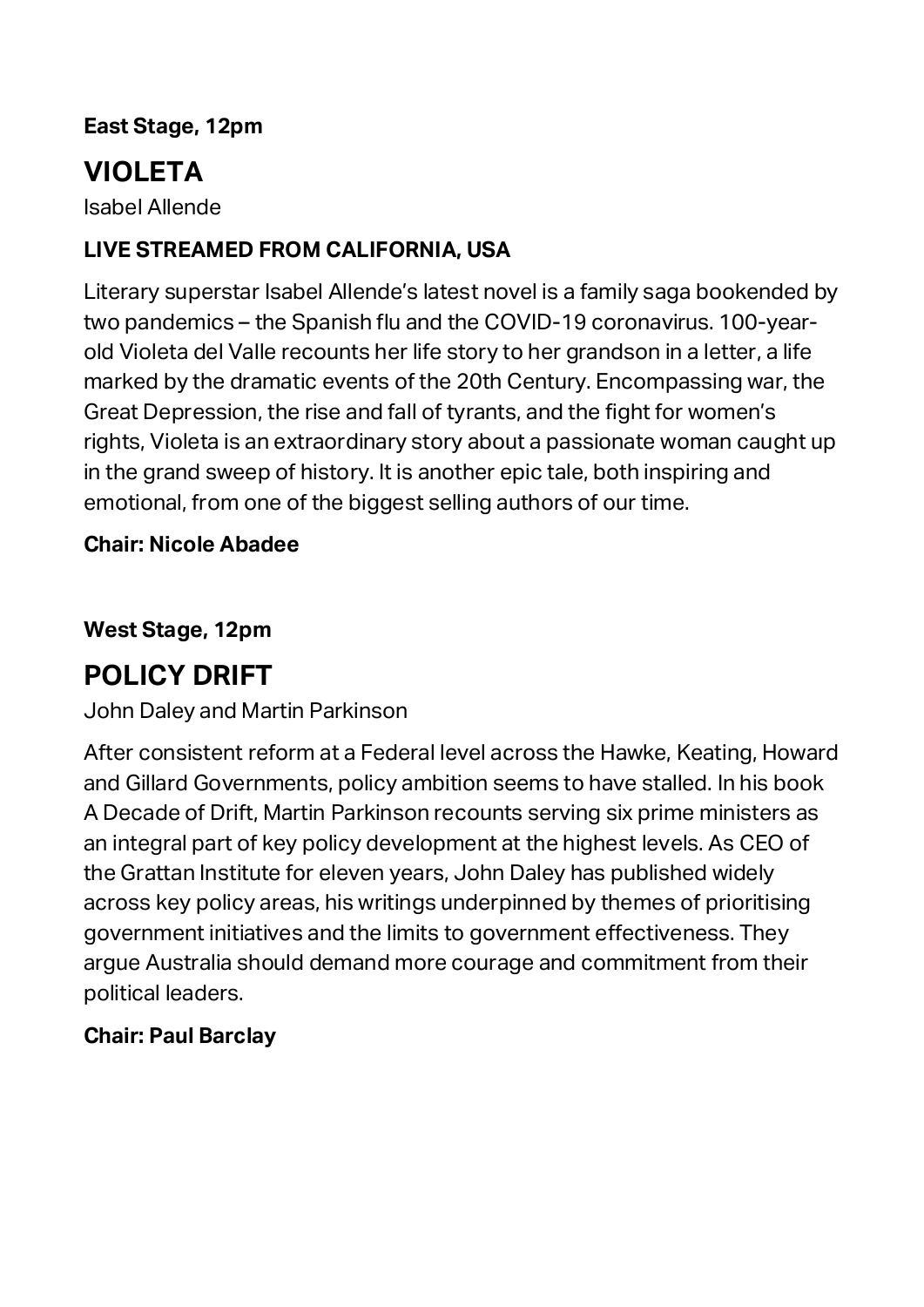### **East Stage, 1.15pm**

### **KEEPING IT TENSE J.P. Pomare and Christian White**

When his debut crime novel, The Nowhere Child, became a runaway blockbuster, Christian White's life was transformed. More success followed with another bestseller, a feature film and a Netflix TV series. His latest book is Wild Place, set in the Australian bayside suburbia of 1989 when a teenager goes missing. J.P. Pomare is following in Christian's footsteps, with his literary thrillers winning awards and legions of fans, and being optioned for screen adaptation. His most recent novel is The Last Guests, a page-turning tale of suspense exploring ideas of surveillance and voyeurism.

### **Chair: David Sly**

### **West Stage, 1.15pm**

### **FULL CIRCLE: A SEARCH FOR THE WORLD THAT COMES NEXT**

### Scott Ludlam

Wildly ambitious in scope and ideas, Scott Ludlam's *Full Circle* seeks nothing less than a new form of ecological politics. At once an analysis of the art and science of social movements and an urgent call to arms, *Full Circle* takes us deep into history with a poetic reimagining of the birth of the world. Spanning the contemporary globe, Scott connects with activists from fifteen nations, building solidarity and a shared understanding of how to confront the challenges that unite us.

### **Chair: Sally Warhaft**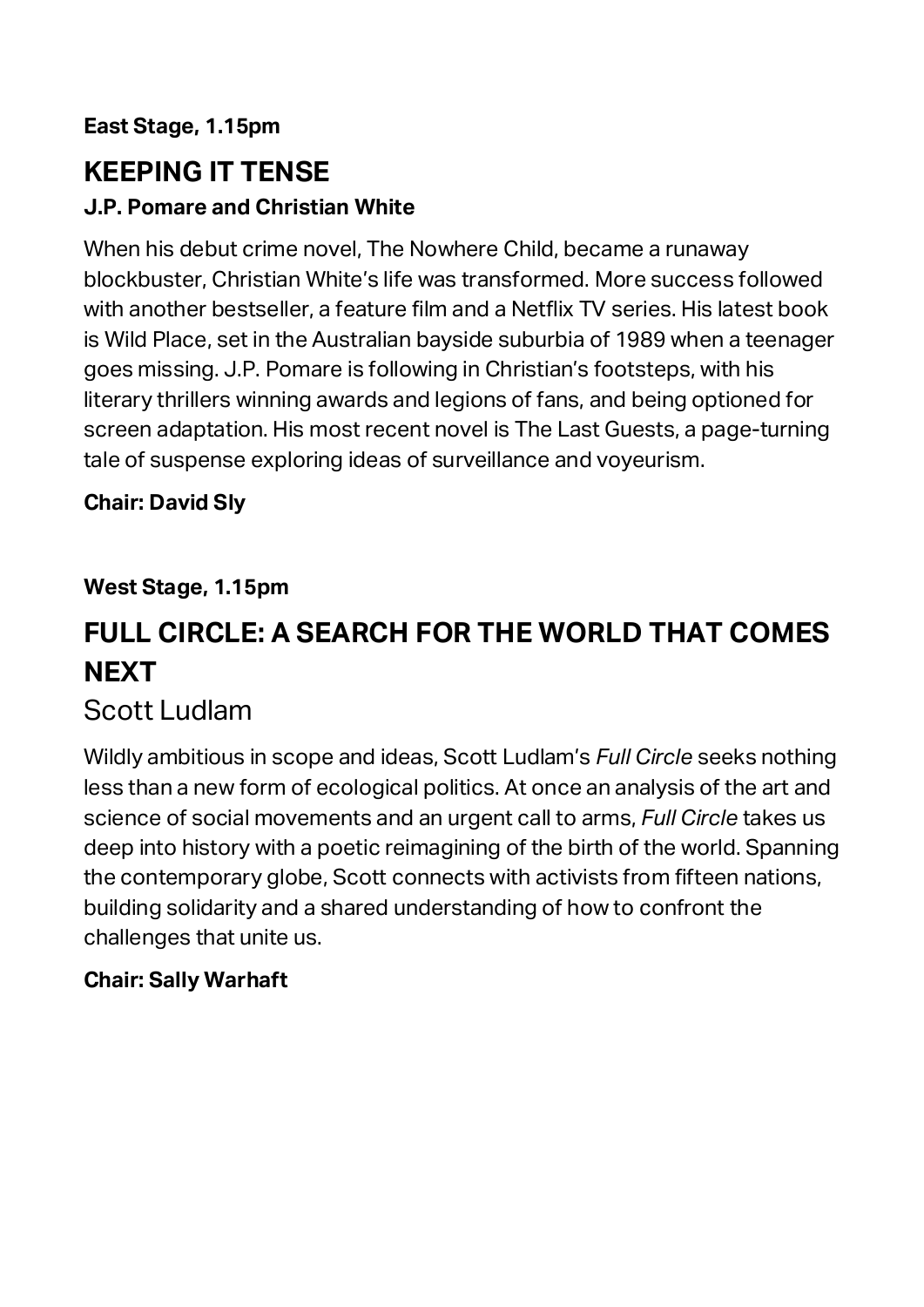### **In the National Interest**

### **East & West Stages, Daily at 12pm**

We are delighted to partner with Monash University Publishing on their In the National Interest (ITNI) series to present some of Australia's most incisive thinkers exploring critical issues in Australia today. The impressive line-up of ITNI writers Kevin Rudd, Rachel Doyle, Samantha Crompvoets, Gareth Evans, Fiona McLeod, Michael Bradley and Martin Parkinson discuss topics ranging from leadership, courage, accountability, foreign policy, law reform and military culture. They are joined by luminaries such as Malcolm Turnbull, Mark Willacy, Saxon Mullins, Michael West and John Daley. Drawing on experiences from their working and personal lives, our speakers interrogate current realities and propose pathways to a better future.

**East Stage, 2.30pm**

### **LOVE STORIES**

Trent Dalton

The genesis of Trent Dalton's Love Stories was a blue Olivetti typewriter and a street corner in the Brisbane CBD. After inheriting the typewriter from the mother of a friend, Trent took to the streets and solicited real stories from passers-by: "Sentimental writer collecting love stories. Do you have one to share?" The result is a warm, poignant, funny and deeply humane book that weaves the many stories that were shared about love in all its guises with generous memories of Trent's own special moments.

### **Chair: Ashley Hay**

**West Stage, 2.30pm**

### **SEARCHING FOR REDEMPTION**

Miles Allison and Liam Pieper

The road to spiritual redemption in the ashrams of India is much trod by Westerners. It rarely ends well. Miles Allinson's much anticipated follow-up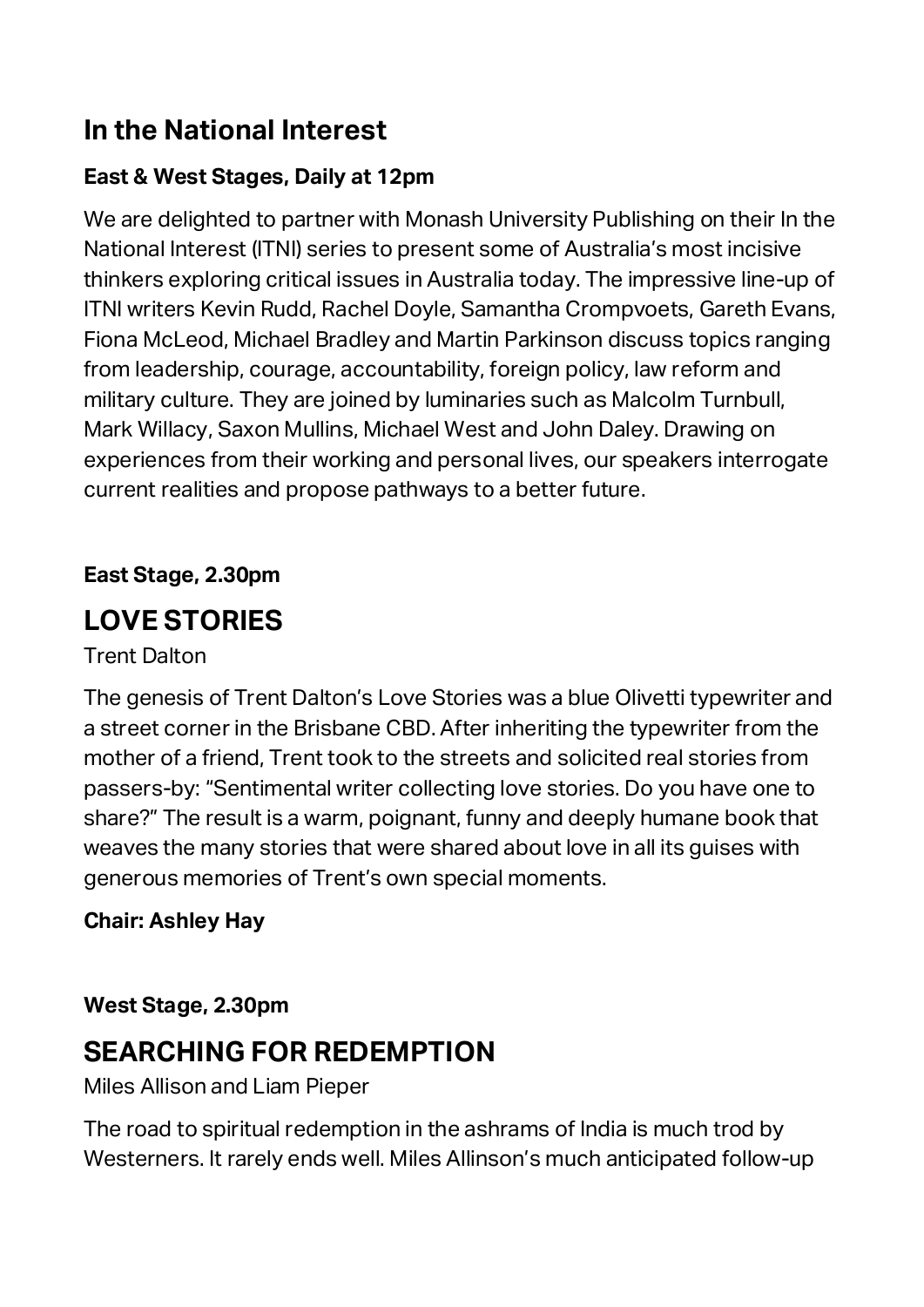to his award-winning Fever of Animals, In Moonland, spans three generations as a son tries to uncover the truth behind his father's apparent suicide. His investigations lead him to the ashram of Bhagwan Shree Rajneesh. In Liam Pieper's Sweetness and Light, an American woman seeks enlightenment at a cultish ashram but is brought undone when she meets a shyster Australian.

### **Chair: Karen Wyld**

**East Stage, 3.45pm**

### **THE RECKONING**

Jess Hill and Grace Tame

2021 was a year of reckoning. When Grace Tame accepted the Australian of the Year Award in January 2021, she exhorted survivors of sexual violence, long silenced by shame and law, to use their voices and "make some noise". They've been doing just that ever since. Grace and Jess Hill, author of *Quarterly Essay 84: The Reckoning: How #MeToo is Changing Australia*, discuss the dramatic events of the last fifteen months, their impact on contemporary politics, and how the fight for women's justice has reshaped the nation.

#### **Chair: Jo Dyer**

### **West Stage. 3.45pm**

### **TAKING DOWN THE DECORATIONS: FXPLORING** EDUCATION THROUGH GRIFFITH REVIEW 75: LEARNING **CURVES**

### Pasi Sahlberg and Gabbie Stroud

Join **Big Ideas'** Paul Barclay for a fascinating conversation from two sides of the educational fence with the same sense of schooling: a system that resembles an over-decorated Christmas tree. Professor Pasi Sahlberg, a leading Finnish researcher based at UNSW's Gonski Institute, meets Gabbie Stroud, prominent recovering teacher, to discuss the way back to success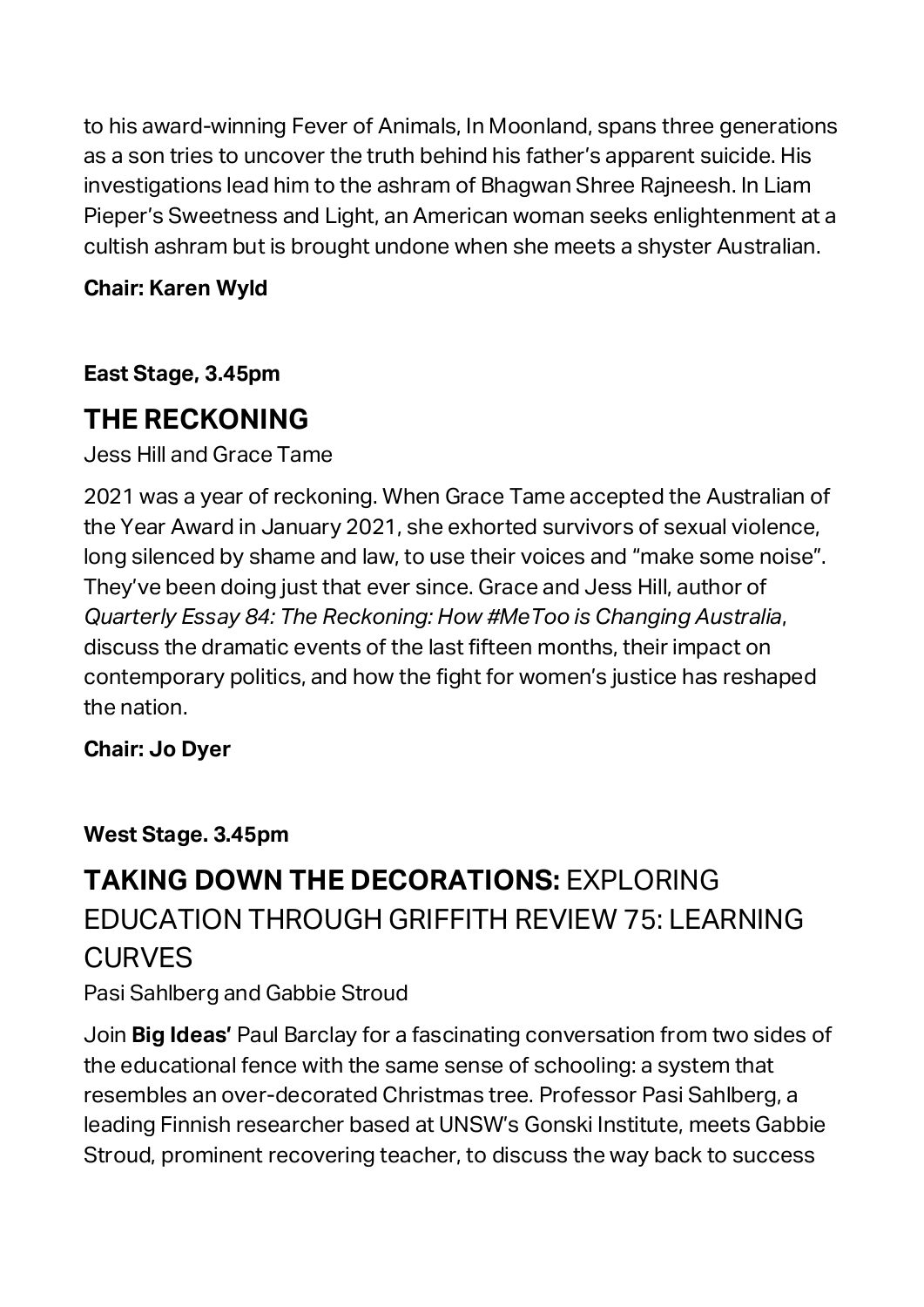for Australia's students, schools and teachers, and the complex mess that currently stands in the way

#### **Chair: Paul Barclay**

### **East Stage, 5pm**

### **THE DEATH OF DR DUNCAN**

#### Tim Reeves

It's fifty years since the infamous drowning of law academic Dr George Duncan in the River Torrens, a crime and outrage that triggered a police cover-up, a Scotland Yard investigation and pioneering gay law reform. As the Adelaide Festival premieres a new oratorio about the still unsolved case, Watershed: The Death of Dr Duncan, award-winning author and acknowledged authority on the subject Tim Reeves publishes the definitive account of the devastating case that rocked the state and changed the nation.

### **Chair: David Marr**

### **West Stage, 5pm**

### **A PASSAGE NORTH**

#### Anuk Arudpragasam

Anuk Arudpragasam's first book, *The Story of a Marriage*, earned him comparisons to W. G. Sebald and Primo Levi. His second*, A Passage North,* earned him a Booker short-listing. In it, Anuk explores the emotional scars from an individual's lost love and a nation's devastating civil war. Beginning with Krishan learning of the death of his ailing grandmother's former caretaker, and ending, two days later, with him watching her body burn on her funeral pyre, his journey in between is a profound meditation on suffering and on the divided nation of Sri Lanka itself.

### **Chair: Claire Nichols**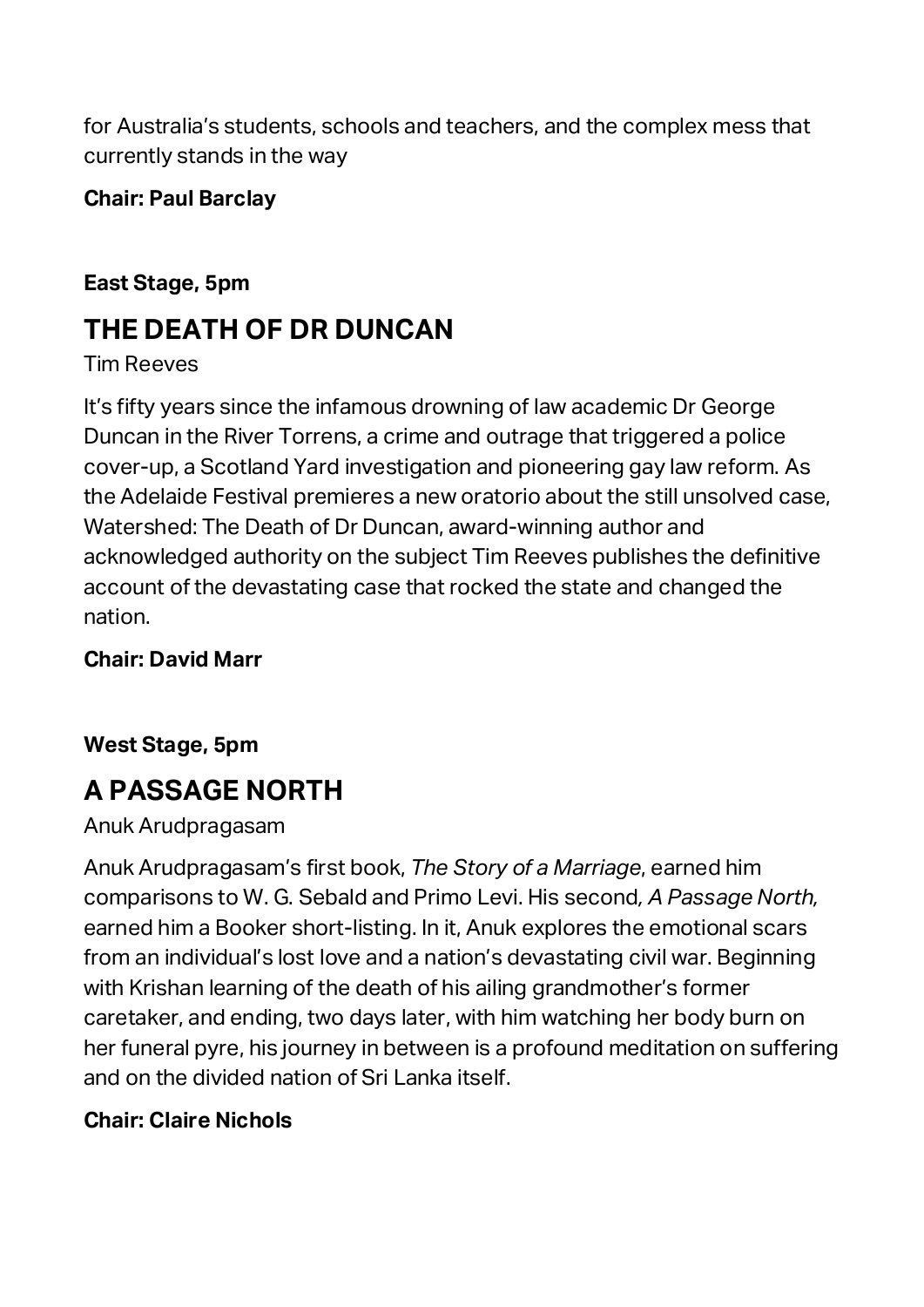## **Thursday 10 March**

**East Stage, 9.30am**

### **FULFILLMENT: WINNING AND LOSING IN ONE-CLICK AMERICA**

Alec MacGillis

### **LIVE STREAMED FROM BALTIMORE, USA**

There is a price to be paid for convenience. The one-click wonder of Amazon comes at a cost. In Fulfillment: Winning and Losing in One-Click America, Alec MacGillis sets out to explore what that cost is for the "America that fell in the company's lengthening shadow", namely the places where Amazon's influence proved pernicious. Alec tells a chilling but utterly gripping dystopian tale of the pervasive destructive impact of Amazon on American life and many of its cities.

### **Chair: Royce Kurmelovs**

**West Stage, 9.30am**

### **LOOP TRACKS**

Sue Orr

A bestseller in Sue Orr's New Zealand, Loop Tracks is complex, nuanced and compassionate. Written in real time against the progress of COVID, it opens in Auckland in 1978 as Charlie waits to board a flight to Australia to have an abortion, the sole NZ clinic recently closed. When the plane is delayed on the tarmac, she makes an impulsive choice, the consequences of which are profound. We learn of Charlie then, and in contemporary COVID NZ, where she lives with her grandson and the spectre of her troubled stranger of a son.

### **Chair: Victoria Purman**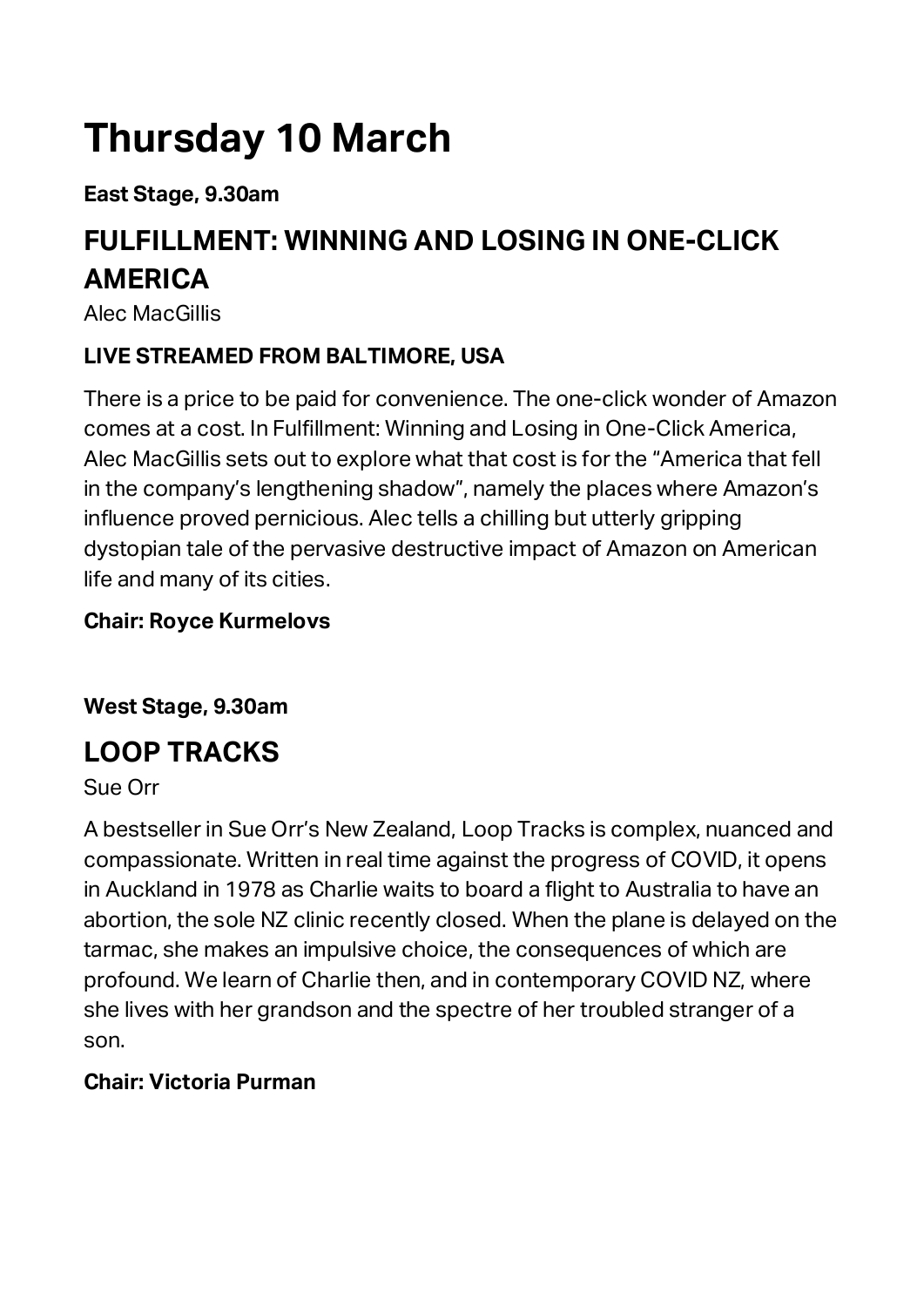#### **East Stage, 10.45am**

### **MORTALS: HOW THE FEAR OF DEATH SHAPED HUMAN SOCIETY**

Rachel Menzies and Ross Menzies

This affirming book is less about death than how to counteract the fear of it and live a better life. Psychologists Rachel and Ross Menzies examine the many ways humans grapple with the dread of our demise, from the good, such as enduring art, to the bad, such as rampant consumerism and overpopulation. Insightful, illuminating and generous, Mortals: How the Fear of Death Shaped Society gives us the tools to overcome the fear of our own immortality – death anxiety – to enjoy our life while we have it.

#### **Chair: Rick Sarre**

**West Stage, 10.45am**

### **SYMBIOTIC SIBLINGS**

Hannah Bent and Campbell Mattinson

### **HANNAH BENT LIVE STREAMED FROM TOKYO, JAPAN**

The twins at the heart of Campbell Mattinson's deeply moving *We Were Not Men* suffer great tragedy and risk losing themselves and their vital relationship in the aftermath. Hannah Bent's wondrous *When Things Are Alive They Hum* is a celebration of life and the profound connection between sisters, in this case the ambitious professional Marlowe and the captivating Harper, who has Down Syndrome, and is one of the most magical characters of the year.

#### **Chair: Nicole Abadee**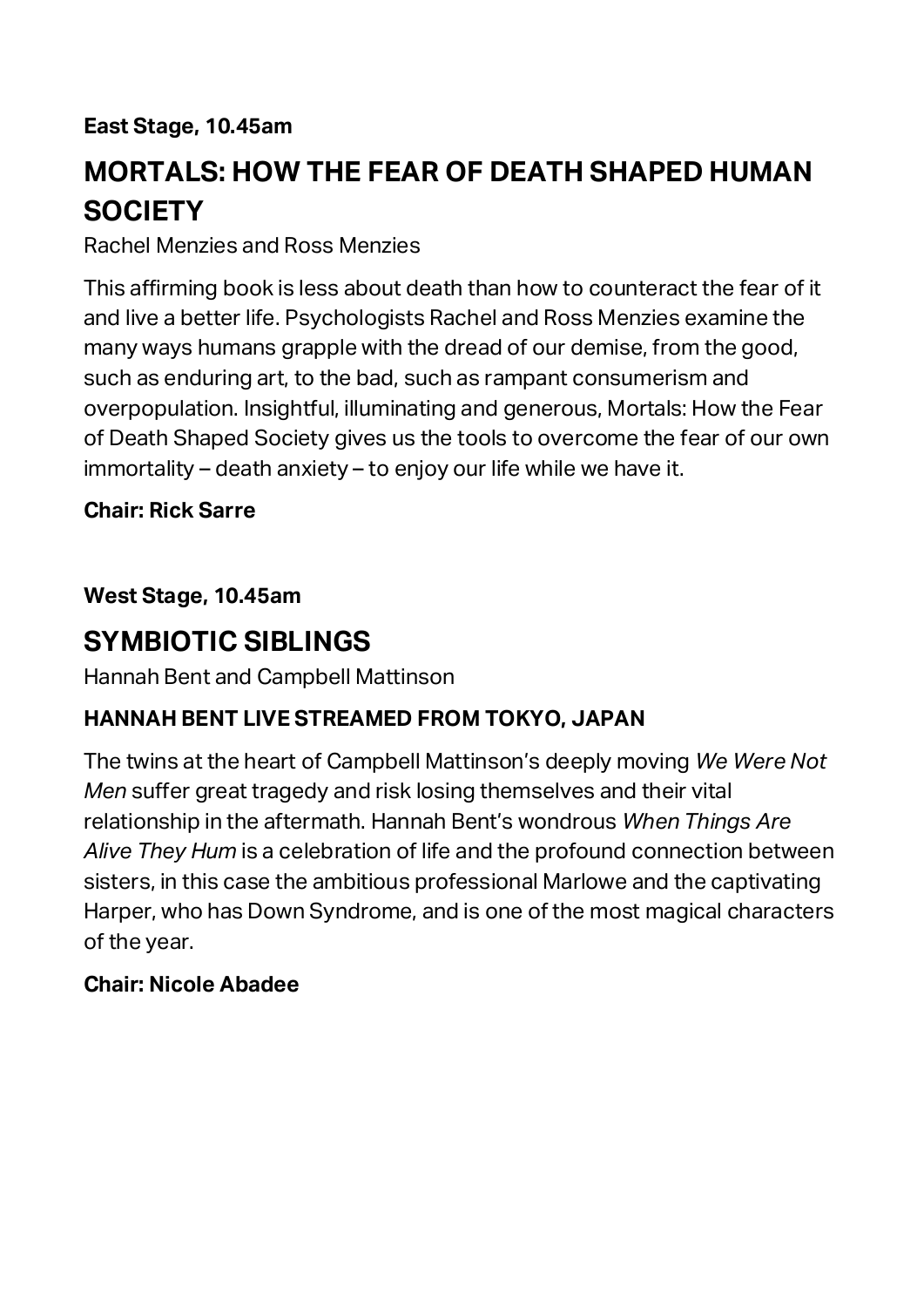**East Stage, 12pm**

### **In the National Interest**

### **GRIFT, LIES AND INFLUENCE**

Fiona McLeod and Michael West

As we lurch from one scandal of misspent public money to the next, transparency and accountability in public life have never seemed rarer. Fiona McLeod is Chair of the Accountability Round Table. Her book, Easy Lies and Influence, documents how community interests have been undermined. Through his fiercely independent news site, Michael West is known for following the money, highlighting those corporations exercising insidious power over our democracy. They ask: where have we gone wrong and what should we do now?

### **Chair: Royce Kurmelovs**

### **West Stage, 12pm**

### **DARK ACTIONS, DARK CONSEQUENCES**

Jaivet Ealom and Abbas Nazari

### **JAIVET EAMON LIVE STREAMED FROM TORONTO, CANADA**

2021 marked twenty years since Australia sent the Special Air Service to board MV *Tampa* to repel desperate refugees and a horrified Norwegian sea captain. Abbas Nazari *(After the Tampa*) was aboard, ended up in New Zealand and is now a Fulbright scholar. Jaivet Ealom (*Escape from Manus*) fled the brutal dictatorship in Myanmar only to languish in Australia's notorious Manus Regional Processing Centre for years. He became the only person to escape. They talk about the real consequences of Australia's dark actions.

### **Chair: Claire Higgins**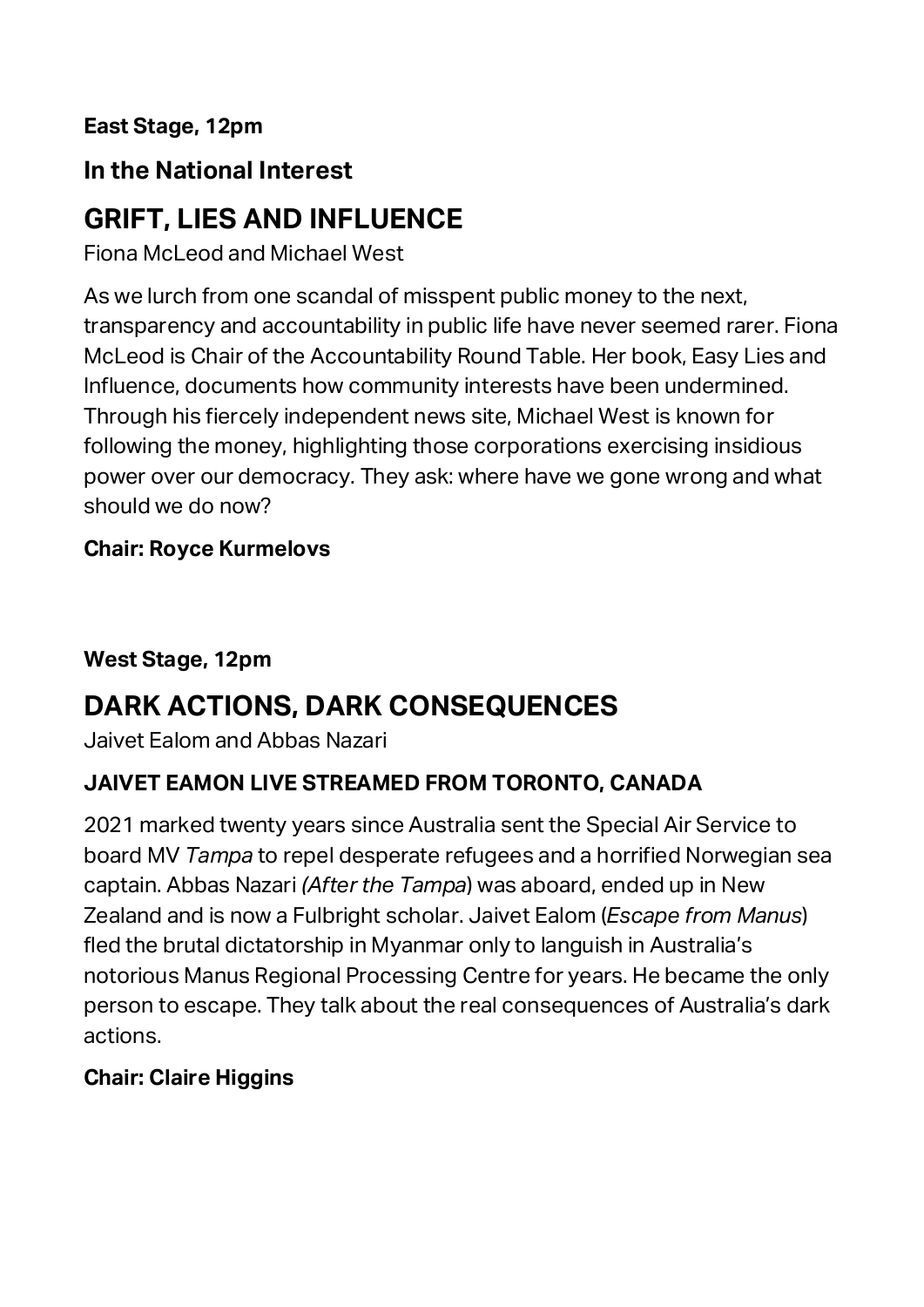### **East Stage, 1.15pm**

### **THE MAGICIAN**

Colm Tóibín

### **LIVE STREAMED FROM LOS ANGELES, USA**

From *The Heather Blazing* to *The Master*, Colm Tóibín is acclaimed for his skill at entering the mind of the writer. In *The Magician*, he turns his perspicacious eye to Thomas Mann. Outwardly genteel, inwardly tormented, cautious yet impatient, suspicious of the powerful but welcomed in their homes, Colm's Mann is a writer who withdraws from a world losing its sanity but finds himself dragged back into the mess of the times. Desire, exile, family – the themes are ambitious, but in Colm's deft hands, a superbly crafted epic has emerged.

#### **Chair: Caroline Baum**

#### **West Stage, 1.15pm**

### **THE EDUCATION OF YOUNG DONALD**

Kerryn Goldsworthy, Julia Horne and Nick Horne

*The Education of Young Donald Trilogy* is Donald Horne's autobiographies — *The Education of Young Donald* (1967), *Confessions of a New Boy* (1985) and *Portrait of an Optimist* (1988). They're the story of an Australian prophet; his years away from home, the gallery of characters he meets on the journey, the "successes that were failures and failures that were successes", and his unexpected emergence as a voice of the nation. Seventeen years after his passing, analysis of his legacy feels timely in a country still dumbly surfing on its luck.

#### **Chair: Peter Rose**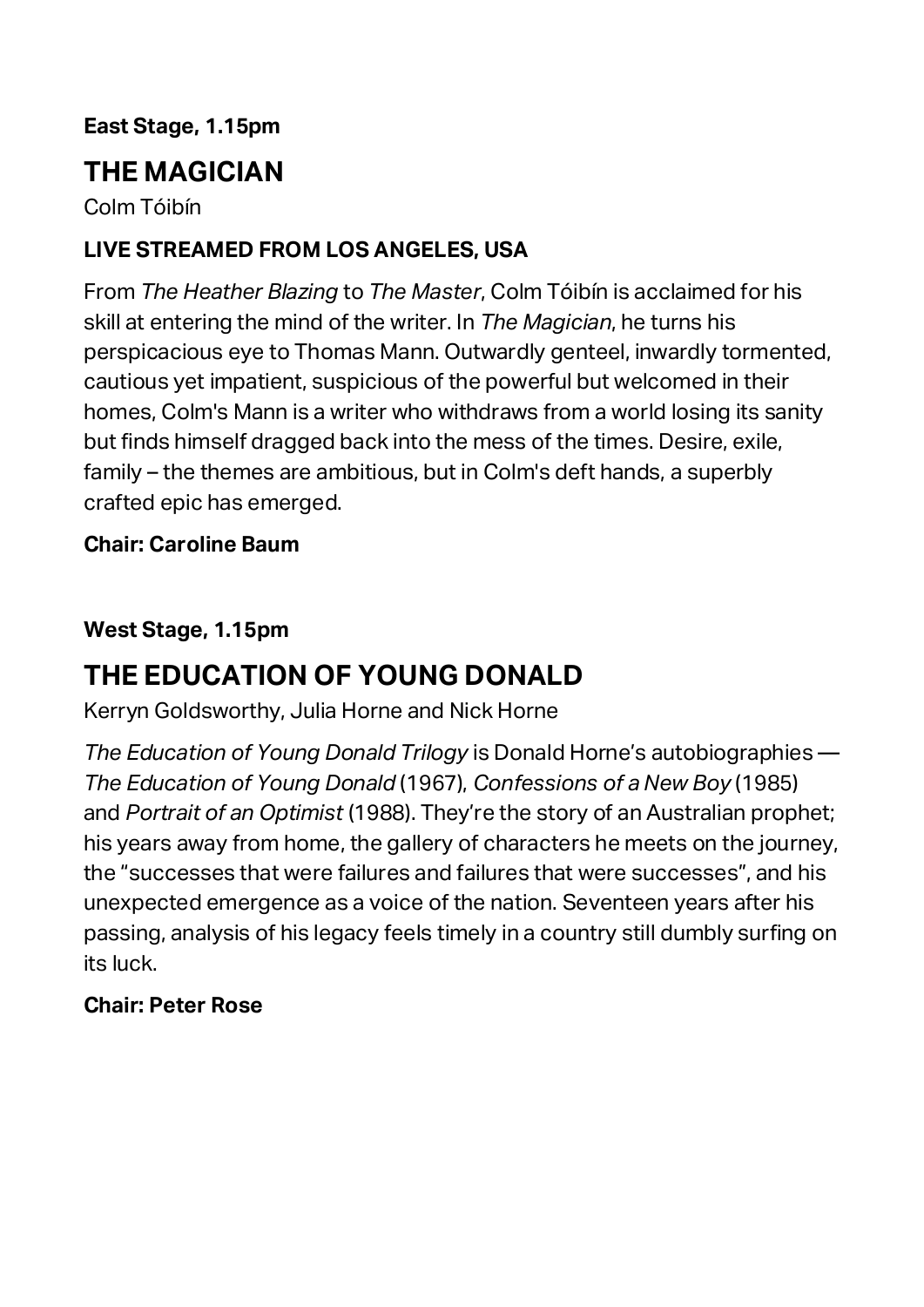#### **East Stage, 2.30pm**

### **INTO HER OWN HANDS**

Jane Caro and Debra Oswald

The strong female protagonists in Jane Caro's *The Good Mother* and Debra Oswald's *The Family Doctor* take matters into their own hands. Debra's Paula is a dedicated suburban GP, devastated by the murder of a friend and her children by their estranged husband and father. Jane's Miriam is a successful businesswoman whose life is upended when her daughter's marriage turns sour. These provocative, urgent novels brim with fury, grief and deep love as they explore what happens when you are tested to the limit, and ask when is it justified to fight fire with fire?

#### **Chair: Ashley Hay**

#### **West Stage, 2.30pm**

### **THE SILENCE BETWEEN US**

Cécile Barral, Oceane Campbell and Patrick McGorry

*The Silence Between Us: A Mother and Daughter's Conversation Through Suicide and Into Life* is raw, courageous and devastatingly honest. A double memoir of mother and daughter Cécile and Oceane, it looks back nearly twenty years on Oceane's suicide attempt at the age of eighteen. Compiled from contemporaneous diaries, letters, hospital records and psychiatric reports, the immediacy of the writing highlights the pain and confusion of the time and makes for confronting, necessary reading. Former Australian of the Year Pat McGorry joins Cécile and Oceane as they bravely break open the silence around suicide.

*Warning: contains references to suicide*

#### **Chair: Peter Goldsworthy**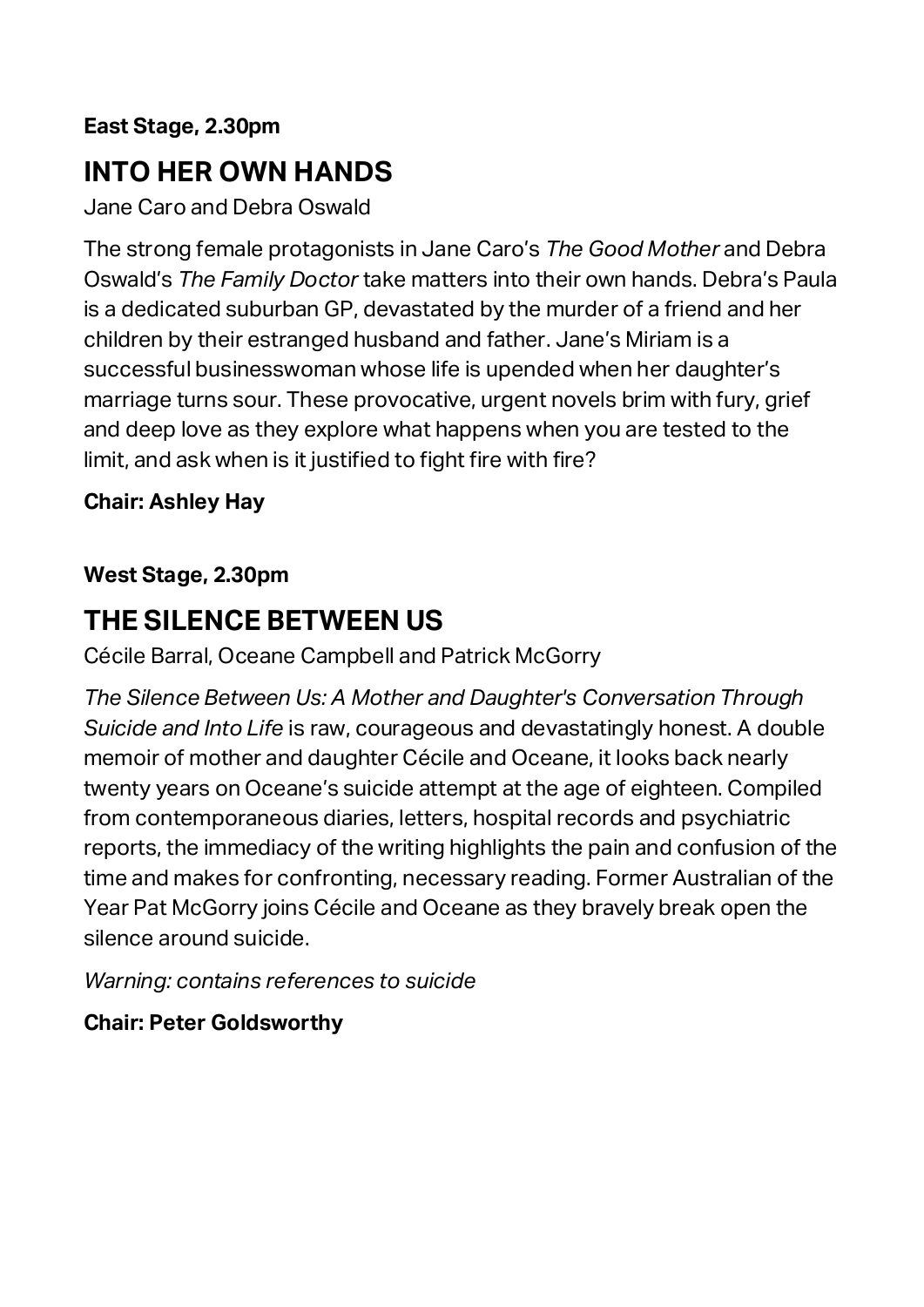**East Stage, 3.45pm**

### **HISTORY, STORYTELLING AND THE COLLECTIVE IMAGINATION**

Tom Griffiths and Bruce Pascoe

With its descriptions of the sophisticated economic and socio-political livelihoods of many First Nations' communities, Bruce Pascoe's 2014 multiaward-winning Dark Emu called for a reconsideration of pre-colonial Aboriginal Australia. Confronting criticism from some who reject its portrayal of Aboriginal agriculturalists, and following the COVID-cancellation of their anticipated Melbourne Writers' Festival session, Bruce and eminent historian Tom Griffiths (The Art of Time Travel) come together to consider the productive conversation emerging around Australia's understanding of Aboriginal histories, and discuss the best way to deepen our shared knowledge of our nation's vital first stories.

### **West Stage, 3.45pm**

### **THE BRILLIANT BOY: DOC EVATT AND THE GREAT AUSTRALIAN DISSENT**

### Gideon Haigh

1937. Seven-year-old Maxie falls into a rain-filled trench and drowns. From this tragedy emerges one of the High Court's most engrossing cases and a landmark decision on the impact and import of inner suffering. The judge was 'Doc' Evatt – quick-witted, humane, brusque but flawed, a man who could brilliantly seize the moment but, like the dead brilliant Maxie, arguably fell short of his potential. A story of politics, pride, love, and an Australia growing into its skin, *The Brilliant Boy* is a dexterously handled slice of history by one of our finest – Gideon Haigh.

### **Chair: Anthony Durkin**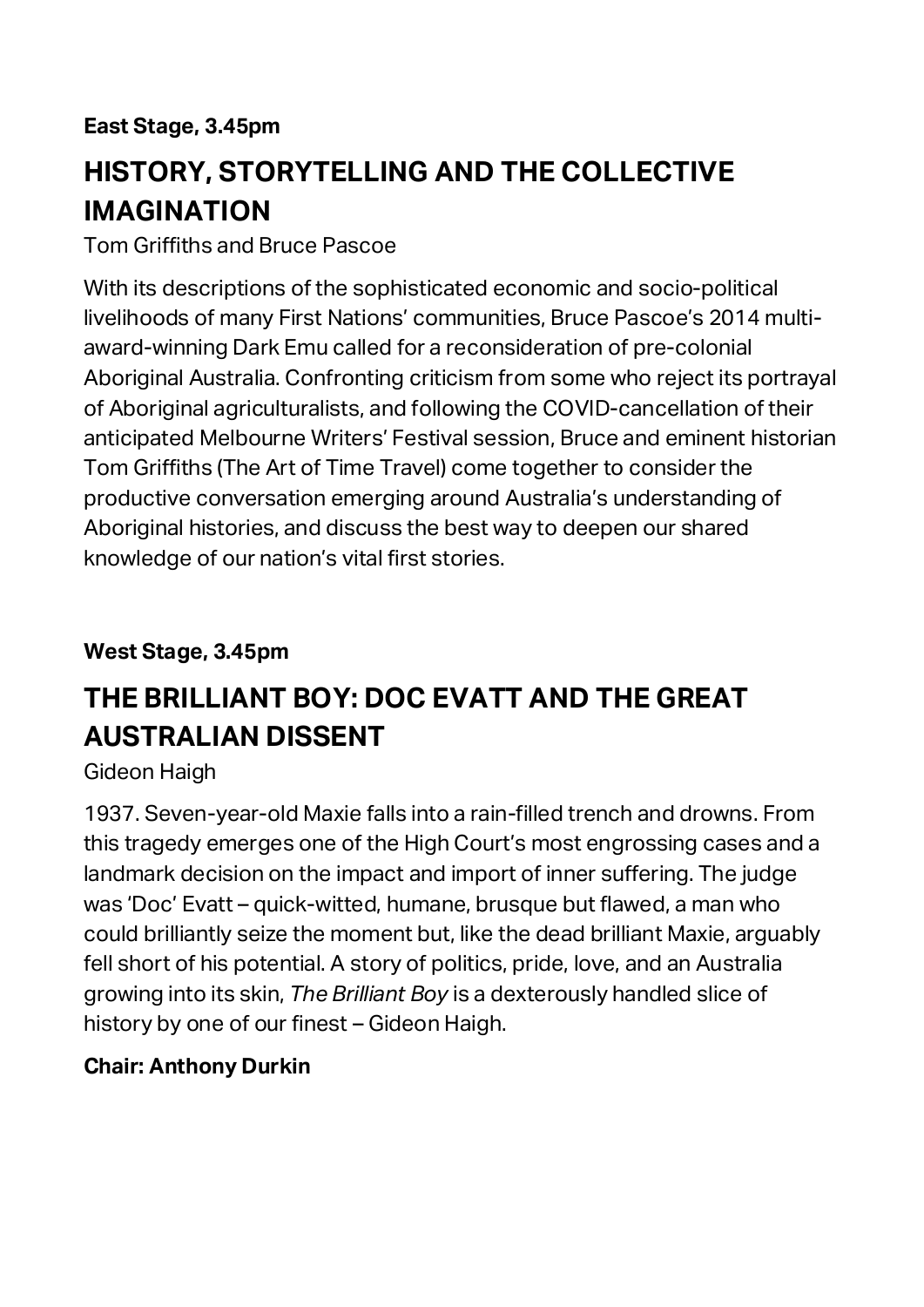### **East Stage, 5pm**

### **DEVOTION**

Hannah Kent

After the runaway success of her first two novels, Adelaide's own Hannah Kent returns with *Devotion*, a story of the 19th Century Lutherans who migrated from Prussia to South Australia via a dangerous sea voyage. There are many types of love empathetically drawn – mothers and daughters, sibling and friends – but at the heart of the novel is the love story between narrator Hanne and her friend Thea. Hanne can hear nature's music, and in this lush lyrical book, it becomes the poignant score to her great, majestic love.

### **Chair: Anton Enus**

#### **West Stage, 5pm**

### **SOLD DOWN THE RIVER**

Scott Hamilton and Stuart Kells

"Water policy is hard," says Malcolm Turnbull, subject as it is to so many fiercely competing interests. Scott Hamilton and Stuart Kells interviewed many of these interests for their book, *Sold Down the River: How Robber Barons and Wall Street Traders Cornered Australia's Water Market.* Opening the trade in water was supposed to make its allocation more efficient, but as the authors show, it has created a whole host of perverse outcomes. They demonstrate how we have failed to protect our most precious resource.

#### **Chair: Michael West**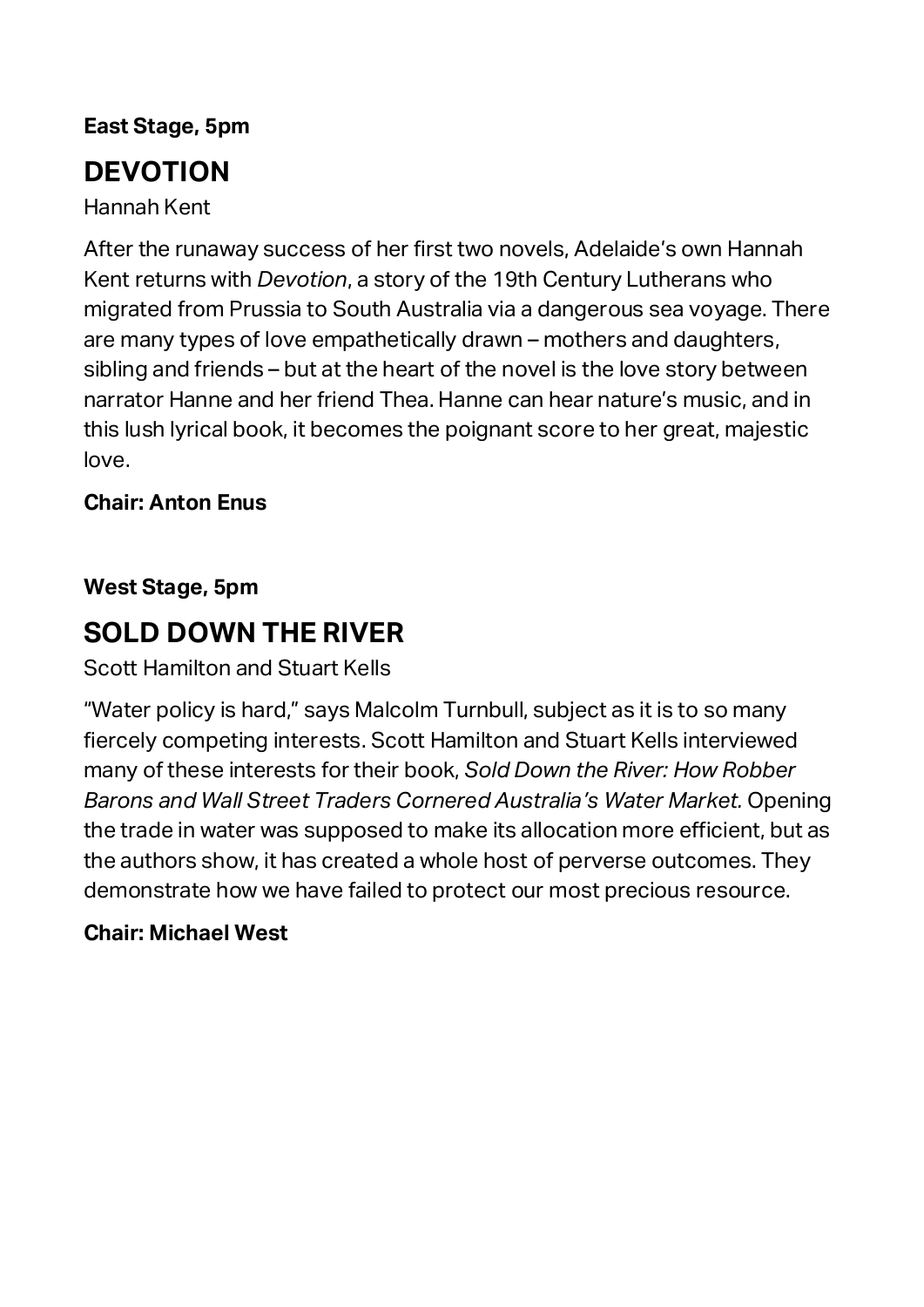### **Poetry and Performance; People and Politics**

### **Plane Tree Stage**

The Plane Tree Stage comes alive all week with discussions both pertinent and profound. A reading of Geoff Goodfellow's new book, Blight Street, featuring Geoff, Roslyn Oades and Nick Dorrigo, kicks off Monday's program at 10:45am, while a line-up of leading local poets curated by Writers SA Director Jessica Alice is a brilliant way to spend Tuesday afternoon.

#### **The China Question Monday 7 March, 12pm**

The China Question series delves into the history and culture of our most enigmatic neighbour as experts ponder how we can best manage our vexed relationship with Beijing.

With sessions on history, Hong Kong and Australia's missteps in the region, as well as analysis from Australian foreign correspondents documenting China's development across decades, this series is a great overview of the critical issues surrounding the rise of the next great Superpower.

### **Tell Me Your Story Tuesday 8 March, 10.45am**

Tell Me Your Story, we said to an extraordinary array of wonderful writers. With these varied memoirs published over the last twelve months, our panellists have done just that.

Brave, moving, entertaining – often all at once – these stories provide insight into men and women with vastly different backgrounds and life experiences who all share courage, reflection and a capacity to write.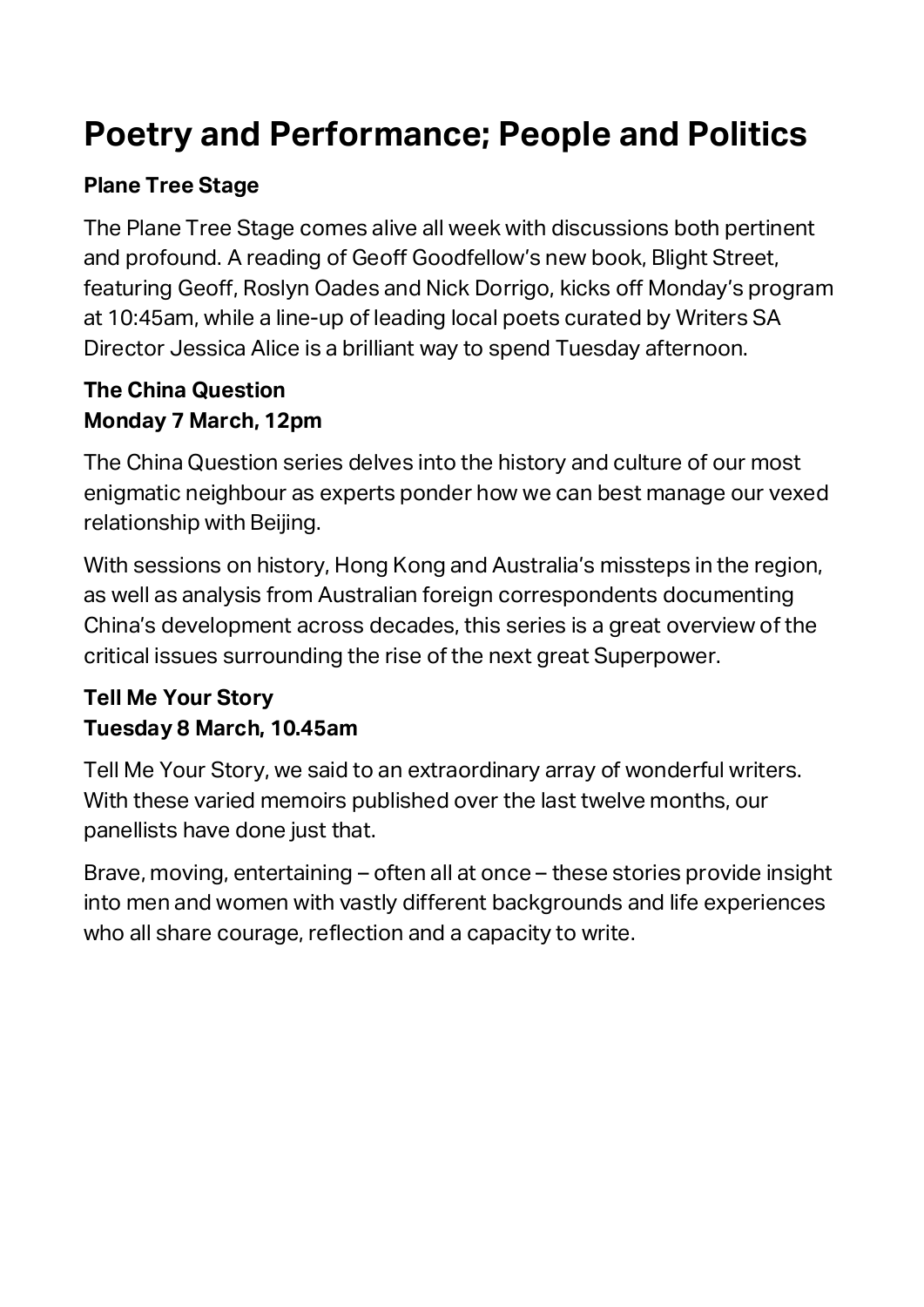## **The China Question** Plane Tree Stage, Monday 7 March

### **THE SHORTEST HISTORY OF CHINA, 12pm**

Linda Jaivin

One of Australia's foremost sinologists distils the sprawling history of China into a pacey, readable account of its origins, impact and influence. Named as one of the top five books on China of 2021, Linda Jaivin's The Shortest History of China explores everything from China's philosophical genesis to its contemporary political system. Richly informative and highly entertaining, this compact survey is the perfect introduction to China in all its complexity.

**Chair: Jacqueline Lo**

### **THE BEIJING BUREAU, 1.15pm**

Trevor Watson and Sue-Lin Wong

When correspondents Bill Birtles and Michael Smith abruptly left China in September 2020 after late night visits from China's notorious secret police, it marked the first time in decades that Australia had no journalists on the ground. The Beijing Bureau is a collection of essays from some of Australia's leading correspondents based in China from 1970 to the near present, offering compelling insight into its people, politics and culture. Journalist and *The Beijing Bureau* co-editor Trevor Watson and Hong Kong-based correspondent Sue-Lin Wong discuss their experiences and insights.

### **Chair: Melissa Roberts**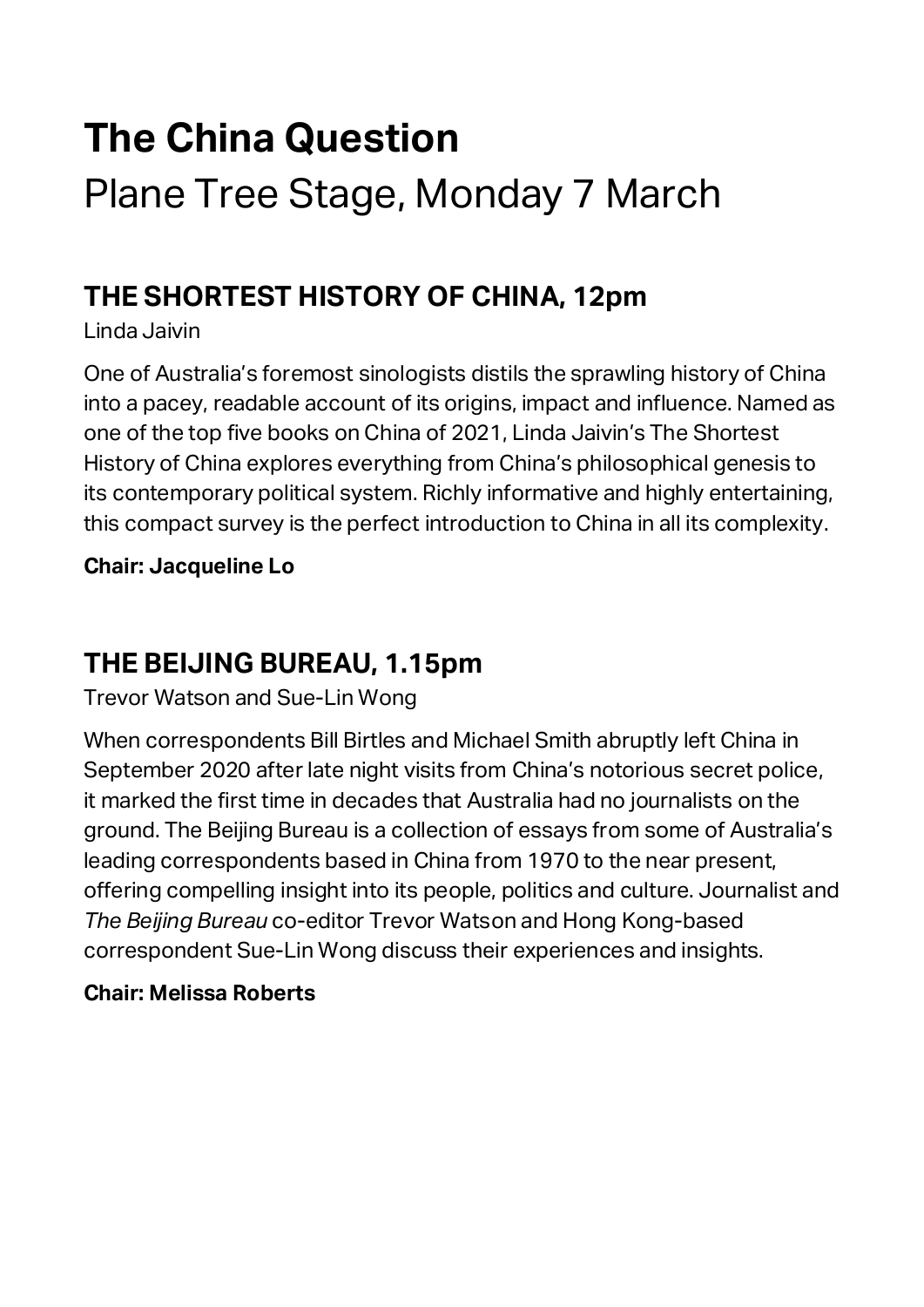### **CITY OF FIRE: THE FIGHT FOR HONG KONG, 2.30pm**

### Anthony Dapiran

In his detailed account of Hong Kong's pro-democracy movement, *City of Fire: the Fight for Hong Kong*, long term Hong Kong resident, journalist and lawyer Antony Dapiran reports on the 2019 anti-government protests from the inside. "It is a battle for Hong Kong's very soul," he writes. Providing important context dating back to the British Handover in 1997, Antony contemplates both the big and small events that led to the tipping point of 2019, and invites the question, what will happen next?

### **Chair: Benjamin Law**

### **THERE'S SOMETHING ABOUT CHINA**

David Brophy and Jason Yat-Sen Li

David Brophy's *China Panic: Australia's Alternative to Panic and Pandering* is a nuanced and insightful analysis of the deterioration of Australia's relationship with China. As fearmongering about China builds in the lead up to the Federal election, David Brophy and Jason Yat-Sen Li discuss the changing state of our region and the implications for our foreign policy, including the weakening American hegemony in Asia and the worsening levels of state repression in China.

### **Chair: Linda Jaivin**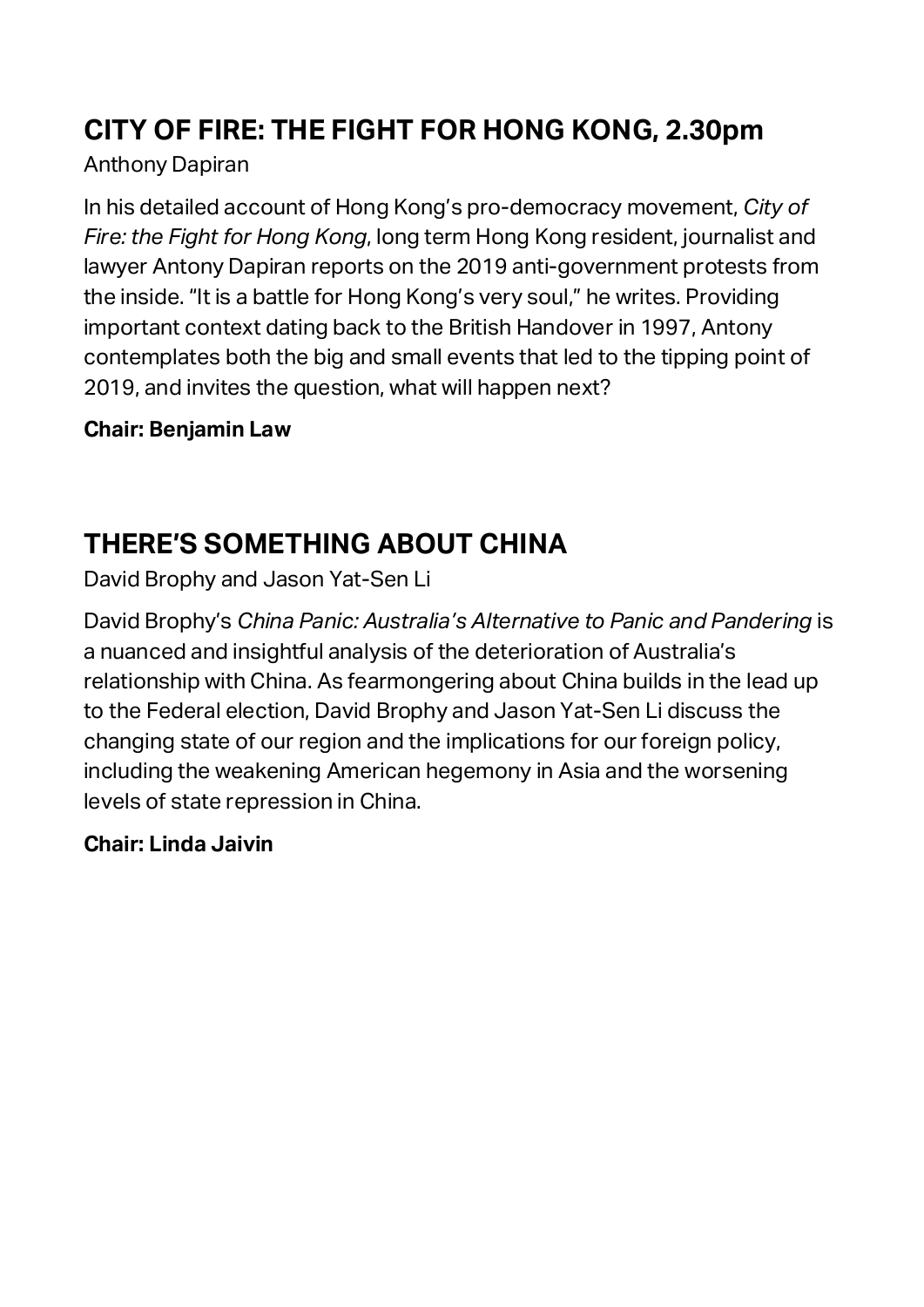## **Tell Me Your Story** Plane Tree Stage, Tuesday 8 March

### **BEYOND BOYHOOD, 10.45am**

Brandon Jack and Paul Kennedy

ABC journalist Paul Kennedy and former Sydney Swans player Brandon Jack were forced to challenge and transcend their own expectations, and that of those around them, before they could find and embrace their life's true calling. In *Funkytown*, Paul focuses on a critical year of his adolescence that became a turning point. *28* is the number of games Brandon played for the Swans and details the pressure and challenge of failing to succeed. Both are evocative accounts of sport, masculinity and breaking free.

### **Chair: Tory Shepherd**

### **BLACK AND BLUE: A MEMOIR OF RACISM AND RESILIENCE, 12pm**

Veronica Gorrie

Kurnai woman Ronnie Gorrie grew up with a fear of the police. So she joined the force. In the first half of her powerful memoir, *Black and Blue: A Memoir of Racism and Resilience*, Ronnie describes a childhood full of both love and trauma. Her time as a police officer is detailed in its second half. Ronnie's accounts of being Black and Blue are told with power and humour and provide harrowing but important insight into the rampant racism in our community and our police.

### **Chair: Tali Lavi**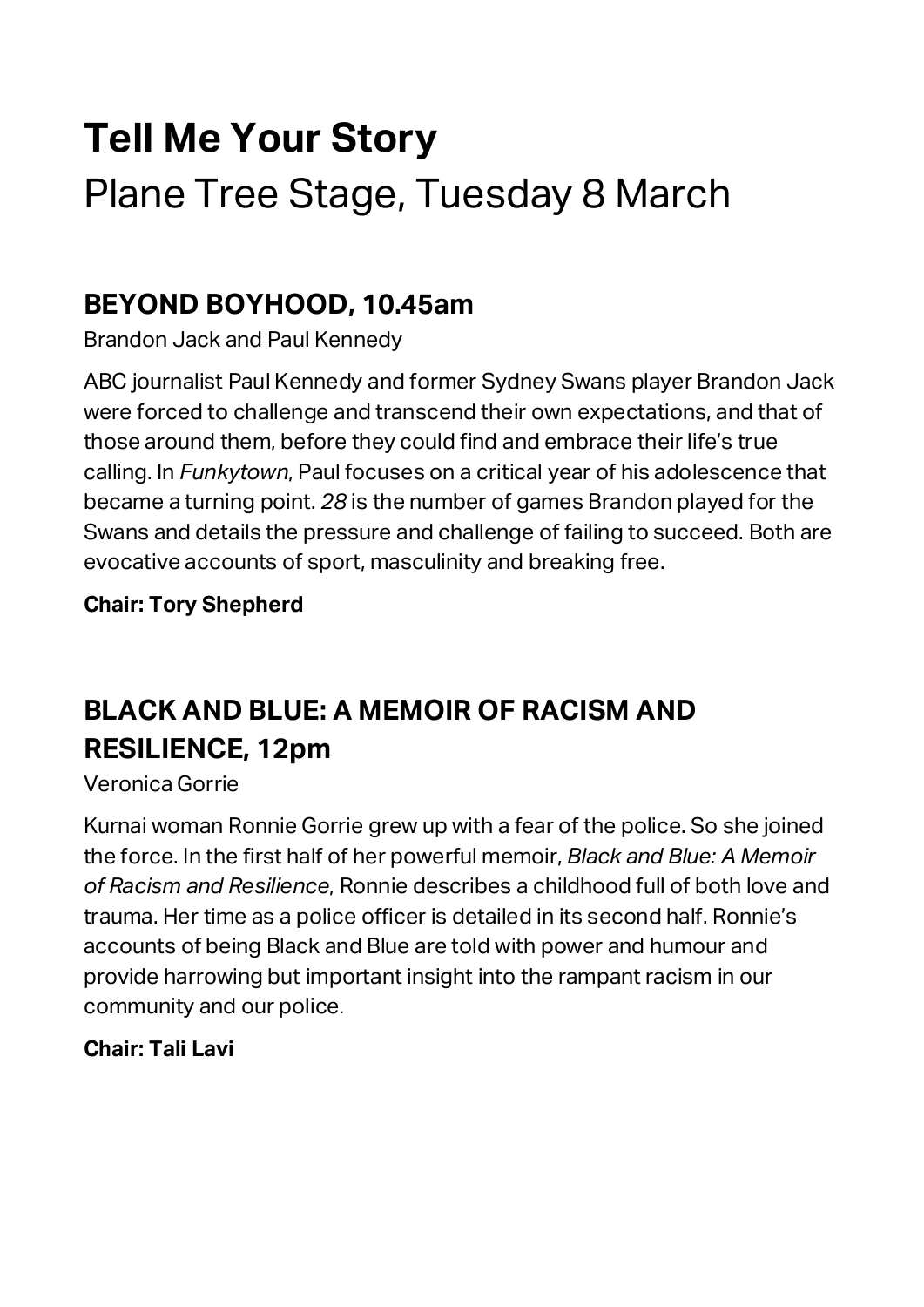### **THE SHAPE OF SOUND, 1.15pm**

### Fiona Murphy

"Deaf people feel and see sound: the entire body becomes a receptor," writes Fiona Murphy in *The Shape of Sound*. She kept her deafness secret for twenty-five years. Blending memoir with observations about the healthcare industry, this beautifully crafted and powerfully written debut draws readers into a new sensory world, examining the stigma associated with disability while challenging assumptions about what it means to be deaf, and what it takes to truly communicate.

### **Chair: Jane Howard**

### **THE MOTHER WOUND, 2.30pm**

### Amani Haydar

The first time Amani's father hit her mother, his wife of twenty-eight years, was the day he killed her. Amani brings a lawyer's mind and a daughter's heart to her devastating memoir*, The Mother Wound*, a book full of raging anger and the deepest of sorrow. In it, she seeks to come to terms with loss and grief, recounting her painful journey through the justice system and her quest for truth, accountability and, ultimately, healing and hope. It is a poetic, moving and powerfully inspiring debut.

### **Chair: Lur Alghurabi**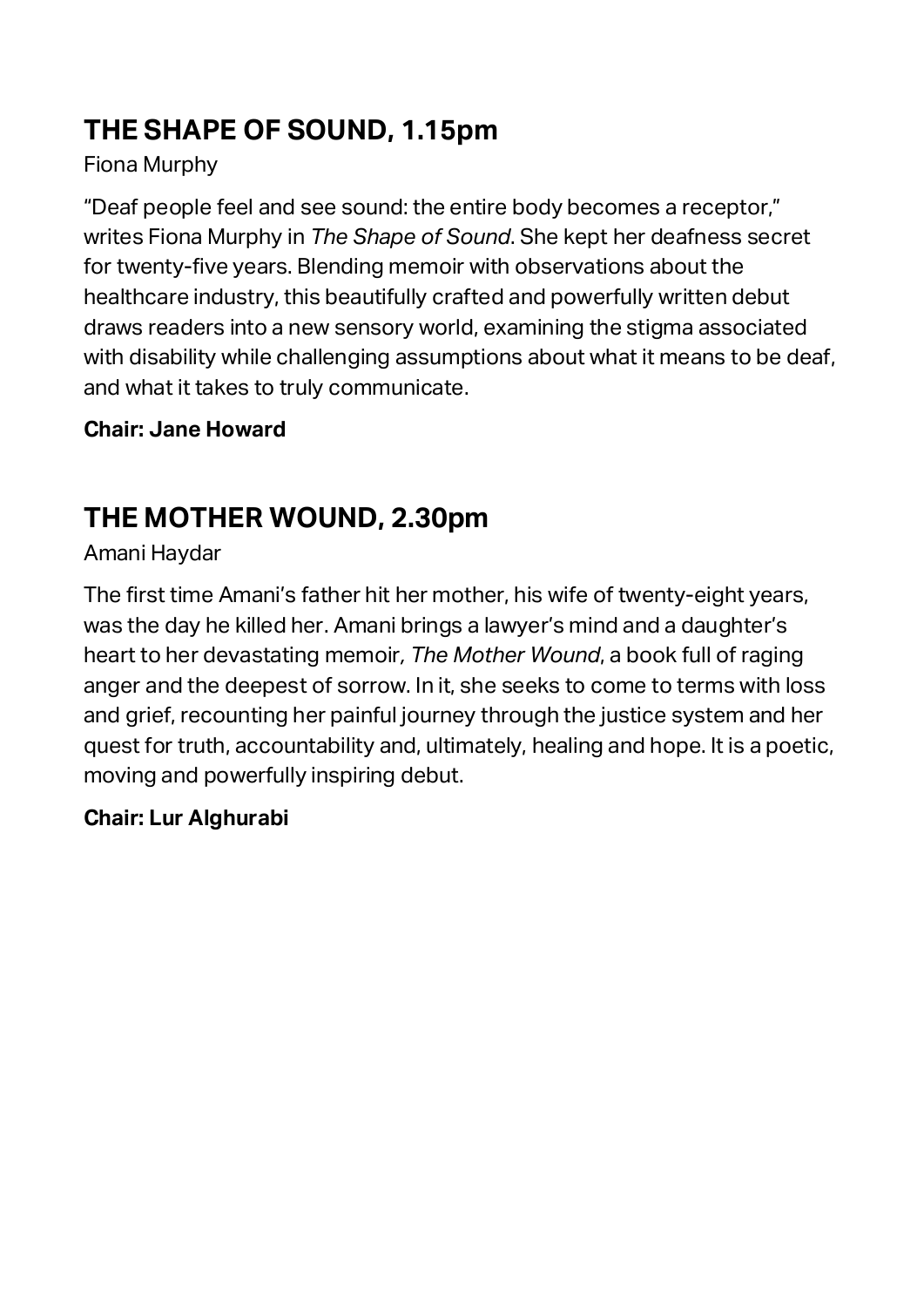## **LIVE STREAMING**

### **Monday 7 March – Thursday 10 March, Streamed from the East Stage**

Thanks to Office for Ageing Well and Seniors Card, we are able to bring Writers' Week closer to those who can't join us in the Garden and live stream selected sessions from the East Stage across four days. Live streaming is open to libraries, schools, retirement villages and community centres across the state and all the facility needs is broadband access and the technology to present it. Remote audience members can also ask questions via Twitter or email.

### **PARTICIPATING ORGANISATIONS**

Aldinga Library Barossa Council Public Library Brighton Library Burnside Library City Library Cove Civic Centre Findon Library Glenelg Library Goolwa Library Hub Library Millicent Public Library Mitcham Library Moonta Community Library Mount Gambier Library Murray Bridge LIbrary Naracoorte Library Noarlunga Library Park Holme Library Port Pirie Library Seaford Library State Library of South Australia Stirling Library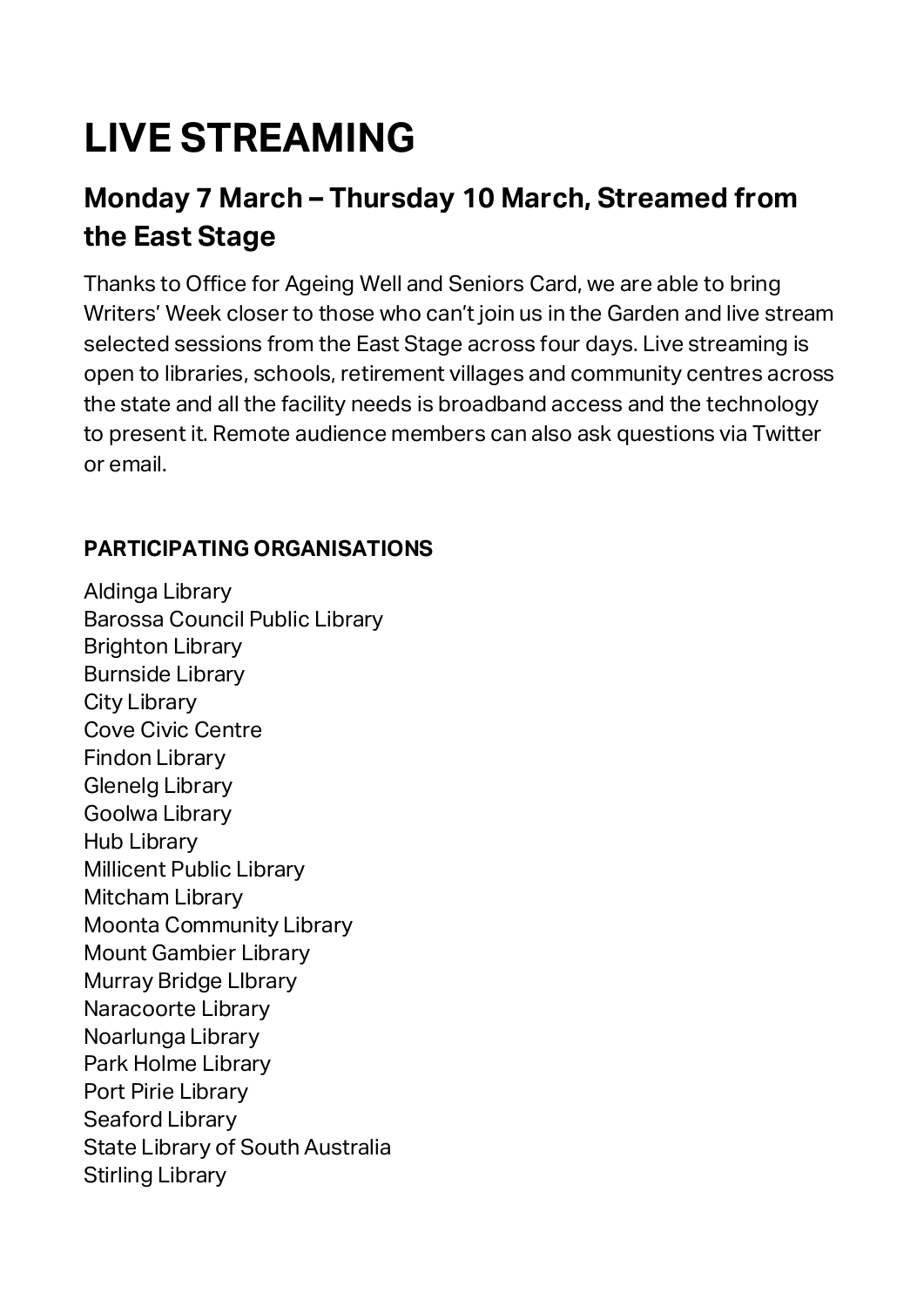Strathalbyn Library Tea Tree Gully Library Victor Harbor Library Walkerville Library West Torrens Library Service Woodside Library Woodville Library Yankalilla Library Ashbrook Apartments Clarence Park Community Centre Fullarton Park Community Centre Goodwood Community Centre Kalyra Bellevue Heights Village Kalyra Woodside Southern Cross Care SA, NT & Vic Southern Cross Care Bellevue Court The Parks Lifestyle Retirement Village Torrens Valley Community Centre U City Retirement Residences

Visit [adelaidefestival.com.au](https://www.adelaidefestival.com.au/?gclid=Cj0KCQjw8eOLBhC1ARIsAOzx5cEidFfTSzXsJaQ6d_DbYNCFCTmvclFOplrkYSUEkwpLxrd8kGyff9IaAkgxEALw_wcB) for a complete list of participating organisations. For more information, please contact the venue. If you manage a venue and you want to sign up or request technical information, please contact Emma Horner at [ehorner@adelaidefestival.com.au](mailto:ehorner@adelaidefestival.com.au)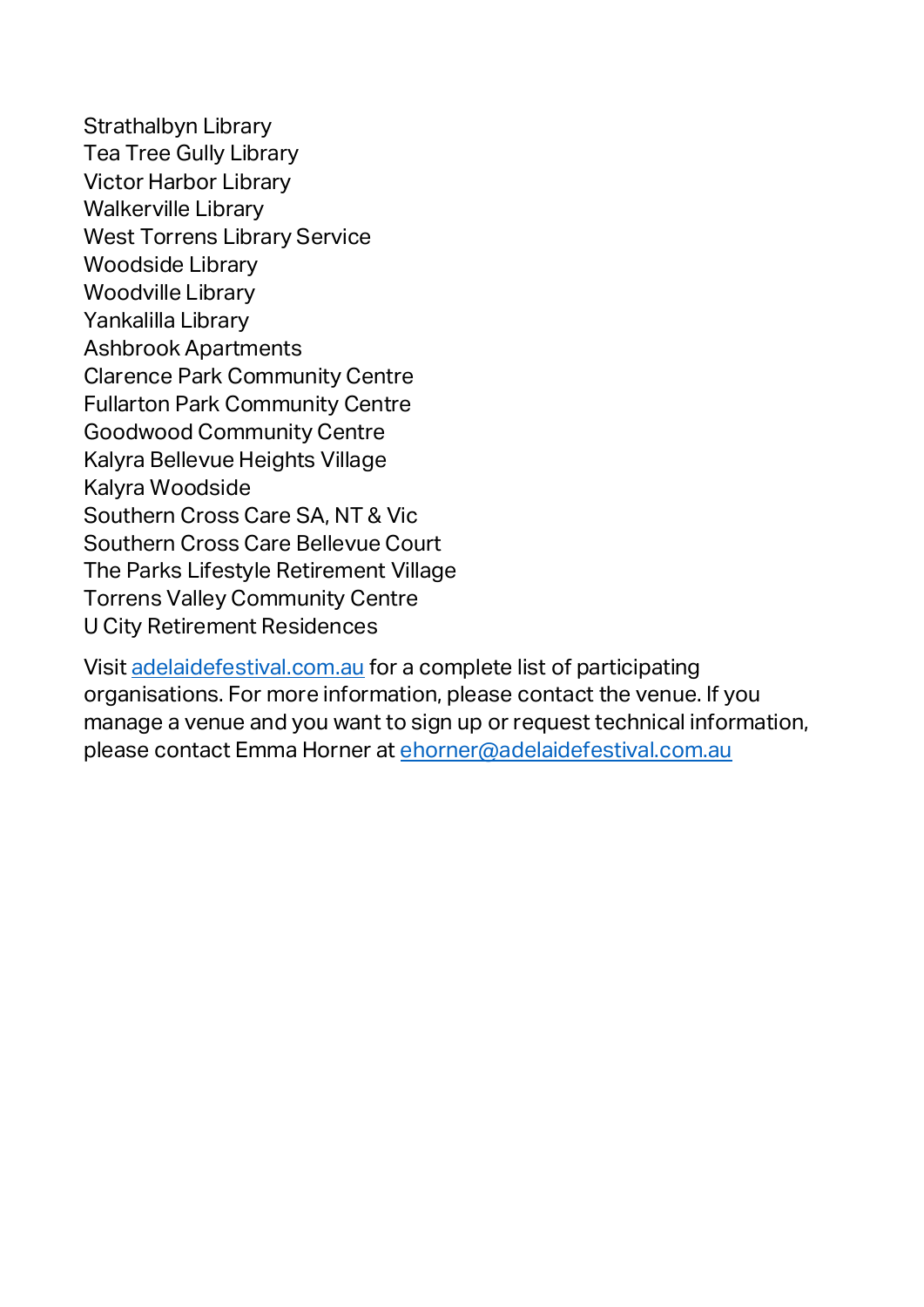## **Kids' Day**

### Saturday 5 March, **1.15pm, Ages 2-11**

Join us for a jam-packed program designed for the youngest of book readers.

### **TORRENS TENT**

Kids' Day features an all-Australian line-up of some of the brightest names in children's literature. Be part of a magical day of stories and more as writers, illustrators and performers take over the Torrens Tent to enliven and excite our young book lovers. Don't miss Story Trove's inventive world of storytelling through live performance and creative play.

| Welcome with MC Sam McMahon              | 9.10am  |
|------------------------------------------|---------|
| My Favourite Story with Kevin Rudd       | 9.20am  |
| Story Trove: Tomorrow is a Brand New Day | 9.40am  |
| by Davina Bell & Allison Colpoys         |         |
| Patricia Piccinini: Skywhales            | 10am    |
| <b>BREAK 10.30am - 11am</b>              |         |
| My Favourite Story with Mem Fox          | 11am    |
| Story Trove: Littlelight by Kelly Canby  | 11.20am |
| Real Pigeons Series by Andrew McDonald   | 11.50am |
| & Ben Wood                               |         |
| Felice Arena                             | 12.30pm |
| <b>BREAK 1pm – 2pm</b>                   |         |
| Remy Lai                                 | 2pm     |
| Story Trove: Tomorrow is a Brand new Day | 2.45pm  |
| by Davina Bell & Allison Colpoys         |         |
| <b>END</b>                               | 3pm     |

### **TWINING ARTS**

Deb and the Twining Arts team are back with fun free workshops in the AWW Kids Studio. Be inspired by the *Skywhales* taking flight in Elder Park on Saturday morning and make an anthropomorphic creature or delve into the wonderful array of books in the Torrens Tent. Contribute to our giant mural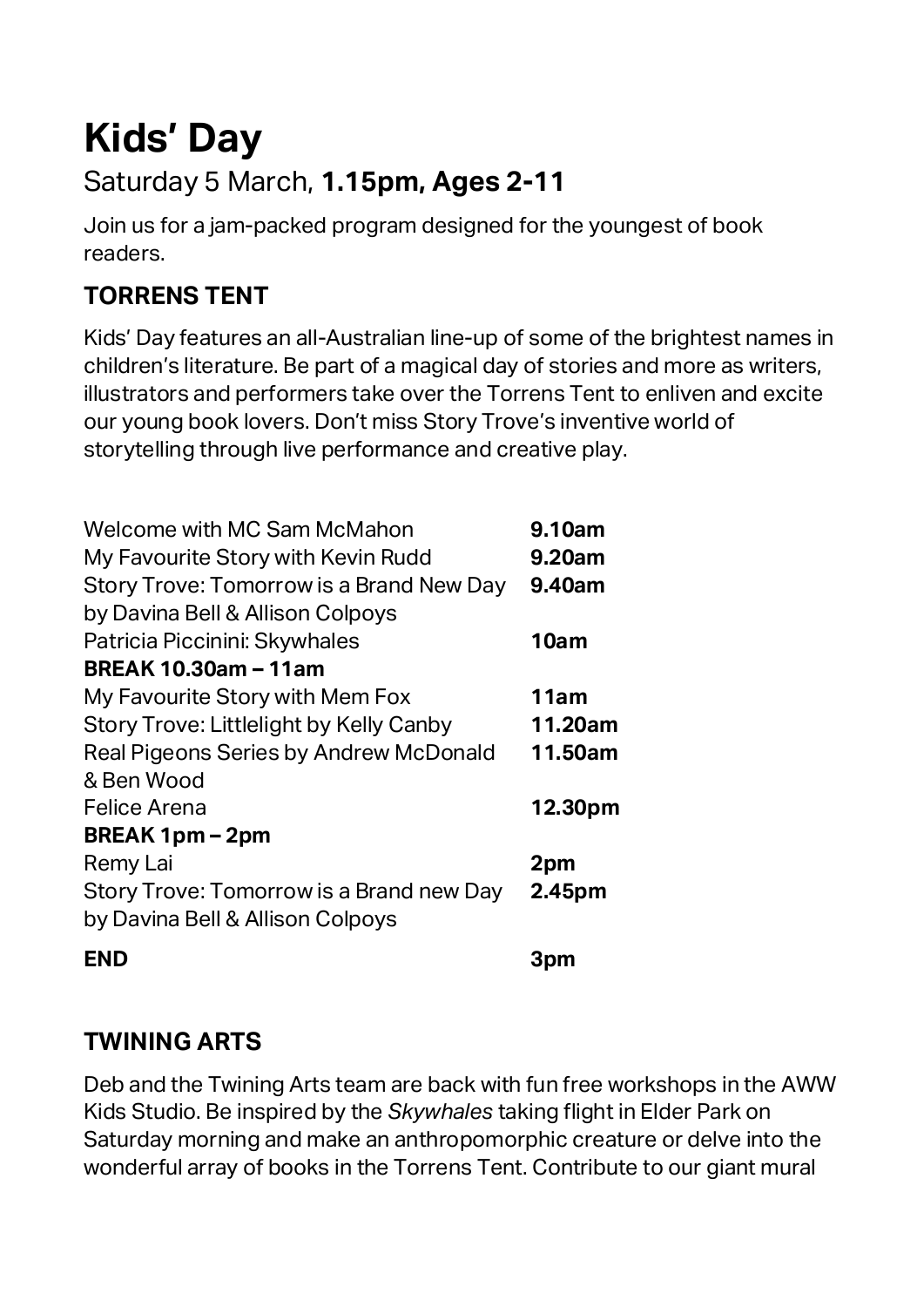or create an artwork combining seaweed facts to form a hanging kelp forest inspired by Mathew Bate's *With a Little Kelp from our Friends*.

And the very little artists can make an AWW bookmark!

Bookings available on the day.

### **SKYWHALES: EVERY HEART SINGS**

Dawn, Saturday 5 March, Elder Park

Artist Patricia Piccinini's monumental ten-storey *Skywhale* comes to South Australia together with a new companion, *Skywhalepapa*. Come with the kids to crane your necks and marvel at this colossal couple, and stay for Patricia's visit to the Kid's Tent with her new children's book, *Every Heart Sings*. You can also pick up a knitting pattern to make your own, listen to their new theme song (Jess Green's "*We are the Skywhales*") or think about fashioning your own version of the Three Mills Bakery speciality croissant in their honour.

## **Middle & YA Readers' Day Sunday 6 March**

**Torrens Tent, 10am**

### **HISTORY'S INSPIRATION**

Katrina Nannestad

Inspired by historical events, Katrina Nannestad's *We Are Wolves* and *Rabbit, Soldier, Angel, Thief* are stories where children are the innocent victims of war and bravely battle the odds to overcome grand world events. In this session, Katrina discusses the lessons of adversity and the inspiring real stories behind her novels.

**Torrens Tent, 11am**

### **BEING BLACK 'N CHICKEN, & CHIPS**

Matt Okine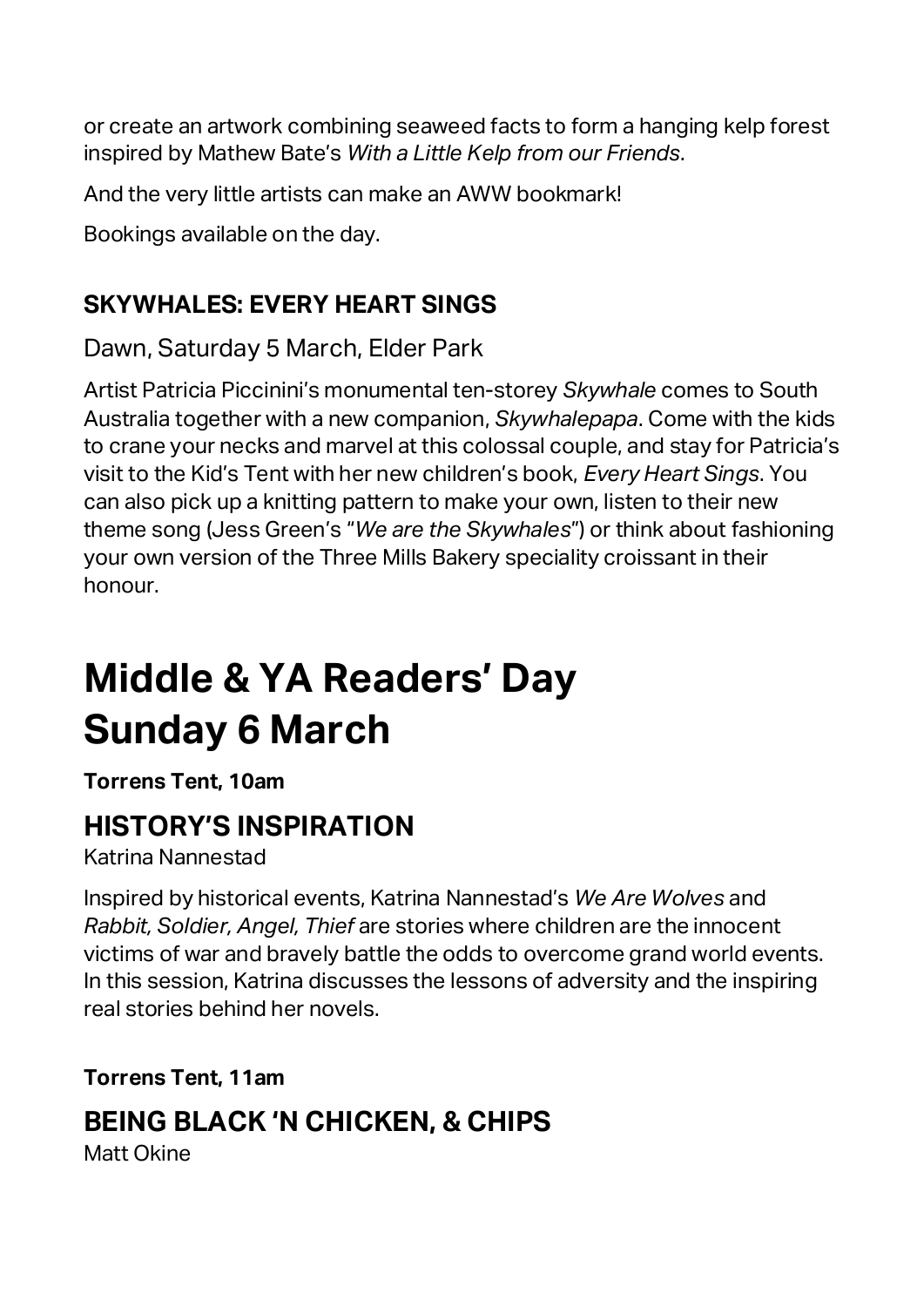Comedian Matt Okine's debut novel, *Being Black 'n Chicken, & Chips*, burst onto the scene with an hilarious and often heartbreaking story about trying to grow up when everything is falling apart. For all its humour, Matt gives voice to lived experiences of third culture kids and awkward teenagers everywhere. In this unmissable session, Matt reveals the layers behind the laughs.

### **Torrens Tent, 12pm**

### **THE MASTER OF TWO WORLDS**

John Flanagan

Coming to Writers' Week for the first time, John Flanagan is primed to meet the legions of fans of his *Ranger's Apprentice* and *Brotherband* adventure series. In conversation with Clare Sawyer, John takes readers through the themes that have kept him fascinated while writing these longrunning series. Prepare to be enlightened by the hidden layers within these famous epic journeys and find out why they've sold more than fifteen million copies worldwide.

### **Microstory Competition**

For writers 18 and under

For more information on how to enter, visit adelaidefestival.com.au/microstory-2022 Winner announced at 11am Sun 6 Mar on the Plane Tree Stage.

### **Torrens Tent, 1pm**

### **THE DARKNESS WITHIN**

Lyndall Clipstone and Lynette Noni

Join best-selling YA fantasy author Lynette Noni (*The Medoran Chronicles, the Whisper duology and The Prison Healer* series) and debut author Lyndall Clipstone (*Lakesedge*) as they discuss YA fantasy and the drive towards the dark side. What accounts for our fascination with dark themes in YA and what rich motifs do these authors mine when forming their fantasy worlds?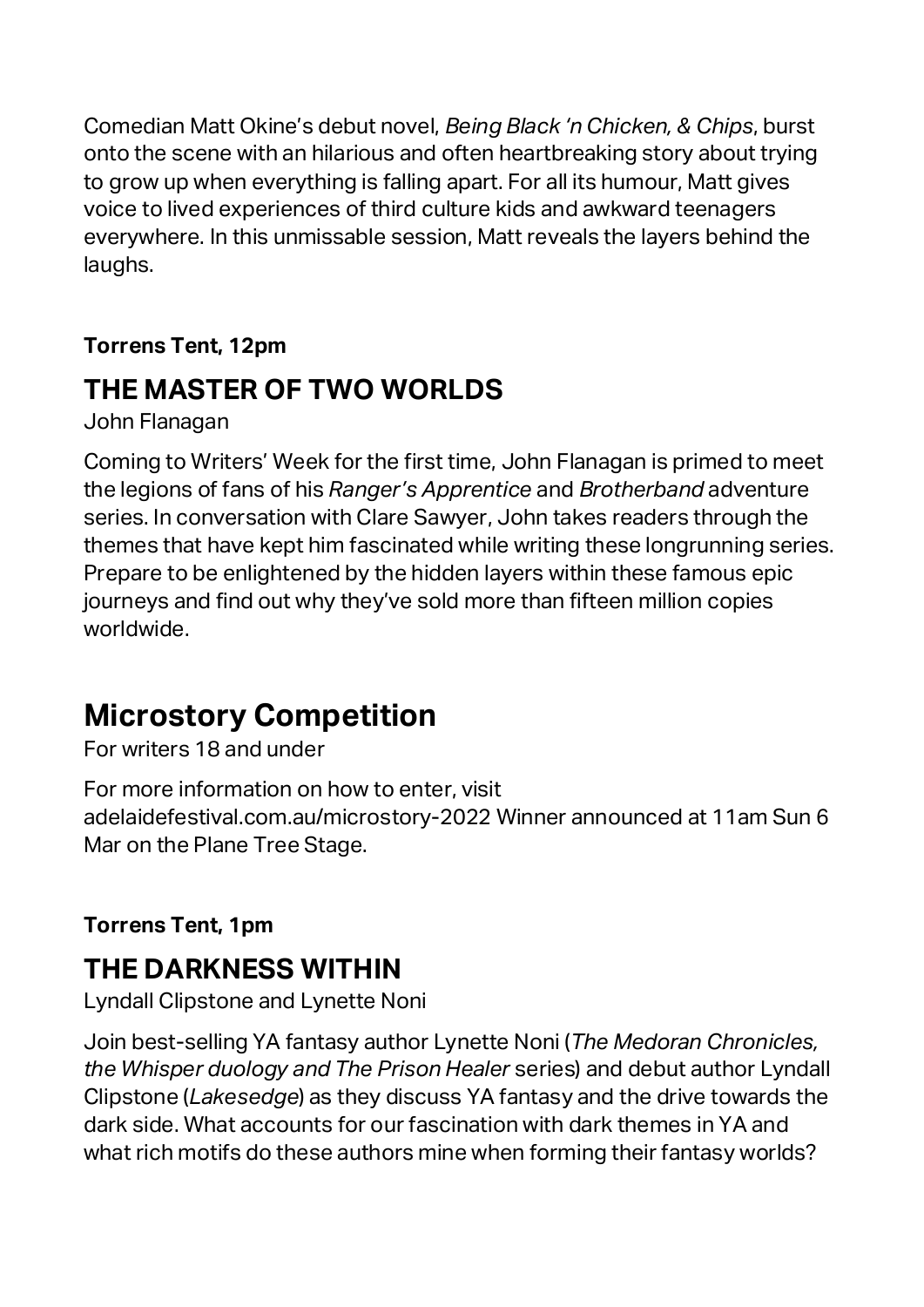### **Torrens Tent, 2pm**

### **HEROES, REBELS AND INNOVATORS**

Karen Wyld

SA author Karen Wyld will offer insights into the early resistance fighters, collaborators, inventors and dreamers featured in her middle grade book *Heroes, Rebels and Innovators: Inspiring Aboriginal and Torres Strait Islander People from History*. She'll explore how we can be inspired by individuals from the past to take on current challenges and create a better future.

### **Torrens Tent, 3pm**

### **INTRODUCING HOMETOWN HAUNTS**

Sarah Epstein, Poppy Nwosu, Jared Thomas and Vikki Wakefield

*Hometown Haunts* is a #LoveOzYa homegrown horror anthology featuring some of SA's finest authors. Join editor and contributing author Poppy Nwosu in a conversation with writers Vikki Wakefield, Jared Thomas and Sarah Epstein. They'll explore some of the most beloved and thrilling tropes and themes of the horror genre – from body horror to the supernatural, hauntings to everyday evils.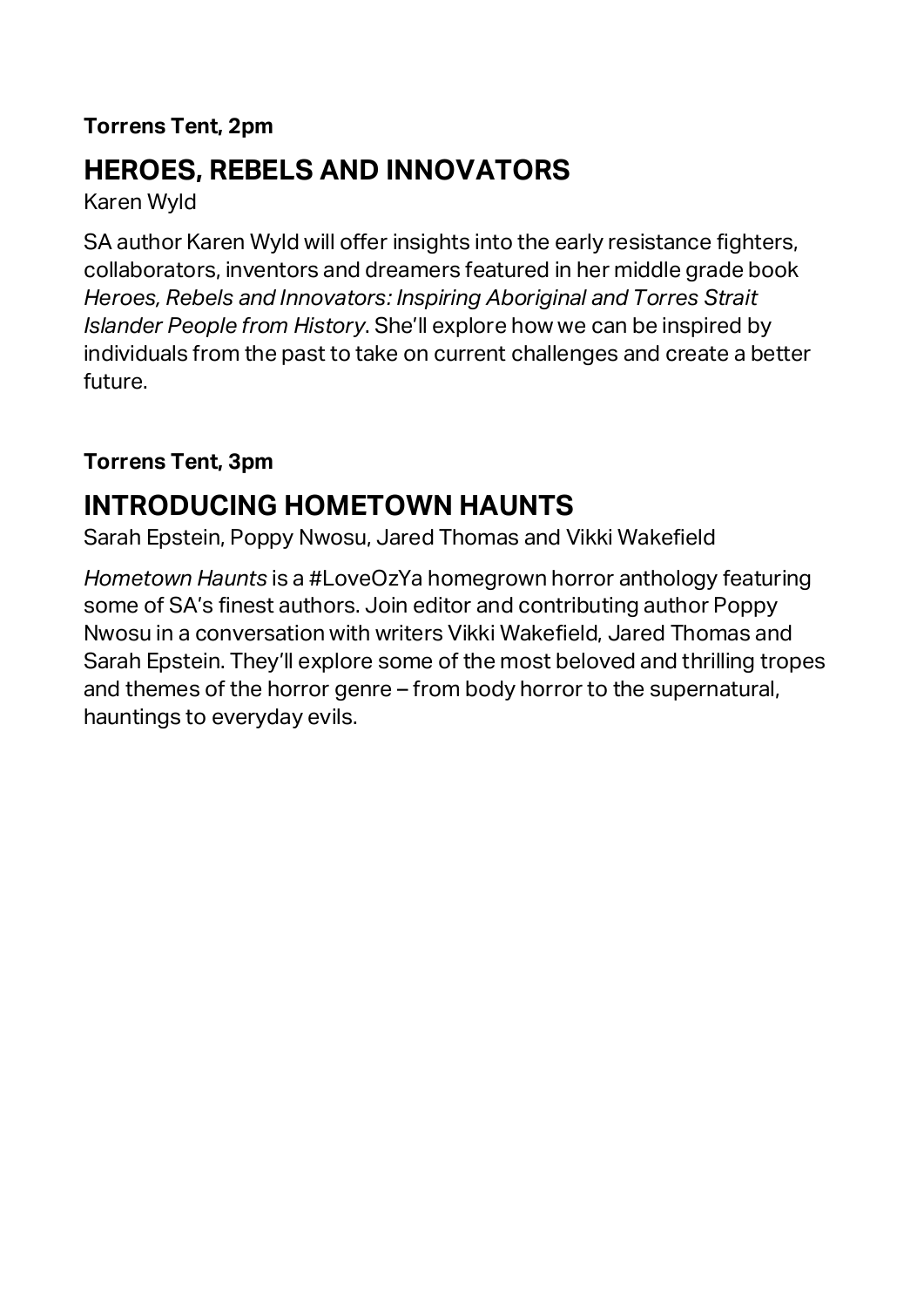## **Pioneer Women's Memorial Garden**

For many years Adelaide Writers' Week has been held in the precinct of the Pioneer Women's Memorial Garden. Since 2012 the Garden itself has provided a beautiful setting for Adelaide Writers' Week events.

In 1935, a Women's Centenary Council raised money to fund a memorial for the pioneer women of the State and five members of the council were appointed to form the Pioneer Women's Memorial Trust. With money raised, a Flying Doctor base was built in Alice Springs and the remainder earmarked for a site to honour South Australian women pioneers. The site behind Government House was provided by the City of Adelaide.

The Garden was conceived by landscape gardener Elsie Cornish and is one of the earliest examples of landscape design in Adelaide. Melbourne sculptor Ola Cohn created the memorial sculpture, carving the female figure from Waikerie limestone to represent "the spirit of womanhood" and South Australian Government Astronomer George Dodwell designed the sundial. In 1941, Elsie Cornish began planting the gardens and erecting the low brick wall and the Pioneer Women's Memorial Garden was opened on 19 April 1941. A plaque mounted on the entrance gates lists the founding trustees.

The Garden is maintained by the City of Adelaide much along with the current trustees, is and to ensuring its role in South Australia's history

### **TORRENS PARADE GROUND**

The Parade Ground and Drill Hall were listed on the South Australian Heritage Register on 11 June 1998.

We thank Heritage South Australia for their assistance.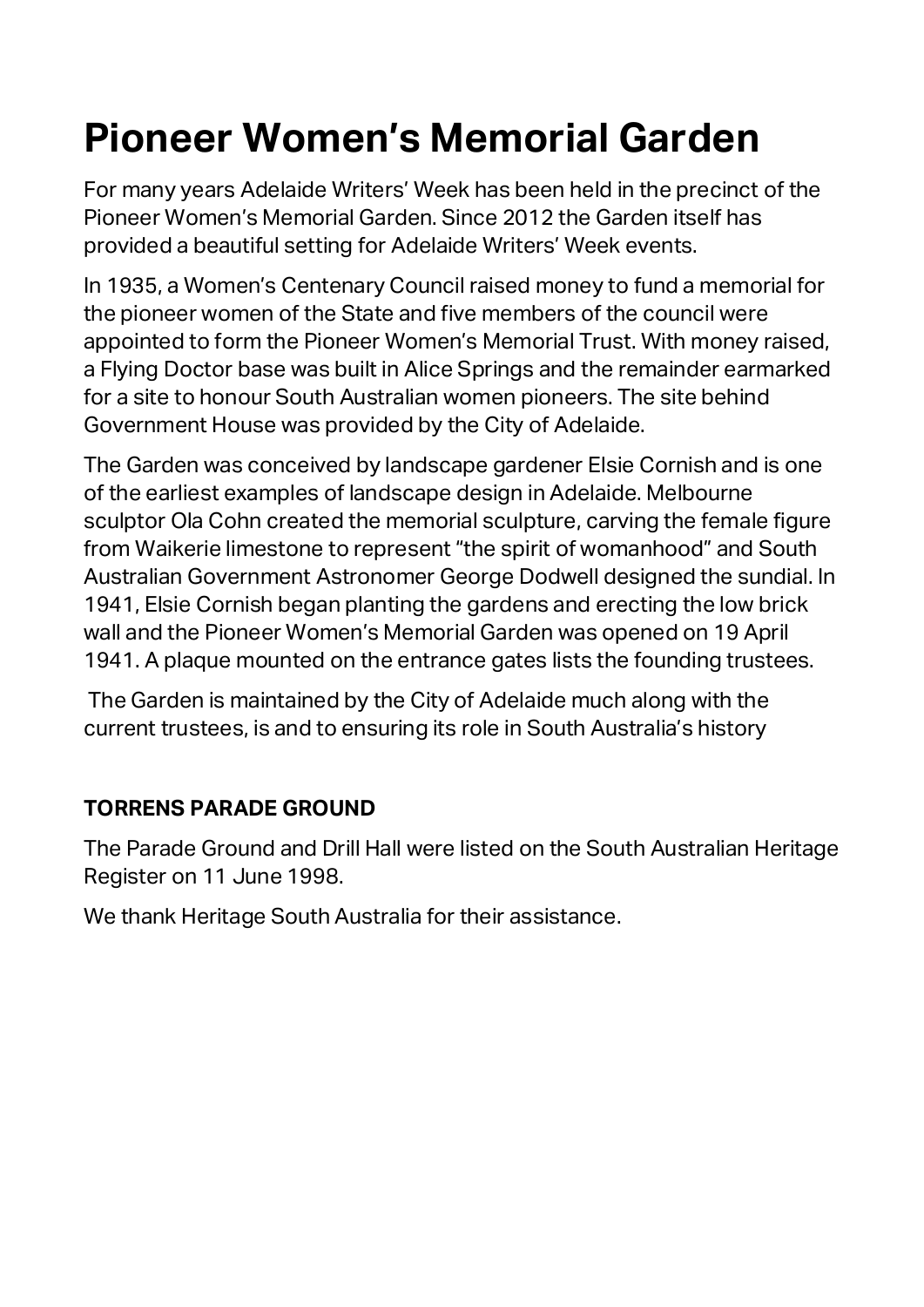## **Info**

### **COVID-SAFE CHECK-IN**

Adelaide Writers' Week sessions held in the Pioneer Women's Memorial Garden are free; however, all patrons will be required to do a COVID-Safe Check-In by scanning one of the QR codes displayed around the Garden.

### **GETTING THERE**

The Adelaide Writers' Week site will be fenced due to COVID requirements. There will be three entrances - King William Road, Victoria Drive (King William Road end) and the main path leading from Kintore Avenue into Pioneer Women's Memorial Garden.

### **PUBLIC TRANSPORT**

Bus stop Z1-Z2 travelling from North into Adelaide CBD or stop A2-A3 travelling into the Adelaide CBD from the South.

Stops F1, U1, B1, Y2, W1, D, X1, X2, C1 and C2 are also walking distance.

A short walk from the Adelaide Railway Station.

Tram from Glenelg or Adelaide Entertainment Centre, stop at Festival Plaza or Adelaide Railway Station, North Terrace.

### **BIKE PARKING**

Adelaide Writers' Week provides bicycle parking on the grass along King William Road and on Torrens Parade Ground.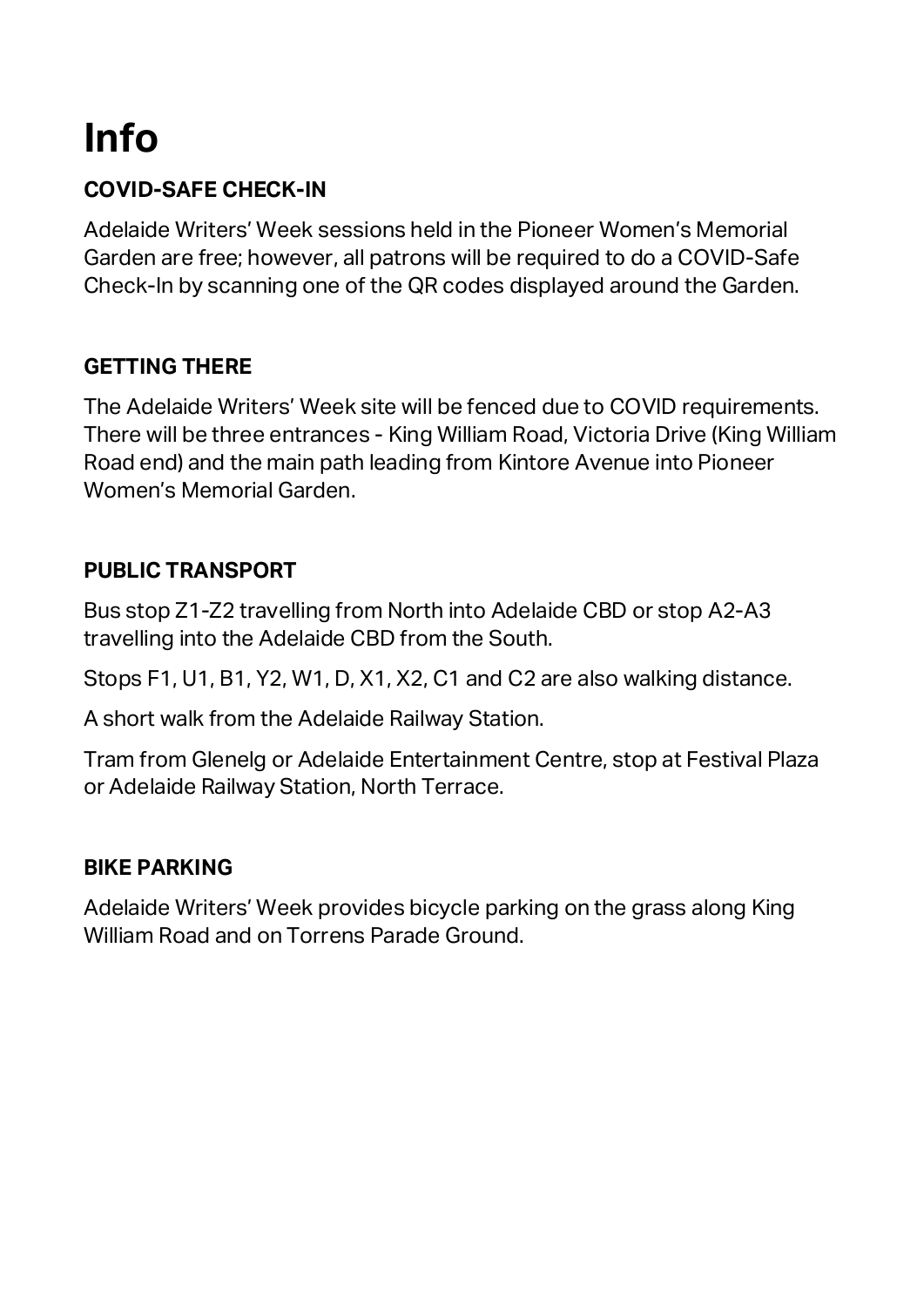## **Access**

We make every effort to ensure Adelaide Festival events are accessible to our whole audience. This program is available online at adelaidefestival.com.au, which includes audio versions on every session page.

### **WHEELCHAIR ACCESS**

Pioneer Women's Memorial Garden is wheelchair accessible. There is a power recharge station available.

#### **SIGN INTERPRETING**

Visit adelaidefestival.com.au to complete an Auslan request form for sessions of your choice.

#### **NATIONAL RELAY SERVICE**

Contact the Adelaide Festival through the National Relay Service on 133 677 then 08 8216 4444 or via relayservice.com.au

### **DISABILITY PARKING**

Limited disability parking available at Torrens Parade Ground. For booking enquiries contact info@adelaidefestival.com.au

### **WATER FOR ASSISTANCE DOGS**

Available at Pioneer Women's Memorial Garden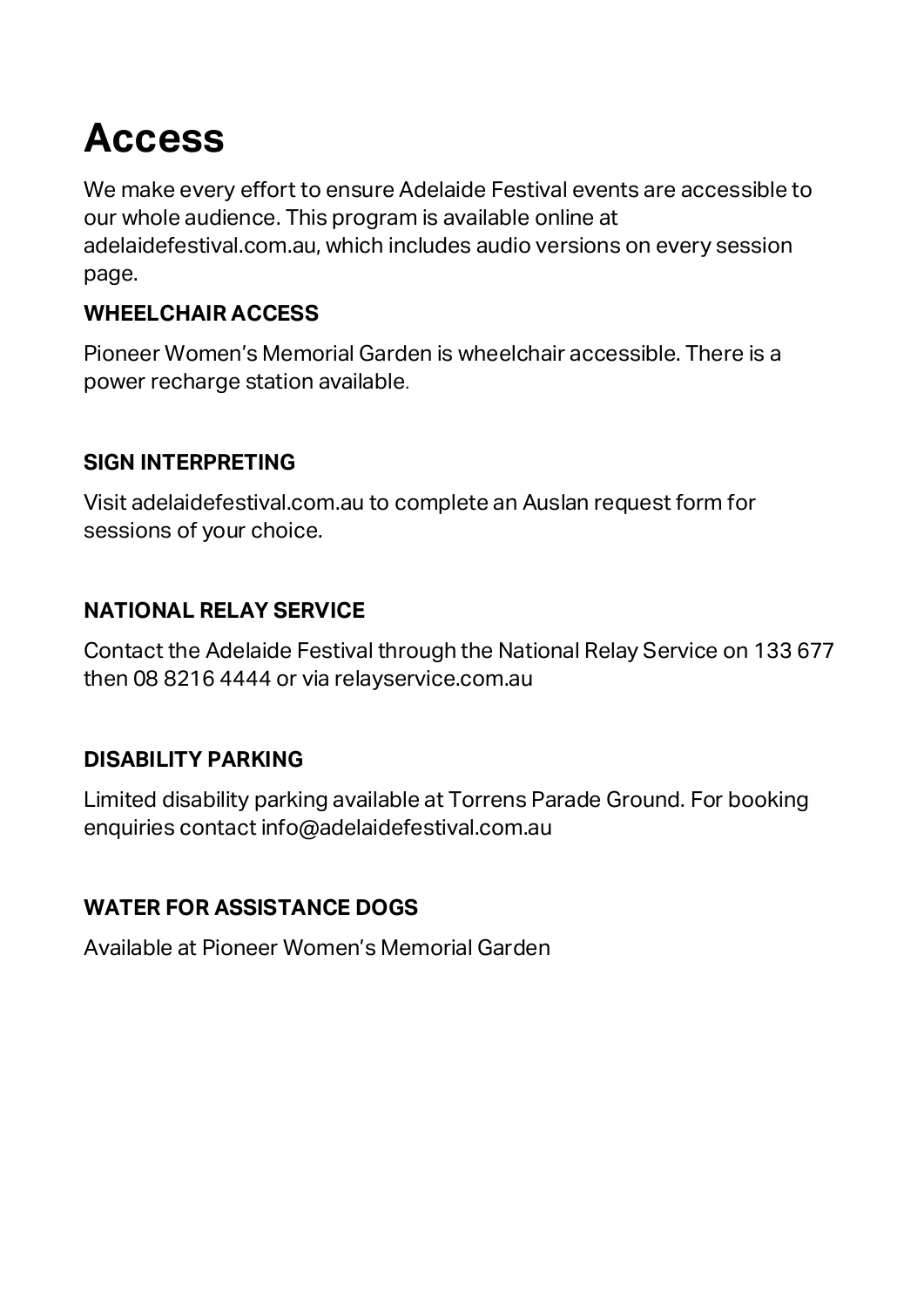## **The Literati**

### Adelaide Writers' Week Donor Circle

Adelaide Writers' Week is an inspiring event where authors from around the globe and passionate readers of all ages come together to share insights, thought-provoking conversations and indulge in all things literary. But with reduced levels of government funding, rising costs, and a desire for constant improvement, we need your help.

Our long-term commitment to Writers' Week as a free event comes at a considerable cost. Receiving only limited direct funding and a modest contribution from book sales, philanthropy and foreign governments, the majority (61%) of Writers' Week costs are underwritten by Adelaide Festival from its budget. With pressures on the Festival's own budget everincreasing, we hope to boost direct contributions from our audience and supporters via this donor program.

The Literati supports four main aspects of Adelaide Writers' Week:

- Supporting Australian authors
- Providing funding for the attendance of an international author
- Encouraging young readers
- Keeping it free!

For more information please contact Philanthropy Manager Bernadette Woods, bwoods@adelaidefestival.com.au or 8216 4478.

Special thank you to the MUD Literary Club for their support and contribution to Adelaide Writers' Week 2022.

### **THANK YOU TO OUR DONORS**

Anna Baillie-Karas & Jason Karas, Briony Black, Mark Blumberg, Eva Chin, Sue Dillon & Ross Dillon, Norm Doole & Jane Doole, Kate Duggan & Tom Duggan, Exiis, Robert Fletcher & Anne Fletcher, Sam Harvey, Amanda Hayes, Nicky Hudson & Geoff Hudson, James & Diana Ramsay Foundation, K&S Langley Family Fund, Ingrid Mcgaughey, Mena Muecke & James Muecke, Nunn Dimos Foundation, Pamela O'Donnell, Louise Rigoni, Rick Sarre & Debra Sarre, David Smallacombe & Alison Smallacombe, Chloe Tanner, Lisa